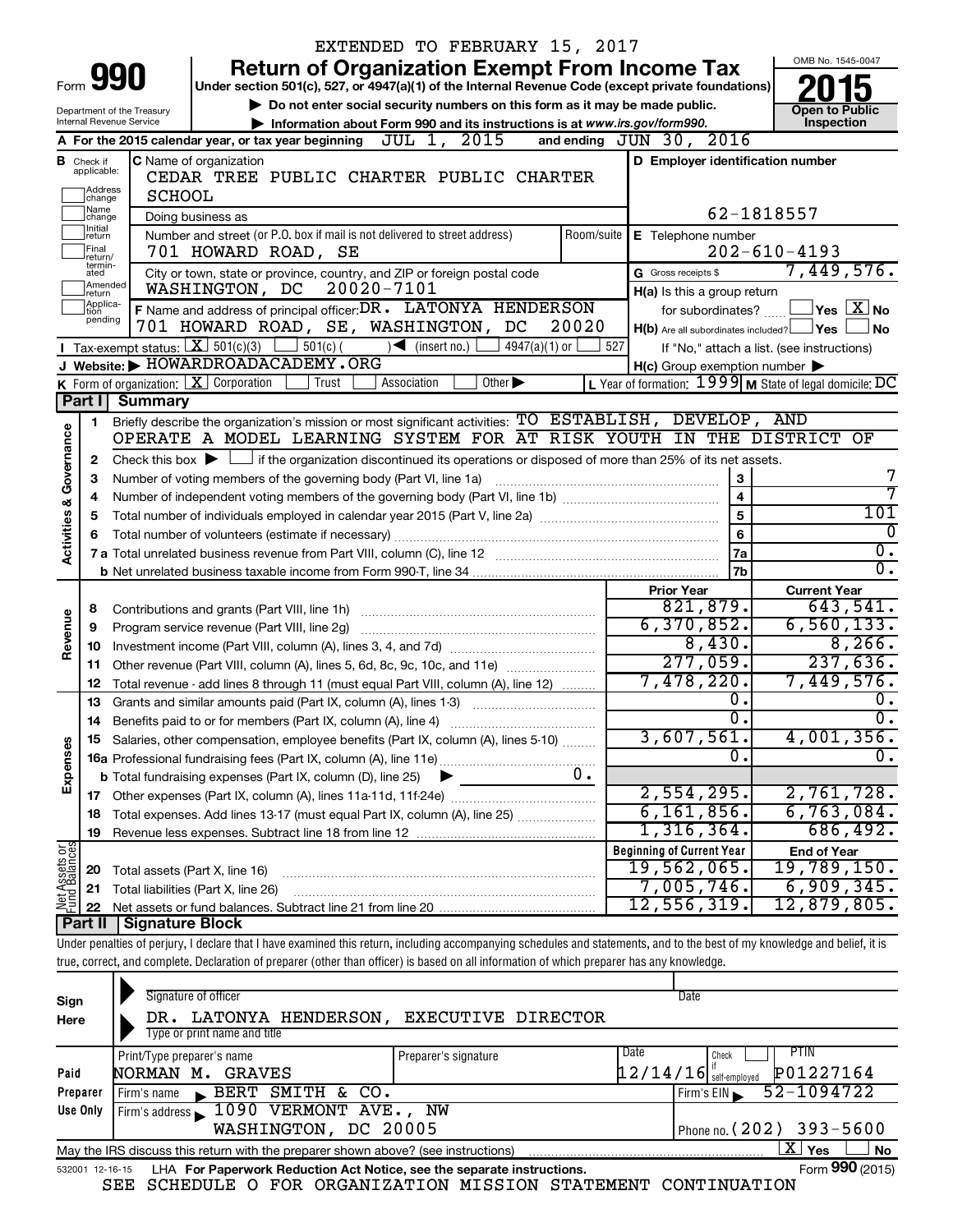|              | <b>SCHOOL</b><br>Form 990 (2015)                                                                                                             | CEDAR TREE PUBLIC CHARTER PUBLIC CHARTER |               | 62-1818557                          | Page 2                                    |
|--------------|----------------------------------------------------------------------------------------------------------------------------------------------|------------------------------------------|---------------|-------------------------------------|-------------------------------------------|
|              | Part III   Statement of Program Service Accomplishments                                                                                      |                                          |               |                                     |                                           |
|              |                                                                                                                                              |                                          |               |                                     | $\boxed{\text{X}}$                        |
| 1.           | Briefly describe the organization's mission:<br>THE ACADEMY IS COMMITTED TO ACADEMIC EXCELLENCE FOR ALL STUDENTS. WE                         |                                          |               |                                     |                                           |
|              | WILL ACHIEVE INDIVIDUAL MEASURABLE ACADEMIC OUTCOMES THROUGH A                                                                               |                                          |               |                                     |                                           |
|              | RIGOROUS, ENGAGING, AND SAFE LEARNING ENVIRONMENT DESIGNED TO PREPARE                                                                        |                                          |               |                                     |                                           |
|              | STUDENTS TO GAIN ENTRY INTO SELECTIVE HIGH SCHOOLS-NO EXCEPTION, NO                                                                          |                                          |               |                                     |                                           |
| $\mathbf{2}$ | Did the organization undertake any significant program services during the year which were not listed on                                     |                                          |               |                                     |                                           |
|              | the prior Form 990 or 990-EZ?                                                                                                                |                                          |               |                                     | $\overline{\ }$ Yes $\overline{\rm X}$ No |
|              | If "Yes," describe these new services on Schedule O.                                                                                         |                                          |               |                                     |                                           |
| 3            | Did the organization cease conducting, or make significant changes in how it conducts, any program services?                                 |                                          |               | $\exists$ Yes $\boxed{\text{X}}$ No |                                           |
|              | If "Yes," describe these changes on Schedule O.                                                                                              |                                          |               |                                     |                                           |
| 4            | Describe the organization's program service accomplishments for each of its three largest program services, as measured by expenses.         |                                          |               |                                     |                                           |
|              | Section 501(c)(3) and 501(c)(4) organizations are required to report the amount of grants and allocations to others, the total expenses, and |                                          |               |                                     |                                           |
|              | revenue, if any, for each program service reported.                                                                                          |                                          |               |                                     |                                           |
| 4a           | (Expenses \$<br>(Code:<br>THE SCHOOL'S MISSION IS TO ESTABLISH, DEVELOP AND OPERATE A MODEL                                                  | $4,560,157$ and including grants of \$   | ) (Revenue \$ | 6,806,035.)                         |                                           |
|              | LEARNING SYSTEM FOR AT-RISK YOUTH IN THE DISTRICT ENSURING THAT                                                                              |                                          |               |                                     |                                           |
|              | STUDENTS ACTUALIZE THEIR FULLEST POTENTIAL IN MIND AND BODY THROUGH A                                                                        |                                          |               |                                     |                                           |
|              | BALANCED ACADEMIC PROGRAM.                                                                                                                   | THE SCHOOL'S GOAL IS TO PROVIDE HIGH     |               |                                     |                                           |
|              | QUALITY, UNIQUE EXPERIENTIAL INSTRUCTION TO ALL STUDENTS BY PROVIDING                                                                        |                                          |               |                                     |                                           |
|              | SPECIALIZED PROGRAMS REFLECTING DIFFERENTIATED INSTRUCTIONS, UTILIZING                                                                       |                                          |               |                                     |                                           |
|              | A VARIETY OF STRATEGIES THAT EMPOWER STUDENTS TO EXCEL ACADEMICALLY; TO                                                                      |                                          |               |                                     |                                           |
|              | ACHIEVE MAXIMUM SELF-RELIANCE AND PERSONAL FULFILLMENT.                                                                                      |                                          |               |                                     |                                           |
|              |                                                                                                                                              |                                          |               |                                     |                                           |
|              |                                                                                                                                              |                                          |               |                                     |                                           |
|              |                                                                                                                                              |                                          |               |                                     |                                           |
|              |                                                                                                                                              |                                          |               |                                     |                                           |
| 4b           |                                                                                                                                              |                                          |               |                                     |                                           |
|              |                                                                                                                                              |                                          |               |                                     |                                           |
|              |                                                                                                                                              |                                          |               |                                     |                                           |
|              |                                                                                                                                              |                                          |               |                                     |                                           |
|              |                                                                                                                                              |                                          |               |                                     |                                           |
|              |                                                                                                                                              |                                          |               |                                     |                                           |
|              |                                                                                                                                              |                                          |               |                                     |                                           |
|              |                                                                                                                                              |                                          |               |                                     |                                           |
|              |                                                                                                                                              |                                          |               |                                     |                                           |
|              |                                                                                                                                              |                                          |               |                                     |                                           |
|              |                                                                                                                                              |                                          |               |                                     |                                           |
|              |                                                                                                                                              |                                          |               |                                     |                                           |
|              | (Code:<br>) (Expenses \$                                                                                                                     | including grants of \$                   | ) (Revenue \$ |                                     |                                           |
|              |                                                                                                                                              |                                          |               |                                     |                                           |
|              |                                                                                                                                              |                                          |               |                                     |                                           |
|              |                                                                                                                                              |                                          |               |                                     |                                           |
|              |                                                                                                                                              |                                          |               |                                     |                                           |
|              |                                                                                                                                              |                                          |               |                                     |                                           |
|              |                                                                                                                                              |                                          |               |                                     |                                           |
|              |                                                                                                                                              |                                          |               |                                     |                                           |
|              |                                                                                                                                              |                                          |               |                                     |                                           |
|              |                                                                                                                                              |                                          |               |                                     |                                           |
| 4с           |                                                                                                                                              |                                          |               |                                     |                                           |
|              | 4d Other program services (Describe in Schedule O.)                                                                                          |                                          |               |                                     |                                           |
|              | (Expenses \$                                                                                                                                 | including grants of \$                   | (Revenue \$   |                                     |                                           |
| 4е           | Total program service expenses                                                                                                               | 4,560,157.                               |               | Form 990 (2015)                     |                                           |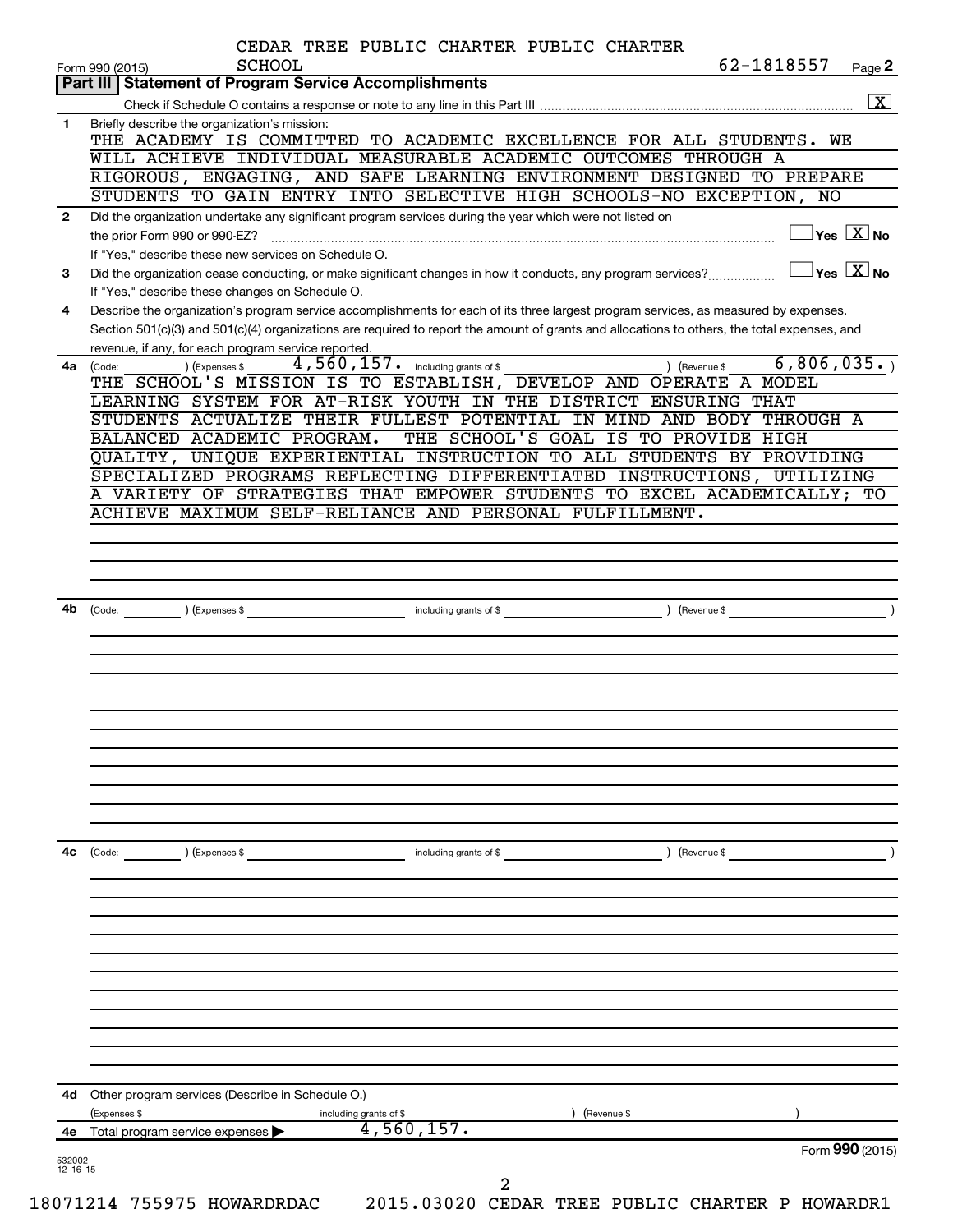|     | <b>Part IV   Checklist of Required Schedules</b>                                                                                                                                                                                    |                |                         |                         |
|-----|-------------------------------------------------------------------------------------------------------------------------------------------------------------------------------------------------------------------------------------|----------------|-------------------------|-------------------------|
|     |                                                                                                                                                                                                                                     |                | <b>Yes</b>              | No.                     |
| 1.  | Is the organization described in section $501(c)(3)$ or $4947(a)(1)$ (other than a private foundation)?                                                                                                                             |                |                         |                         |
|     |                                                                                                                                                                                                                                     | 1              | х                       |                         |
| 2   |                                                                                                                                                                                                                                     | $\overline{2}$ | $\overline{\texttt{x}}$ |                         |
| З   | Did the organization engage in direct or indirect political campaign activities on behalf of or in opposition to candidates for                                                                                                     |                |                         |                         |
|     |                                                                                                                                                                                                                                     | 3              |                         | x                       |
| 4   | Section 501(c)(3) organizations. Did the organization engage in lobbying activities, or have a section 501(h) election in effect                                                                                                    |                |                         |                         |
|     |                                                                                                                                                                                                                                     | 4              |                         | х                       |
| 5   | Is the organization a section 501(c)(4), 501(c)(5), or 501(c)(6) organization that receives membership dues, assessments, or                                                                                                        |                |                         |                         |
|     |                                                                                                                                                                                                                                     | 5              |                         | x                       |
| 6   | Did the organization maintain any donor advised funds or any similar funds or accounts for which donors have the right to                                                                                                           |                |                         |                         |
|     | provide advice on the distribution or investment of amounts in such funds or accounts? If "Yes," complete Schedule D, Part I                                                                                                        | 6              |                         | x                       |
| 7   | Did the organization receive or hold a conservation easement, including easements to preserve open space,                                                                                                                           |                |                         |                         |
|     |                                                                                                                                                                                                                                     | $\overline{7}$ |                         | х                       |
| 8   | Did the organization maintain collections of works of art, historical treasures, or other similar assets? If "Yes," complete                                                                                                        |                |                         |                         |
|     | Schedule D, Part III <b>Marting Community</b> Construction of the Construction of the Construction of the Construction of the Construction of the Construction of the Construction of the Construction of the Construction of the C | 8              |                         | х                       |
| 9   | Did the organization report an amount in Part X, line 21, for escrow or custodial account liability, serve as a custodian for                                                                                                       |                |                         |                         |
|     | amounts not listed in Part X; or provide credit counseling, debt management, credit repair, or debt negotiation services?                                                                                                           |                |                         |                         |
|     |                                                                                                                                                                                                                                     | 9              |                         | x                       |
| 10  | Did the organization, directly or through a related organization, hold assets in temporarily restricted endowments, permanent                                                                                                       |                |                         |                         |
|     |                                                                                                                                                                                                                                     | 10             |                         | x                       |
| 11  | If the organization's answer to any of the following questions is "Yes," then complete Schedule D, Parts VI, VII, VIII, IX, or X                                                                                                    |                |                         |                         |
|     | as applicable.                                                                                                                                                                                                                      |                |                         |                         |
|     | a Did the organization report an amount for land, buildings, and equipment in Part X, line 10? If "Yes," complete Schedule D,                                                                                                       |                |                         |                         |
|     | Part VI                                                                                                                                                                                                                             | 11a            | х                       |                         |
|     | <b>b</b> Did the organization report an amount for investments - other securities in Part X, line 12 that is 5% or more of its total                                                                                                |                |                         |                         |
|     |                                                                                                                                                                                                                                     | 11b            |                         | х                       |
|     | c Did the organization report an amount for investments - program related in Part X, line 13 that is 5% or more of its total                                                                                                        |                |                         |                         |
|     |                                                                                                                                                                                                                                     | 11c            |                         | x                       |
|     | d Did the organization report an amount for other assets in Part X, line 15 that is 5% or more of its total assets reported in                                                                                                      |                |                         |                         |
|     |                                                                                                                                                                                                                                     | 11d            |                         | х                       |
|     |                                                                                                                                                                                                                                     | 11e            |                         | $\overline{\texttt{x}}$ |
| f   | Did the organization's separate or consolidated financial statements for the tax year include a footnote that addresses                                                                                                             |                |                         |                         |
|     | the organization's liability for uncertain tax positions under FIN 48 (ASC 740)? If "Yes," complete Schedule D, Part X                                                                                                              | 11f            | х                       |                         |
|     | 12a Did the organization obtain separate, independent audited financial statements for the tax year? If "Yes," complete                                                                                                             |                |                         |                         |
|     | Schedule D, Parts XI and XII                                                                                                                                                                                                        | 12a            | х                       |                         |
|     | <b>b</b> Was the organization included in consolidated, independent audited financial statements for the tax year?                                                                                                                  |                |                         |                         |
|     | If "Yes," and if the organization answered "No" to line 12a, then completing Schedule D, Parts XI and XII is optional                                                                                                               | 12b            |                         | x                       |
| 13  |                                                                                                                                                                                                                                     | 13             | X                       |                         |
| 14a |                                                                                                                                                                                                                                     | 14a            |                         | $\overline{\mathbf{x}}$ |
|     | <b>b</b> Did the organization have aggregate revenues or expenses of more than \$10,000 from grantmaking, fundraising, business,                                                                                                    |                |                         |                         |
|     | investment, and program service activities outside the United States, or aggregate foreign investments valued at \$100,000                                                                                                          |                |                         |                         |
|     |                                                                                                                                                                                                                                     | 14b            |                         | x                       |
| 15  | Did the organization report on Part IX, column (A), line 3, more than \$5,000 of grants or other assistance to or for any                                                                                                           |                |                         |                         |
|     |                                                                                                                                                                                                                                     | 15             |                         | x                       |
| 16  | Did the organization report on Part IX, column (A), line 3, more than \$5,000 of aggregate grants or other assistance to                                                                                                            |                |                         |                         |
|     |                                                                                                                                                                                                                                     | 16             |                         | x                       |
| 17  | Did the organization report a total of more than \$15,000 of expenses for professional fundraising services on Part IX,                                                                                                             |                |                         |                         |
|     |                                                                                                                                                                                                                                     | 17             |                         | x                       |
| 18  | Did the organization report more than \$15,000 total of fundraising event gross income and contributions on Part VIII. lines                                                                                                        |                |                         |                         |
|     |                                                                                                                                                                                                                                     | 18             |                         | x                       |
| 19  | Did the organization report more than \$15,000 of gross income from gaming activities on Part VIII, line 9a? If "Yes,"                                                                                                              |                |                         |                         |
|     |                                                                                                                                                                                                                                     | 19             |                         | X                       |

Form **990** (2015)

532003 12-16-15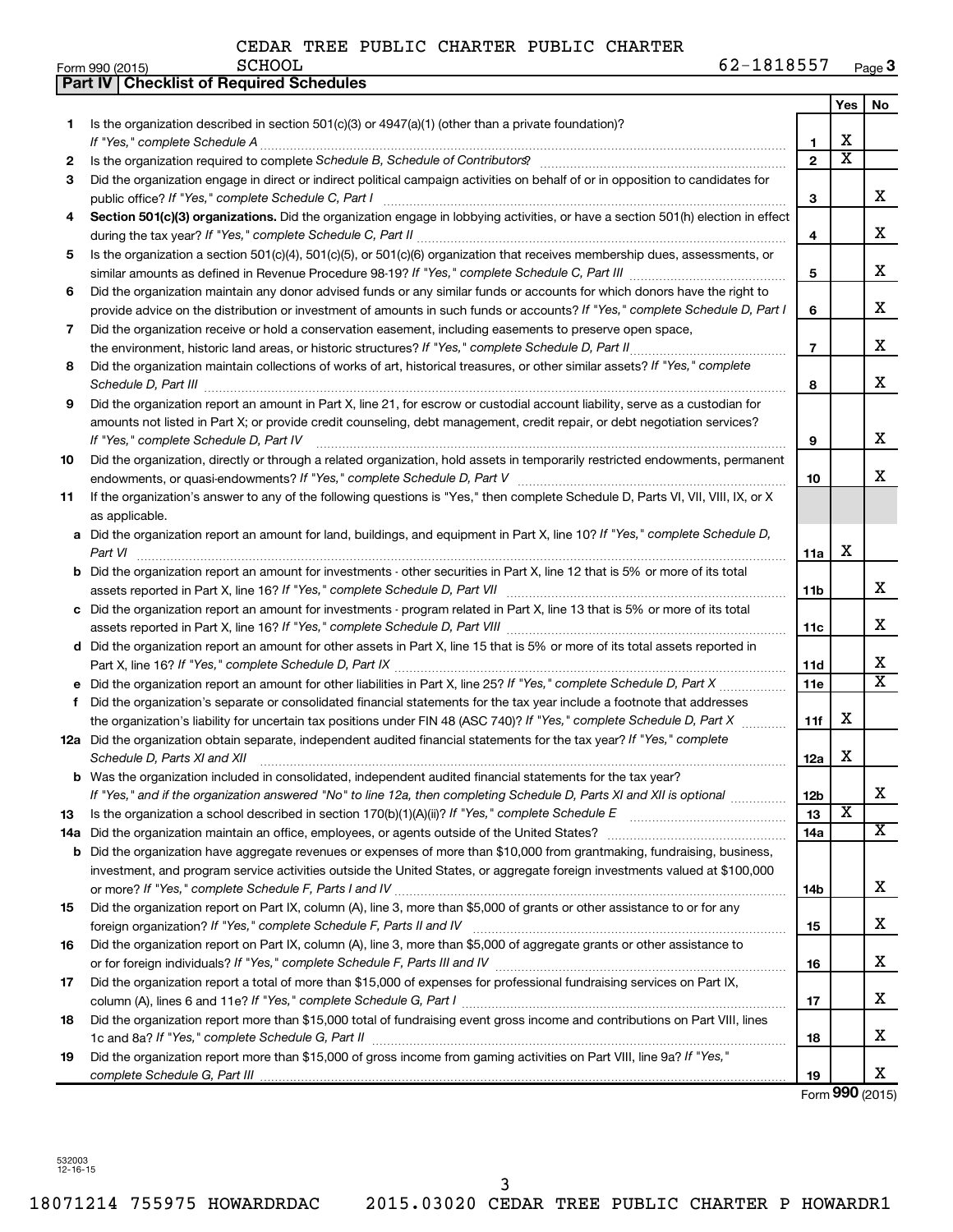|    | <b>Part IV   Checklist of Required Schedules (continued)</b>                                                                        |                 |     |                         |
|----|-------------------------------------------------------------------------------------------------------------------------------------|-----------------|-----|-------------------------|
|    |                                                                                                                                     |                 | Yes | No                      |
|    | 20a Did the organization operate one or more hospital facilities? If "Yes," complete Schedule H                                     | 20a             |     | x                       |
|    |                                                                                                                                     | 20 <sub>b</sub> |     |                         |
| 21 | Did the organization report more than \$5,000 of grants or other assistance to any domestic organization or                         |                 |     |                         |
|    |                                                                                                                                     | 21              |     | х                       |
| 22 | Did the organization report more than \$5,000 of grants or other assistance to or for domestic individuals on                       |                 |     |                         |
|    |                                                                                                                                     | 22              |     | x                       |
| 23 | Did the organization answer "Yes" to Part VII, Section A, line 3, 4, or 5 about compensation of the organization's current          |                 |     |                         |
|    | and former officers, directors, trustees, key employees, and highest compensated employees? If "Yes," complete                      |                 |     |                         |
|    | Schedule J <b>Execute Constructs of the Construction Constructs of the Construction Constructs of the Construction</b>              | 23              | X   |                         |
|    | 24a Did the organization have a tax-exempt bond issue with an outstanding principal amount of more than \$100,000 as of the         |                 |     |                         |
|    | last day of the year, that was issued after December 31, 2002? If "Yes," answer lines 24b through 24d and complete                  |                 |     |                         |
|    | Schedule K. If "No", go to line 25a                                                                                                 | 24a             |     | x                       |
| b  |                                                                                                                                     | 24 <sub>b</sub> |     |                         |
|    | Did the organization maintain an escrow account other than a refunding escrow at any time during the year to defease                |                 |     |                         |
|    |                                                                                                                                     | 24c             |     |                         |
|    | d Did the organization act as an "on behalf of" issuer for bonds outstanding at any time during the year?                           | 24d             |     |                         |
|    | 25a Section 501(c)(3), 501(c)(4), and 501(c)(29) organizations. Did the organization engage in an excess benefit                    |                 |     |                         |
|    |                                                                                                                                     | 25a             |     | x                       |
|    | <b>b</b> Is the organization aware that it engaged in an excess benefit transaction with a disqualified person in a prior year, and |                 |     |                         |
|    | that the transaction has not been reported on any of the organization's prior Forms 990 or 990-EZ? If "Yes," complete               |                 |     |                         |
|    | Schedule L, Part I                                                                                                                  | 25b             |     | х                       |
| 26 | Did the organization report any amount on Part X, line 5, 6, or 22 for receivables from or payables to any current or               |                 |     |                         |
|    | former officers, directors, trustees, key employees, highest compensated employees, or disqualified persons? If "Yes,"              |                 |     |                         |
|    | complete Schedule L, Part II                                                                                                        | 26              |     | х                       |
| 27 | Did the organization provide a grant or other assistance to an officer, director, trustee, key employee, substantial                |                 |     |                         |
|    | contributor or employee thereof, a grant selection committee member, or to a 35% controlled entity or family member                 |                 |     |                         |
|    |                                                                                                                                     | 27              |     | х                       |
| 28 | Was the organization a party to a business transaction with one of the following parties (see Schedule L, Part IV                   |                 |     |                         |
|    | instructions for applicable filing thresholds, conditions, and exceptions):                                                         |                 |     |                         |
| а  | A current or former officer, director, trustee, or key employee? If "Yes," complete Schedule L, Part IV                             | 28a             |     | x                       |
| b  | A family member of a current or former officer, director, trustee, or key employee? If "Yes," complete Schedule L, Part IV          | 28b             |     | $\overline{\textbf{X}}$ |
|    | c An entity of which a current or former officer, director, trustee, or key employee (or a family member thereof) was an officer,   |                 |     |                         |
|    | director, trustee, or direct or indirect owner? If "Yes," complete Schedule L, Part IV                                              | 28c             |     | х                       |
| 29 |                                                                                                                                     | 29              |     | $\overline{\textbf{X}}$ |
| 30 | Did the organization receive contributions of art, historical treasures, or other similar assets, or qualified conservation         |                 |     |                         |
|    |                                                                                                                                     | 30              |     | Χ                       |
| 31 | Did the organization liquidate, terminate, or dissolve and cease operations?                                                        |                 |     |                         |
|    |                                                                                                                                     | 31              |     | x.                      |
| 32 | Did the organization sell, exchange, dispose of, or transfer more than 25% of its net assets? If "Yes," complete                    |                 |     |                         |
|    |                                                                                                                                     | 32              |     | х                       |
| 33 | Did the organization own 100% of an entity disregarded as separate from the organization under Regulations                          |                 |     |                         |
|    |                                                                                                                                     | 33              |     | x                       |
| 34 | Was the organization related to any tax-exempt or taxable entity? If "Yes," complete Schedule R, Part II, III, or IV, and           |                 |     |                         |
|    | Part V, line 1                                                                                                                      | 34              |     | х                       |
|    |                                                                                                                                     | <b>35a</b>      |     | X                       |
|    | b If "Yes" to line 35a, did the organization receive any payment from or engage in any transaction with a controlled entity         |                 |     |                         |
|    |                                                                                                                                     | 35b             |     |                         |
| 36 | Section 501(c)(3) organizations. Did the organization make any transfers to an exempt non-charitable related organization?          |                 |     |                         |
|    |                                                                                                                                     | 36              |     | х                       |
| 37 | Did the organization conduct more than 5% of its activities through an entity that is not a related organization                    |                 |     |                         |
|    |                                                                                                                                     | 37              |     | x                       |
| 38 | Did the organization complete Schedule O and provide explanations in Schedule O for Part VI, lines 11b and 19?                      |                 |     |                         |
|    |                                                                                                                                     | 38              | Χ   |                         |

Form **990** (2015)

532004 12-16-15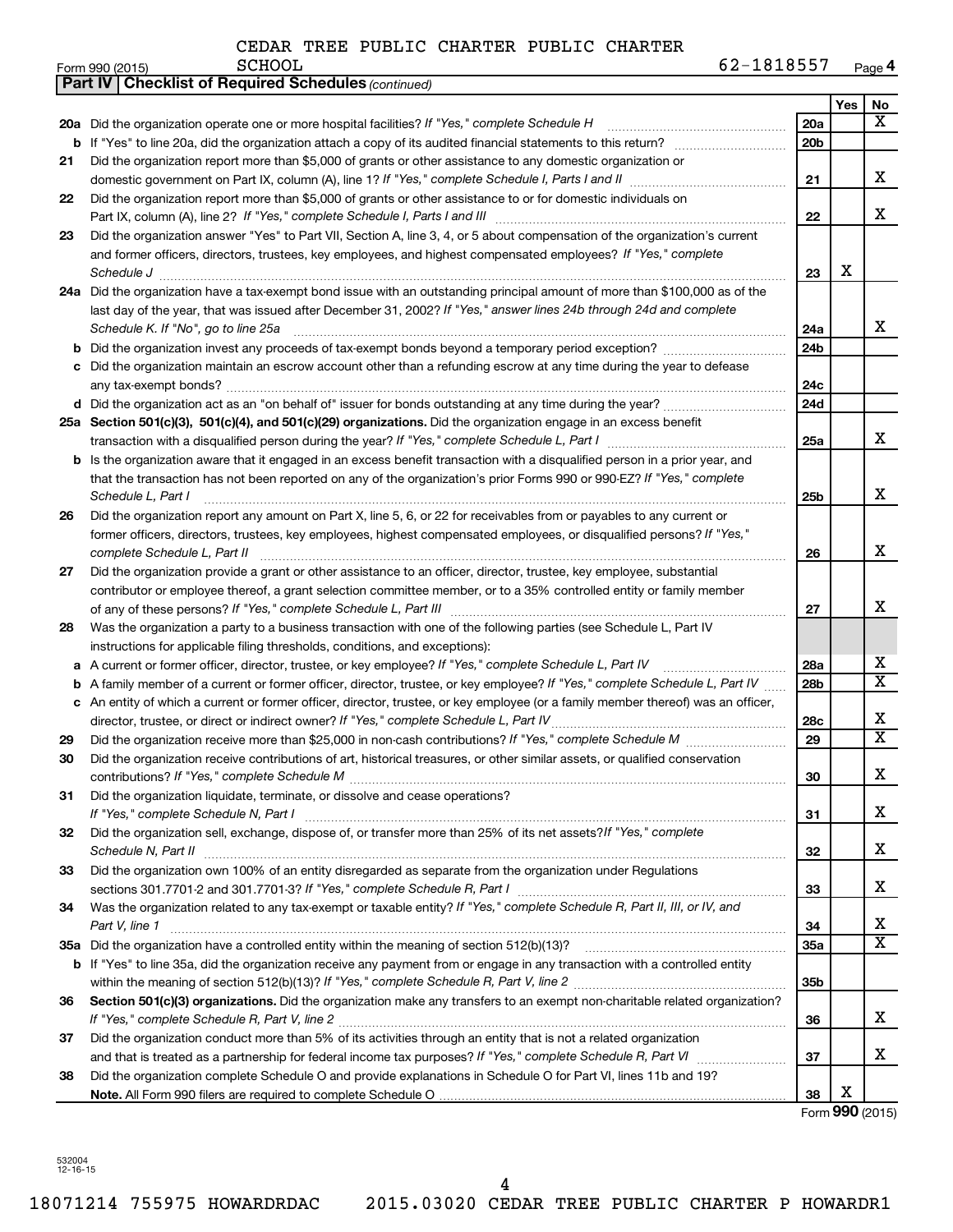| 62-1818557<br>Page 5 |
|----------------------|
|----------------------|

|    | Form 990 (2015)<br><b>PCHOOT</b><br>$02 - 1818251$                                                                                                |                 |                     | Page 5                  |
|----|---------------------------------------------------------------------------------------------------------------------------------------------------|-----------------|---------------------|-------------------------|
|    | <b>Statements Regarding Other IRS Filings and Tax Compliance</b><br>Part V                                                                        |                 |                     |                         |
|    | Check if Schedule O contains a response or note to any line in this Part V                                                                        |                 |                     |                         |
|    |                                                                                                                                                   |                 | Yes                 | No                      |
|    | 86<br>1a                                                                                                                                          |                 |                     |                         |
| b  | $\overline{0}$<br>Enter the number of Forms W-2G included in line 1a. Enter -0- if not applicable<br>1b                                           |                 |                     |                         |
|    | c Did the organization comply with backup withholding rules for reportable payments to vendors and reportable gaming                              |                 |                     |                         |
|    |                                                                                                                                                   | 1c              |                     |                         |
|    | 2a Enter the number of employees reported on Form W-3, Transmittal of Wage and Tax Statements,                                                    |                 |                     |                         |
|    | 101<br>2a                                                                                                                                         |                 |                     |                         |
|    | <b>b</b> If at least one is reported on line 2a, did the organization file all required federal employment tax returns?                           | 2b              |                     | х                       |
|    |                                                                                                                                                   |                 |                     |                         |
|    | 3a Did the organization have unrelated business gross income of \$1,000 or more during the year?                                                  | 3a              |                     | х                       |
|    |                                                                                                                                                   | 3 <sub>b</sub>  |                     |                         |
|    | 4a At any time during the calendar year, did the organization have an interest in, or a signature or other authority over, a                      |                 |                     | х                       |
|    | financial account in a foreign country (such as a bank account, securities account, or other financial account)?                                  | 4a              |                     |                         |
|    | <b>b</b> If "Yes," enter the name of the foreign country: $\blacktriangleright$                                                                   |                 |                     |                         |
|    | See instructions for filing requirements for FinCEN Form 114, Report of Foreign Bank and Financial Accounts (FBAR).                               |                 |                     | х                       |
|    |                                                                                                                                                   | 5a              |                     | $\overline{\textbf{X}}$ |
|    |                                                                                                                                                   | 5b              |                     |                         |
| С  |                                                                                                                                                   | 5 <sub>c</sub>  |                     |                         |
|    | 6a Does the organization have annual gross receipts that are normally greater than \$100,000, and did the organization solicit                    |                 |                     | х                       |
|    |                                                                                                                                                   | 6a              |                     |                         |
|    | <b>b</b> If "Yes," did the organization include with every solicitation an express statement that such contributions or gifts                     |                 |                     |                         |
|    | Organizations that may receive deductible contributions under section 170(c).                                                                     | 6b              |                     |                         |
| 7  | a Did the organization receive a payment in excess of \$75 made partly as a contribution and partly for goods and services provided to the payor? | 7a              |                     | х                       |
|    |                                                                                                                                                   | 7b              |                     |                         |
|    | c Did the organization sell, exchange, or otherwise dispose of tangible personal property for which it was required                               |                 |                     |                         |
|    |                                                                                                                                                   | 7c              |                     | х                       |
|    | 7d                                                                                                                                                |                 |                     |                         |
|    | e Did the organization receive any funds, directly or indirectly, to pay premiums on a personal benefit contract?                                 | 7e              |                     |                         |
| τ. |                                                                                                                                                   | 7f              |                     |                         |
| g  | If the organization received a contribution of qualified intellectual property, did the organization file Form 8899 as required?                  | 7g              |                     |                         |
|    | h If the organization received a contribution of cars, boats, airplanes, or other vehicles, did the organization file a Form 1098-C?              | 7h              |                     |                         |
| 8  | Sponsoring organizations maintaining donor advised funds. Did a donor advised fund maintained by the                                              |                 |                     |                         |
|    |                                                                                                                                                   | 8               |                     |                         |
|    | Sponsoring organizations maintaining donor advised funds.                                                                                         |                 |                     |                         |
|    |                                                                                                                                                   | 9а              |                     |                         |
| b  |                                                                                                                                                   | 9b              |                     |                         |
| 10 | Section 501(c)(7) organizations. Enter:                                                                                                           |                 |                     |                         |
| а  | <b>10a</b><br>Initiation fees and capital contributions included on Part VIII, line 12 [111] [11] [12] [11] [12] [11] [12] [                      |                 |                     |                         |
| b  | Gross receipts, included on Form 990, Part VIII, line 12, for public use of club facilities<br>10 <sub>b</sub>                                    |                 |                     |                         |
| 11 | Section 501(c)(12) organizations. Enter:                                                                                                          |                 |                     |                         |
| а  | 11a                                                                                                                                               |                 |                     |                         |
| b  | Gross income from other sources (Do not net amounts due or paid to other sources against                                                          |                 |                     |                         |
|    | 11b                                                                                                                                               |                 |                     |                         |
|    | 12a Section 4947(a)(1) non-exempt charitable trusts. Is the organization filing Form 990 in lieu of Form 1041?                                    | 12a             |                     |                         |
|    | 12b<br><b>b</b> If "Yes," enter the amount of tax-exempt interest received or accrued during the year                                             |                 |                     |                         |
| 13 | Section 501(c)(29) qualified nonprofit health insurance issuers.                                                                                  |                 |                     |                         |
| а  |                                                                                                                                                   | 13a             |                     |                         |
|    | <b>Note.</b> See the instructions for additional information the organization must report on Schedule O.                                          |                 |                     |                         |
|    | <b>b</b> Enter the amount of reserves the organization is required to maintain by the states in which the                                         |                 |                     |                         |
|    | 13 <sub>b</sub>                                                                                                                                   |                 |                     |                         |
|    | 13с                                                                                                                                               |                 |                     |                         |
|    | 14a Did the organization receive any payments for indoor tanning services during the tax year?                                                    | 14a             |                     | x                       |
|    |                                                                                                                                                   | 14 <sub>b</sub> |                     |                         |
|    |                                                                                                                                                   |                 | $Form$ QQN $(2015)$ |                         |

| Form 990 (2015) |  |
|-----------------|--|
|-----------------|--|

532005 12-16-15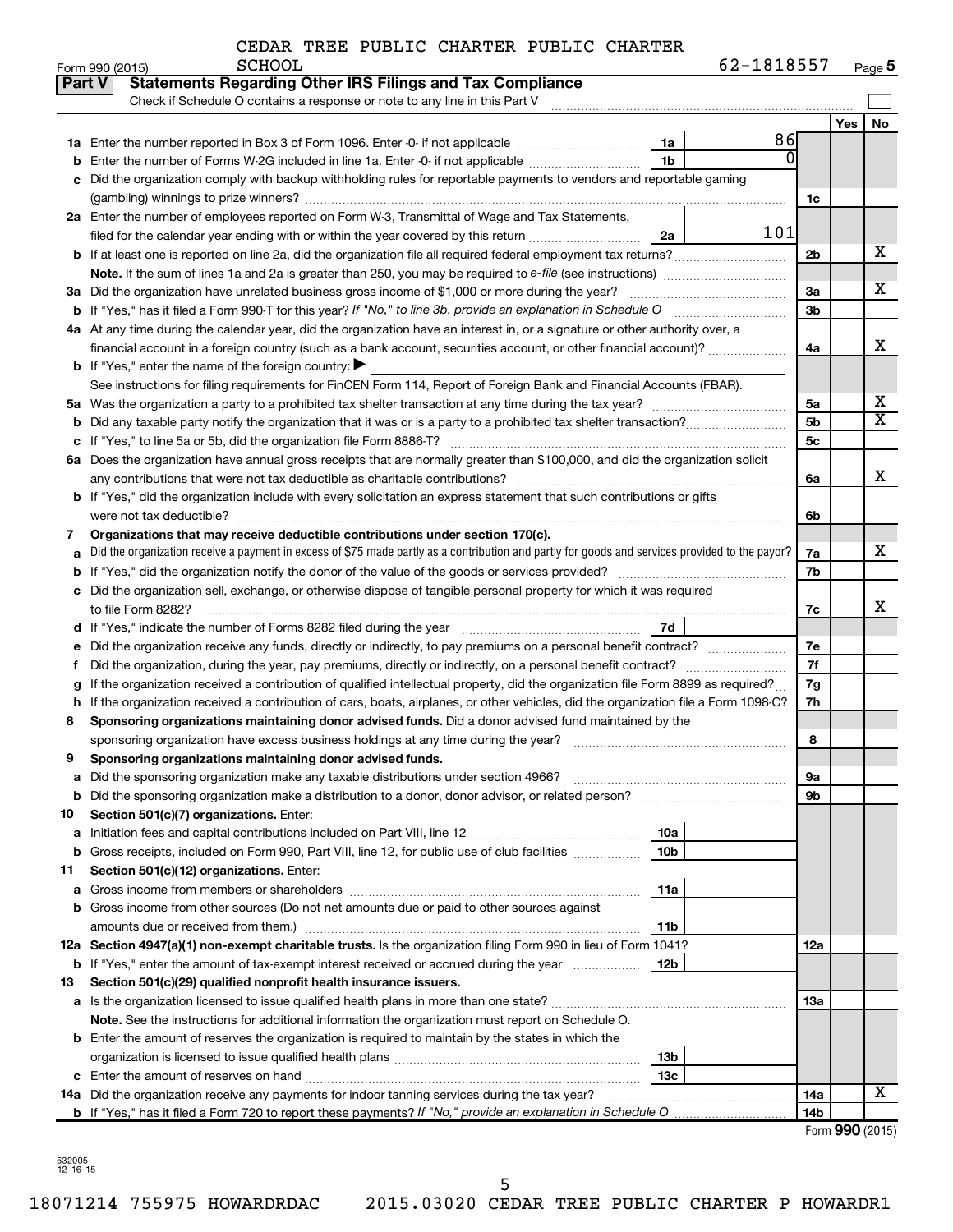| CEDAR TREE PUBLIC CHARTER PUBLIC CHARTER |
|------------------------------------------|
|                                          |

|          |                                                                                                                                                                                                                                     |    |                 |                         | $\sqrt{X}$              |
|----------|-------------------------------------------------------------------------------------------------------------------------------------------------------------------------------------------------------------------------------------|----|-----------------|-------------------------|-------------------------|
|          | <b>Section A. Governing Body and Management</b>                                                                                                                                                                                     |    |                 |                         |                         |
|          |                                                                                                                                                                                                                                     |    |                 | Yes                     | No                      |
|          | 1a Enter the number of voting members of the governing body at the end of the tax year                                                                                                                                              | 1a |                 |                         |                         |
|          | If there are material differences in voting rights among members of the governing body, or if the governing                                                                                                                         |    |                 |                         |                         |
|          | body delegated broad authority to an executive committee or similar committee, explain in Schedule O.                                                                                                                               |    |                 |                         |                         |
|          | <b>b</b> Enter the number of voting members included in line 1a, above, who are independent <i>manumum</i>                                                                                                                          | 1b | 7               |                         |                         |
| 2        | Did any officer, director, trustee, or key employee have a family relationship or a business relationship with any other                                                                                                            |    |                 |                         |                         |
|          |                                                                                                                                                                                                                                     |    | $\mathbf{2}$    |                         | х                       |
| З        | Did the organization delegate control over management duties customarily performed by or under the direct supervision                                                                                                               |    |                 |                         |                         |
|          |                                                                                                                                                                                                                                     |    | 3               |                         | Х                       |
| 4        | Did the organization make any significant changes to its governing documents since the prior Form 990 was filed?                                                                                                                    |    | 4               |                         | $\overline{\mathbf{X}}$ |
| 5        |                                                                                                                                                                                                                                     |    | 5               |                         | $\overline{\mathbf{X}}$ |
| 6        |                                                                                                                                                                                                                                     |    | 6               |                         | $\overline{\mathbf{X}}$ |
| 7a       | Did the organization have members, stockholders, or other persons who had the power to elect or appoint one or                                                                                                                      |    |                 |                         |                         |
|          |                                                                                                                                                                                                                                     |    | 7a              |                         | X                       |
|          | <b>b</b> Are any governance decisions of the organization reserved to (or subject to approval by) members, stockholders, or                                                                                                         |    |                 |                         |                         |
|          |                                                                                                                                                                                                                                     |    | 7b              |                         | x                       |
| 8        | Did the organization contemporaneously document the meetings held or written actions undertaken during the year by the following:                                                                                                   |    |                 |                         |                         |
| a        |                                                                                                                                                                                                                                     |    | 8а              | х                       |                         |
|          |                                                                                                                                                                                                                                     |    | 8b              | $\overline{\textbf{x}}$ |                         |
| 9        | Is there any officer, director, trustee, or key employee listed in Part VII, Section A, who cannot be reached at the                                                                                                                |    |                 |                         |                         |
|          |                                                                                                                                                                                                                                     |    | 9               |                         | x                       |
|          | <b>Section B. Policies</b> (This Section B requests information about policies not required by the Internal Revenue Code.)                                                                                                          |    |                 |                         |                         |
|          |                                                                                                                                                                                                                                     |    |                 | Yes                     | No                      |
|          |                                                                                                                                                                                                                                     |    | 10a             |                         | x                       |
|          | b If "Yes," did the organization have written policies and procedures governing the activities of such chapters, affiliates,                                                                                                        |    |                 |                         |                         |
|          |                                                                                                                                                                                                                                     |    | 10b             |                         |                         |
|          |                                                                                                                                                                                                                                     |    | 11a             | $\overline{\textbf{x}}$ |                         |
|          | 11a Has the organization provided a complete copy of this Form 990 to all members of its governing body before filing the form?                                                                                                     |    |                 |                         |                         |
|          | <b>b</b> Describe in Schedule O the process, if any, used by the organization to review this Form 990.                                                                                                                              |    |                 | х                       |                         |
| 12a      | Did the organization have a written conflict of interest policy? If "No," go to line 13                                                                                                                                             |    | 12a             | $\overline{\textbf{x}}$ |                         |
|          | <b>b</b> Were officers, directors, or trustees, and key employees required to disclose annually interests that could give rise to conflicts?                                                                                        |    | 12 <sub>b</sub> |                         |                         |
|          | c Did the organization regularly and consistently monitor and enforce compliance with the policy? If "Yes," describe                                                                                                                |    |                 |                         |                         |
|          | in Schedule O how this was done <b>construction and construction</b> of the state of the state of the state of the state of the state of the state of the state of the state of the state of the state of the state of the state of |    | 12c             | х                       |                         |
| 13       |                                                                                                                                                                                                                                     |    | 13              | $\overline{\textbf{x}}$ |                         |
| 14       | Did the organization have a written document retention and destruction policy? [111] [12] manument contains an                                                                                                                      |    | 14              | $\overline{\mathtt{x}}$ |                         |
| 15       | Did the process for determining compensation of the following persons include a review and approval by independent                                                                                                                  |    |                 |                         |                         |
|          | persons, comparability data, and contemporaneous substantiation of the deliberation and decision?                                                                                                                                   |    |                 |                         |                         |
| a        |                                                                                                                                                                                                                                     |    | 15a             | х                       |                         |
|          |                                                                                                                                                                                                                                     |    | 15b             | $\overline{\textbf{x}}$ |                         |
|          | If "Yes" to line 15a or 15b, describe the process in Schedule O (see instructions).                                                                                                                                                 |    |                 |                         |                         |
|          | 16a Did the organization invest in, contribute assets to, or participate in a joint venture or similar arrangement with a                                                                                                           |    |                 |                         |                         |
|          | taxable entity during the year?                                                                                                                                                                                                     |    | 16a             |                         | х                       |
|          | b If "Yes," did the organization follow a written policy or procedure requiring the organization to evaluate its participation                                                                                                      |    |                 |                         |                         |
|          | in joint venture arrangements under applicable federal tax law, and take steps to safeguard the organization's                                                                                                                      |    |                 |                         |                         |
|          | exempt status with respect to such arrangements?                                                                                                                                                                                    |    | 16b             |                         |                         |
|          | <b>Section C. Disclosure</b>                                                                                                                                                                                                        |    |                 |                         |                         |
| 17       | <b>NONE</b><br>List the states with which a copy of this Form 990 is required to be filed $\blacktriangleright$                                                                                                                     |    |                 |                         |                         |
| 18       | Section 6104 requires an organization to make its Forms 1023 (or 1024 if applicable), 990, and 990-T (Section 501(c)(3)s only) available                                                                                            |    |                 |                         |                         |
|          | for public inspection. Indicate how you made these available. Check all that apply.                                                                                                                                                 |    |                 |                         |                         |
|          | $\lfloor x \rfloor$ Upon request<br>Another's website<br>Other (explain in Schedule O)<br>Own website                                                                                                                               |    |                 |                         |                         |
|          | Describe in Schedule O whether (and if so, how) the organization made its governing documents, conflict of interest policy, and financial                                                                                           |    |                 |                         |                         |
|          | statements available to the public during the tax year.                                                                                                                                                                             |    |                 |                         |                         |
|          |                                                                                                                                                                                                                                     |    |                 |                         |                         |
|          |                                                                                                                                                                                                                                     |    |                 |                         |                         |
|          | State the name, address, and telephone number of the person who possesses the organization's books and records:                                                                                                                     |    |                 |                         |                         |
| 19<br>20 | USHA JAYANTHI - 202-610-4193                                                                                                                                                                                                        |    |                 |                         |                         |
|          | 20020<br>701 HOWARD ROAD SE,, WASHINGTON, DC<br>532006 12-16-15                                                                                                                                                                     |    |                 | Form 990 (2015)         |                         |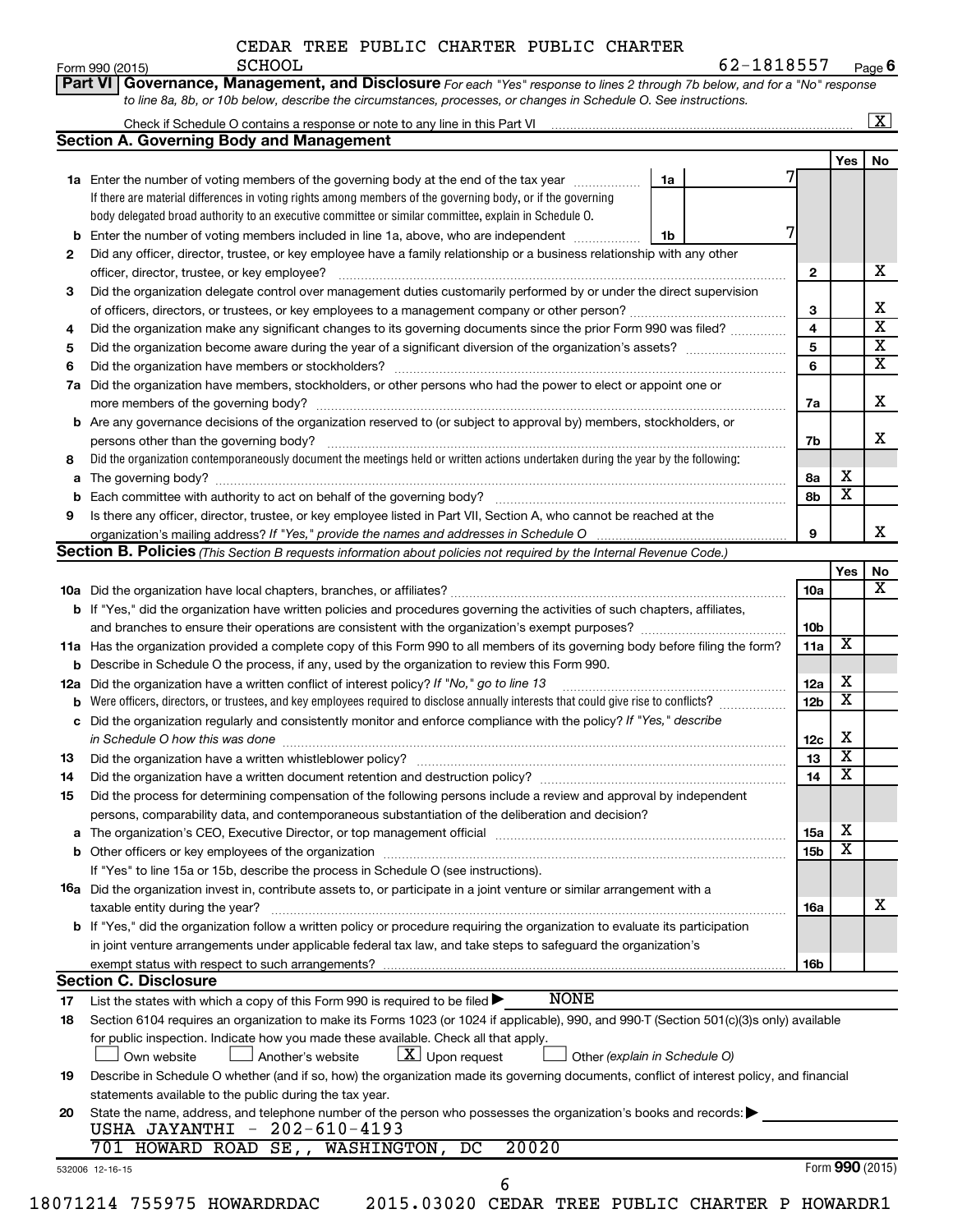|         |  |  | CEDAR TREE PUBLIC CHARTER PUBLIC CHARTER |            |
|---------|--|--|------------------------------------------|------------|
| SCHOOL. |  |  |                                          | 62-1818557 |

| Form 990 (2015) | <b>SCHOOL</b>                                 | 102-181857                                                                                 | Page |
|-----------------|-----------------------------------------------|--------------------------------------------------------------------------------------------|------|
|                 |                                               | Part VII Compensation of Officers, Directors, Trustees, Key Employees, Highest Compensated |      |
|                 | <b>Employees, and Independent Contractors</b> |                                                                                            |      |

Check if Schedule O contains a response or note to any line in this Part VII

**Section A. Officers, Directors, Trustees, Key Employees, and Highest Compensated Employees**

**1a**  Complete this table for all persons required to be listed. Report compensation for the calendar year ending with or within the organization's tax year.

**•** List all of the organization's current officers, directors, trustees (whether individuals or organizations), regardless of amount of compensation. Enter -0- in columns  $(D)$ ,  $(E)$ , and  $(F)$  if no compensation was paid.

**•** List all of the organization's **current** key employees, if any. See instructions for definition of "key employee."

**•** List the organization's five current highest compensated employees (other than an officer, director, trustee, or key employee) who received reportable compensation (Box 5 of Form W-2 and/or Box 7 of Form 1099-MISC) of more than \$100,000 from the organization and any related organizations.

**•** List all of the organization's former officers, key employees, and highest compensated employees who received more than \$100,000 of reportable compensation from the organization and any related organizations.

**•** List all of the organization's former directors or trustees that received, in the capacity as a former director or trustee of the organization, more than \$10,000 of reportable compensation from the organization and any related organizations.

List persons in the following order: individual trustees or directors; institutional trustees; officers; key employees; highest compensated employees; and former such persons.

|  |  |  | Check this box if neither the organization nor any related organization compensated any current officer, director, or trustee. |  |  |
|--|--|--|--------------------------------------------------------------------------------------------------------------------------------|--|--|
|  |  |  |                                                                                                                                |  |  |

| (A)                               | (B)                      |                                | (C)                                                                                                         |             | (D)                        | (E)                               | (F)                    |                 |                 |                             |
|-----------------------------------|--------------------------|--------------------------------|-------------------------------------------------------------------------------------------------------------|-------------|----------------------------|-----------------------------------|------------------------|-----------------|-----------------|-----------------------------|
| Name and Title                    | Average<br>hours per     |                                | Position<br>(do not check more than one<br>box, unless person is both an<br>officer and a director/trustee) |             | Reportable<br>compensation | Reportable<br>compensation        | Estimated<br>amount of |                 |                 |                             |
|                                   | week                     |                                |                                                                                                             |             |                            |                                   |                        | from            | from related    | other                       |
|                                   | (list any                |                                |                                                                                                             |             |                            |                                   |                        | the             | organizations   | compensation                |
|                                   | hours for                |                                |                                                                                                             |             |                            |                                   |                        | organization    | (W-2/1099-MISC) | from the                    |
|                                   | related<br>organizations |                                |                                                                                                             |             |                            |                                   |                        | (W-2/1099-MISC) |                 | organization<br>and related |
|                                   | below                    |                                |                                                                                                             |             |                            |                                   |                        |                 |                 | organizations               |
|                                   | line)                    | Individual trustee or director | Institutional trustee                                                                                       | Officer     | Key employee               | Highest compensated<br>  employee | Former                 |                 |                 |                             |
| (1) MONICA RAY                    | 10.00                    |                                |                                                                                                             |             |                            |                                   |                        |                 |                 |                             |
| CHAIR                             |                          | $\mathbf X$                    |                                                                                                             | X           |                            |                                   |                        | 0.              | $\mathbf 0$ .   | $\boldsymbol{0}$ .          |
| (2) VAUN CLEVELAND                | 5.00                     |                                |                                                                                                             |             |                            |                                   |                        |                 |                 |                             |
| <b>TREASURER</b>                  |                          | $\mathbf X$                    |                                                                                                             | X           |                            |                                   |                        | 0.              | $\mathbf 0$ .   | $\mathbf 0$ .               |
| (3) JEWELL GOODMAN                | 2.00                     |                                |                                                                                                             |             |                            |                                   |                        |                 |                 |                             |
| <b>SECRETARY</b>                  |                          | $\mathbf X$                    |                                                                                                             | X           |                            |                                   |                        | 0.              | $\mathbf 0$ .   | $\mathbf 0$ .               |
| (4) ANTWON BIDDY SR               | 2.00                     |                                |                                                                                                             |             |                            |                                   |                        |                 |                 |                             |
| PARENT REPRESENTATIVE             |                          | $\mathbf X$                    |                                                                                                             |             |                            |                                   |                        | 0.              | $\mathbf 0$ .   | $\boldsymbol{0}$ .          |
| (5) ARNEICE WILLIAMS              | 2.00                     |                                |                                                                                                             |             |                            |                                   |                        |                 |                 |                             |
| PARENT REPRESENTATIVE             |                          | $\mathbf X$                    |                                                                                                             |             |                            |                                   |                        | $\mathbf 0$ .   | $\mathbf 0$ .   | $\mathbf 0$ .               |
| (6) SANDY ALLEN                   | 2.00                     |                                |                                                                                                             |             |                            |                                   |                        |                 |                 |                             |
| <b>MEMBER</b>                     |                          | $\rm X$                        |                                                                                                             |             |                            |                                   |                        | 0.              | $\mathbf 0$ .   | $\mathbf 0$ .               |
| (7) DR. LATONYA HENDERSON         | 40.00                    |                                |                                                                                                             |             |                            |                                   |                        |                 |                 |                             |
| EXECUTIVE DIRECTOR                |                          | X                              |                                                                                                             | $\mathbf X$ |                            |                                   |                        | 170,569.        | 0.              | 5,894.                      |
| (8) DR. ROBINETTE BREEDLOVE-LEWIS | 40.00                    |                                |                                                                                                             |             |                            |                                   |                        |                 |                 |                             |
| DIRECTOR OF OPERATIONS            |                          |                                |                                                                                                             | X           |                            |                                   |                        | 118,238.        | 0.              | 3,784.                      |
| (9) USHA JAYANTHI                 | 40.00                    |                                |                                                                                                             |             |                            |                                   |                        |                 |                 |                             |
| DIRECTOR OF FINANCE               |                          |                                |                                                                                                             | X           |                            |                                   |                        | 110,500.        | $\mathbf 0$ .   | 3,807.                      |
|                                   |                          |                                |                                                                                                             |             |                            |                                   |                        |                 |                 |                             |
|                                   |                          |                                |                                                                                                             |             |                            |                                   |                        |                 |                 |                             |
|                                   |                          |                                |                                                                                                             |             |                            |                                   |                        |                 |                 |                             |
|                                   |                          |                                |                                                                                                             |             |                            |                                   |                        |                 |                 |                             |
|                                   |                          |                                |                                                                                                             |             |                            |                                   |                        |                 |                 |                             |
|                                   |                          |                                |                                                                                                             |             |                            |                                   |                        |                 |                 |                             |
|                                   |                          |                                |                                                                                                             |             |                            |                                   |                        |                 |                 |                             |
|                                   |                          |                                |                                                                                                             |             |                            |                                   |                        |                 |                 |                             |
|                                   |                          |                                |                                                                                                             |             |                            |                                   |                        |                 |                 |                             |
|                                   |                          |                                |                                                                                                             |             |                            |                                   |                        |                 |                 |                             |
|                                   |                          |                                |                                                                                                             |             |                            |                                   |                        |                 |                 |                             |
|                                   |                          |                                |                                                                                                             |             |                            |                                   |                        |                 |                 |                             |
|                                   |                          |                                |                                                                                                             |             |                            |                                   |                        |                 |                 |                             |
|                                   |                          |                                |                                                                                                             |             |                            |                                   |                        |                 |                 |                             |
|                                   |                          |                                |                                                                                                             |             |                            |                                   |                        |                 |                 |                             |
|                                   |                          |                                |                                                                                                             |             |                            |                                   |                        |                 |                 |                             |

7

532007 12-16-15

Form (2015) **990**

**7**

 $\Box$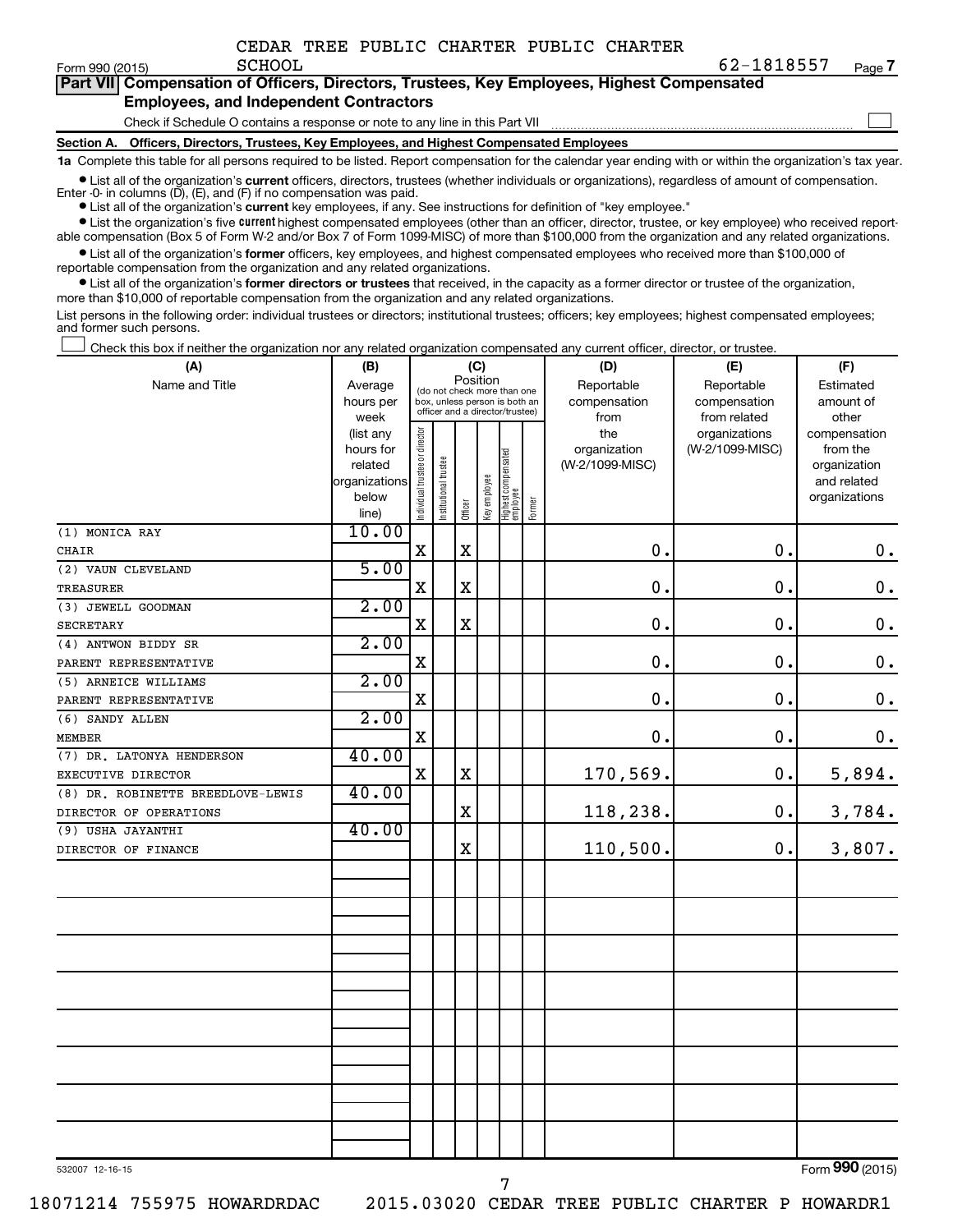|                                                                                                                                           |                        |                                |                       |          |              |                                                              |        | CEDAR TREE PUBLIC CHARTER PUBLIC CHARTER |                                  |                  |              |                          |                         |
|-------------------------------------------------------------------------------------------------------------------------------------------|------------------------|--------------------------------|-----------------------|----------|--------------|--------------------------------------------------------------|--------|------------------------------------------|----------------------------------|------------------|--------------|--------------------------|-------------------------|
| <b>SCHOOL</b><br>Form 990 (2015)<br><b>Part VII</b>                                                                                       |                        |                                |                       |          |              |                                                              |        |                                          | 62-1818557                       |                  |              |                          | Page 8                  |
| Section A. Officers, Directors, Trustees, Key Employees, and Highest Compensated Employees (continued)<br>(A)                             | (B)                    |                                |                       |          | (C)          |                                                              |        | (D)                                      | (E)                              |                  |              | (F)                      |                         |
| Name and title                                                                                                                            | Average                |                                |                       | Position |              |                                                              |        | Reportable                               | Reportable                       |                  |              | Estimated                |                         |
|                                                                                                                                           | hours per              |                                |                       |          |              | (do not check more than one<br>box, unless person is both an |        | compensation                             | compensation                     |                  |              | amount of                |                         |
|                                                                                                                                           | week                   |                                |                       |          |              | officer and a director/trustee)                              |        | from                                     | from related                     |                  |              | other                    |                         |
|                                                                                                                                           | (list any<br>hours for |                                |                       |          |              |                                                              |        | the<br>organization                      | organizations<br>(W-2/1099-MISC) |                  |              | compensation<br>from the |                         |
|                                                                                                                                           | related                |                                |                       |          |              |                                                              |        | (W-2/1099-MISC)                          |                                  |                  |              | organization             |                         |
|                                                                                                                                           | organizations          |                                |                       |          |              |                                                              |        |                                          |                                  |                  |              | and related              |                         |
|                                                                                                                                           | below<br>line)         | Individual trustee or director | Institutional trustee | Officer  | Key employee | Highest compensated<br>  employee                            | Former |                                          |                                  |                  |              | organizations            |                         |
|                                                                                                                                           |                        |                                |                       |          |              |                                                              |        |                                          |                                  |                  |              |                          |                         |
|                                                                                                                                           |                        |                                |                       |          |              |                                                              |        |                                          |                                  |                  |              |                          |                         |
|                                                                                                                                           |                        |                                |                       |          |              |                                                              |        |                                          |                                  |                  |              |                          |                         |
|                                                                                                                                           |                        |                                |                       |          |              |                                                              |        |                                          |                                  |                  |              |                          |                         |
|                                                                                                                                           |                        |                                |                       |          |              |                                                              |        |                                          |                                  |                  |              |                          |                         |
|                                                                                                                                           |                        |                                |                       |          |              |                                                              |        |                                          |                                  |                  |              |                          |                         |
|                                                                                                                                           |                        |                                |                       |          |              |                                                              |        |                                          |                                  |                  |              |                          |                         |
|                                                                                                                                           |                        |                                |                       |          |              |                                                              |        |                                          |                                  |                  |              |                          |                         |
|                                                                                                                                           |                        |                                |                       |          |              |                                                              |        |                                          |                                  |                  |              |                          |                         |
|                                                                                                                                           |                        |                                |                       |          |              |                                                              |        |                                          |                                  |                  |              |                          |                         |
|                                                                                                                                           |                        |                                |                       |          |              |                                                              |        |                                          |                                  |                  |              |                          |                         |
|                                                                                                                                           |                        |                                |                       |          |              |                                                              |        |                                          |                                  |                  |              |                          |                         |
|                                                                                                                                           |                        |                                |                       |          |              |                                                              |        |                                          |                                  |                  |              |                          |                         |
|                                                                                                                                           |                        |                                |                       |          |              |                                                              |        |                                          |                                  |                  |              |                          |                         |
|                                                                                                                                           |                        |                                |                       |          |              |                                                              |        |                                          |                                  |                  |              |                          |                         |
| 1b Sub-total                                                                                                                              |                        |                                |                       |          |              |                                                              |        | 399,307.                                 |                                  | $\overline{0}$ . |              |                          | 13,485.                 |
|                                                                                                                                           |                        |                                |                       |          |              |                                                              |        | о.                                       |                                  | $\overline{0}$ . |              |                          | 0.                      |
|                                                                                                                                           |                        |                                |                       |          |              |                                                              |        | 399,307.                                 |                                  | $\overline{0}$ . |              | 13,485.                  |                         |
| Total number of individuals (including but not limited to those listed above) who received more than \$100,000 of reportable<br>2         |                        |                                |                       |          |              |                                                              |        |                                          |                                  |                  |              |                          |                         |
| compensation from the organization $\blacktriangleright$                                                                                  |                        |                                |                       |          |              |                                                              |        |                                          |                                  |                  |              |                          |                         |
| з<br>Did the organization list any <b>former</b> officer, director, or trustee, key employee, or highest compensated employee on          |                        |                                |                       |          |              |                                                              |        |                                          |                                  |                  |              | Yes                      | No                      |
| line 1a? If "Yes," complete Schedule J for such individual manufactured content content for the complete schedu                           |                        |                                |                       |          |              |                                                              |        |                                          |                                  |                  | 3            |                          | $\overline{\textbf{X}}$ |
| For any individual listed on line 1a, is the sum of reportable compensation and other compensation from the organization<br>4             |                        |                                |                       |          |              |                                                              |        |                                          |                                  |                  |              |                          |                         |
|                                                                                                                                           |                        |                                |                       |          |              |                                                              |        |                                          |                                  |                  | 4            | x                        |                         |
| Did any person listed on line 1a receive or accrue compensation from any unrelated organization or individual for services<br>5           |                        |                                |                       |          |              |                                                              |        |                                          |                                  |                  |              |                          |                         |
| <b>Section B. Independent Contractors</b>                                                                                                 |                        |                                |                       |          |              |                                                              |        |                                          |                                  |                  | 5            |                          | x                       |
| Complete this table for your five highest compensated independent contractors that received more than \$100,000 of compensation from<br>1 |                        |                                |                       |          |              |                                                              |        |                                          |                                  |                  |              |                          |                         |
| the organization. Report compensation for the calendar year ending with or within the organization's tax year.                            |                        |                                |                       |          |              |                                                              |        |                                          |                                  |                  |              |                          |                         |
| (A)                                                                                                                                       |                        |                                |                       |          |              |                                                              |        | (B)                                      |                                  |                  | (C)          |                          |                         |
| Name and business address                                                                                                                 |                        |                                |                       |          |              |                                                              |        | Description of services                  |                                  |                  | Compensation |                          |                         |
| REVOLUTION FOODS INC.<br>PO BOX 742759, LOS ANGELES, CA 90074                                                                             |                        |                                |                       |          |              |                                                              |        | <b>FOOD SERVICE</b>                      |                                  |                  |              |                          | 233,166.                |
| CAPITOL SERVICES MANAGEMENT, INC., 3200                                                                                                   |                        |                                |                       |          |              |                                                              |        | <b>BUILDING MAINTENANCE</b>              |                                  |                  |              |                          |                         |
| MARTIN LUTHER KING JR AVENUE SE,                                                                                                          |                        |                                |                       |          |              |                                                              |        | SERVICES                                 |                                  |                  |              |                          | 197,737.                |
| ED OPS                                                                                                                                    |                        |                                |                       |          |              |                                                              |        | FINANCE, ACCOUNTING                      |                                  |                  |              |                          |                         |
| 1638 R STREET NW, WASHINGTON, DC 20009                                                                                                    |                        |                                |                       |          |              |                                                              |        | AND STUDENT DATA SER                     |                                  |                  |              |                          | 125,936.                |
| KJ CONSULTING , 7915 EASTERN AVENUE #1208,                                                                                                |                        |                                |                       |          |              |                                                              |        | STAFF PROFESSIONAL                       |                                  |                  |              |                          |                         |
| SILVER SPRING, DC 20910                                                                                                                   |                        |                                |                       |          |              |                                                              |        | DEVELOPMENT SERVICES                     |                                  |                  |              |                          | 112,300.                |
|                                                                                                                                           |                        |                                |                       |          |              |                                                              |        |                                          |                                  |                  |              |                          |                         |
| Total number of independent contractors (including but not limited to those listed above) who received more than<br>2                     |                        |                                |                       |          |              |                                                              |        |                                          |                                  |                  |              |                          |                         |
| \$100,000 of compensation from the organization                                                                                           |                        |                                |                       |          |              | 4                                                            |        |                                          |                                  |                  |              |                          |                         |
|                                                                                                                                           |                        |                                |                       |          |              |                                                              |        |                                          |                                  |                  |              |                          | Form 990 (2015)         |

532008 12-16-15

Form 990 (2015)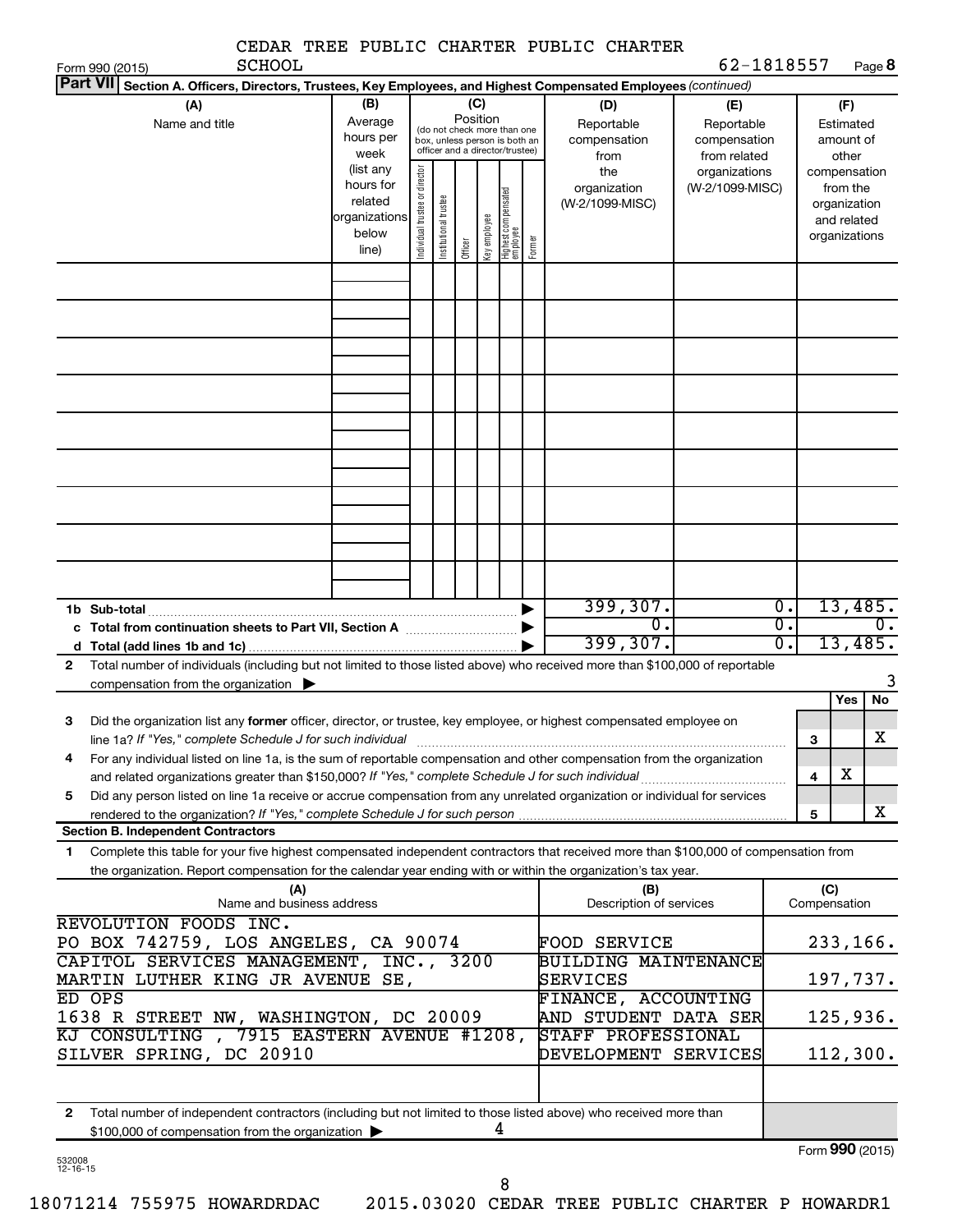|  | CEDAR TREE PUBLIC CHARTER PUBLIC CHARTER |  |
|--|------------------------------------------|--|
|  |                                          |  |

| (B)<br>(C)<br>(D)<br>(A)<br>Revenue excluded<br>Related or<br>Unrelated<br>Total revenue<br>from tax under<br>exempt function<br>business<br>sections<br>512 - 514<br>revenue<br>revenue<br>Contributions, Gifts, Grants<br>and Other Similar Amounts<br><b>1 a</b> Federated campaigns<br>1a<br>1b<br><b>b</b> Membership dues<br>1c<br>c Fundraising events<br>1d<br><b>d</b> Related organizations<br>.<br>549,371.<br>e Government grants (contributions)<br>1e<br>f All other contributions, gifts, grants, and<br>94,170.<br>similar amounts not included above<br>1f<br>g Noncash contributions included in lines 1a-1f: \$<br>643,541.<br>h.<br><b>Business Code</b><br>611600<br>6,421,323.6,421,323.<br>2 a PUPIL ALLOTMENTS<br>Program Service<br>Revenue<br>$134,527.$ 134,527.<br><b>b BEFORE AND AFTER CARE</b><br>611710<br>4, 283.<br>4,283.<br><b>FUNDRAISING REVENUE</b><br>900099<br>d<br>All other program service revenue<br>$\overline{6,560,133}$ .<br>$\blacktriangleright$<br>3<br>Investment income (including dividends, interest, and<br>8,266.<br>8,266.<br>Income from investment of tax-exempt bond proceeds<br>4<br>5<br>(i) Real<br>(ii) Personal<br>228,000.<br>6 a Gross rents<br>$\overline{0}$ .<br><b>b</b> Less: rental expenses<br>228,000.<br>c Rental income or (loss)<br>228,000.<br>228,000.<br><b>d</b> Net rental income or (loss)<br>7 a Gross amount from sales of<br>(i) Securities<br>(ii) Other<br>assets other than inventory<br><b>b</b> Less: cost or other basis<br>and sales expenses<br>8 a Gross income from fundraising events (not<br><b>Other Revenue</b><br>including \$<br>оf<br>contributions reported on line 1c). See<br><b>b</b> Less: direct expenses <i></i><br>b<br>c Net income or (loss) from fundraising events<br>.<br>9 a Gross income from gaming activities. See<br>b<br>c Net income or (loss) from gaming activities<br>10 a Gross sales of inventory, less returns<br>b<br>c Net income or (loss) from sales of inventory<br><b>Business Code</b><br>Miscellaneous Revenue<br>11 a OTHER INCOME<br>9,636.<br>9,636.<br>900099<br>b<br>с<br>9,636.<br>▶<br>7,449,576.6,806,035.<br>$\overline{0}$ .<br>0.<br>12<br>Form 990 (2015)<br>532009 12-16-15 |  | <b>Part VIII</b> | <b>Statement of Revenue</b> |  |  |  |
|--------------------------------------------------------------------------------------------------------------------------------------------------------------------------------------------------------------------------------------------------------------------------------------------------------------------------------------------------------------------------------------------------------------------------------------------------------------------------------------------------------------------------------------------------------------------------------------------------------------------------------------------------------------------------------------------------------------------------------------------------------------------------------------------------------------------------------------------------------------------------------------------------------------------------------------------------------------------------------------------------------------------------------------------------------------------------------------------------------------------------------------------------------------------------------------------------------------------------------------------------------------------------------------------------------------------------------------------------------------------------------------------------------------------------------------------------------------------------------------------------------------------------------------------------------------------------------------------------------------------------------------------------------------------------------------------------------------------------------------------------------------------------------------------------------------------------------------------------------------------------------------------------------------------------------------------------------------------------------------------------------------------------------------------------------------------------------------------------------------------------------------------------------------------------------------------------------------------------------------|--|------------------|-----------------------------|--|--|--|
|                                                                                                                                                                                                                                                                                                                                                                                                                                                                                                                                                                                                                                                                                                                                                                                                                                                                                                                                                                                                                                                                                                                                                                                                                                                                                                                                                                                                                                                                                                                                                                                                                                                                                                                                                                                                                                                                                                                                                                                                                                                                                                                                                                                                                                      |  |                  |                             |  |  |  |
|                                                                                                                                                                                                                                                                                                                                                                                                                                                                                                                                                                                                                                                                                                                                                                                                                                                                                                                                                                                                                                                                                                                                                                                                                                                                                                                                                                                                                                                                                                                                                                                                                                                                                                                                                                                                                                                                                                                                                                                                                                                                                                                                                                                                                                      |  |                  |                             |  |  |  |
|                                                                                                                                                                                                                                                                                                                                                                                                                                                                                                                                                                                                                                                                                                                                                                                                                                                                                                                                                                                                                                                                                                                                                                                                                                                                                                                                                                                                                                                                                                                                                                                                                                                                                                                                                                                                                                                                                                                                                                                                                                                                                                                                                                                                                                      |  |                  |                             |  |  |  |
|                                                                                                                                                                                                                                                                                                                                                                                                                                                                                                                                                                                                                                                                                                                                                                                                                                                                                                                                                                                                                                                                                                                                                                                                                                                                                                                                                                                                                                                                                                                                                                                                                                                                                                                                                                                                                                                                                                                                                                                                                                                                                                                                                                                                                                      |  |                  |                             |  |  |  |
|                                                                                                                                                                                                                                                                                                                                                                                                                                                                                                                                                                                                                                                                                                                                                                                                                                                                                                                                                                                                                                                                                                                                                                                                                                                                                                                                                                                                                                                                                                                                                                                                                                                                                                                                                                                                                                                                                                                                                                                                                                                                                                                                                                                                                                      |  |                  |                             |  |  |  |
|                                                                                                                                                                                                                                                                                                                                                                                                                                                                                                                                                                                                                                                                                                                                                                                                                                                                                                                                                                                                                                                                                                                                                                                                                                                                                                                                                                                                                                                                                                                                                                                                                                                                                                                                                                                                                                                                                                                                                                                                                                                                                                                                                                                                                                      |  |                  |                             |  |  |  |
|                                                                                                                                                                                                                                                                                                                                                                                                                                                                                                                                                                                                                                                                                                                                                                                                                                                                                                                                                                                                                                                                                                                                                                                                                                                                                                                                                                                                                                                                                                                                                                                                                                                                                                                                                                                                                                                                                                                                                                                                                                                                                                                                                                                                                                      |  |                  |                             |  |  |  |
|                                                                                                                                                                                                                                                                                                                                                                                                                                                                                                                                                                                                                                                                                                                                                                                                                                                                                                                                                                                                                                                                                                                                                                                                                                                                                                                                                                                                                                                                                                                                                                                                                                                                                                                                                                                                                                                                                                                                                                                                                                                                                                                                                                                                                                      |  |                  |                             |  |  |  |
|                                                                                                                                                                                                                                                                                                                                                                                                                                                                                                                                                                                                                                                                                                                                                                                                                                                                                                                                                                                                                                                                                                                                                                                                                                                                                                                                                                                                                                                                                                                                                                                                                                                                                                                                                                                                                                                                                                                                                                                                                                                                                                                                                                                                                                      |  |                  |                             |  |  |  |
|                                                                                                                                                                                                                                                                                                                                                                                                                                                                                                                                                                                                                                                                                                                                                                                                                                                                                                                                                                                                                                                                                                                                                                                                                                                                                                                                                                                                                                                                                                                                                                                                                                                                                                                                                                                                                                                                                                                                                                                                                                                                                                                                                                                                                                      |  |                  |                             |  |  |  |
|                                                                                                                                                                                                                                                                                                                                                                                                                                                                                                                                                                                                                                                                                                                                                                                                                                                                                                                                                                                                                                                                                                                                                                                                                                                                                                                                                                                                                                                                                                                                                                                                                                                                                                                                                                                                                                                                                                                                                                                                                                                                                                                                                                                                                                      |  |                  |                             |  |  |  |
|                                                                                                                                                                                                                                                                                                                                                                                                                                                                                                                                                                                                                                                                                                                                                                                                                                                                                                                                                                                                                                                                                                                                                                                                                                                                                                                                                                                                                                                                                                                                                                                                                                                                                                                                                                                                                                                                                                                                                                                                                                                                                                                                                                                                                                      |  |                  |                             |  |  |  |
|                                                                                                                                                                                                                                                                                                                                                                                                                                                                                                                                                                                                                                                                                                                                                                                                                                                                                                                                                                                                                                                                                                                                                                                                                                                                                                                                                                                                                                                                                                                                                                                                                                                                                                                                                                                                                                                                                                                                                                                                                                                                                                                                                                                                                                      |  |                  |                             |  |  |  |
|                                                                                                                                                                                                                                                                                                                                                                                                                                                                                                                                                                                                                                                                                                                                                                                                                                                                                                                                                                                                                                                                                                                                                                                                                                                                                                                                                                                                                                                                                                                                                                                                                                                                                                                                                                                                                                                                                                                                                                                                                                                                                                                                                                                                                                      |  |                  |                             |  |  |  |
|                                                                                                                                                                                                                                                                                                                                                                                                                                                                                                                                                                                                                                                                                                                                                                                                                                                                                                                                                                                                                                                                                                                                                                                                                                                                                                                                                                                                                                                                                                                                                                                                                                                                                                                                                                                                                                                                                                                                                                                                                                                                                                                                                                                                                                      |  |                  |                             |  |  |  |
|                                                                                                                                                                                                                                                                                                                                                                                                                                                                                                                                                                                                                                                                                                                                                                                                                                                                                                                                                                                                                                                                                                                                                                                                                                                                                                                                                                                                                                                                                                                                                                                                                                                                                                                                                                                                                                                                                                                                                                                                                                                                                                                                                                                                                                      |  |                  |                             |  |  |  |
|                                                                                                                                                                                                                                                                                                                                                                                                                                                                                                                                                                                                                                                                                                                                                                                                                                                                                                                                                                                                                                                                                                                                                                                                                                                                                                                                                                                                                                                                                                                                                                                                                                                                                                                                                                                                                                                                                                                                                                                                                                                                                                                                                                                                                                      |  |                  |                             |  |  |  |
|                                                                                                                                                                                                                                                                                                                                                                                                                                                                                                                                                                                                                                                                                                                                                                                                                                                                                                                                                                                                                                                                                                                                                                                                                                                                                                                                                                                                                                                                                                                                                                                                                                                                                                                                                                                                                                                                                                                                                                                                                                                                                                                                                                                                                                      |  |                  |                             |  |  |  |
|                                                                                                                                                                                                                                                                                                                                                                                                                                                                                                                                                                                                                                                                                                                                                                                                                                                                                                                                                                                                                                                                                                                                                                                                                                                                                                                                                                                                                                                                                                                                                                                                                                                                                                                                                                                                                                                                                                                                                                                                                                                                                                                                                                                                                                      |  |                  |                             |  |  |  |
|                                                                                                                                                                                                                                                                                                                                                                                                                                                                                                                                                                                                                                                                                                                                                                                                                                                                                                                                                                                                                                                                                                                                                                                                                                                                                                                                                                                                                                                                                                                                                                                                                                                                                                                                                                                                                                                                                                                                                                                                                                                                                                                                                                                                                                      |  |                  |                             |  |  |  |
|                                                                                                                                                                                                                                                                                                                                                                                                                                                                                                                                                                                                                                                                                                                                                                                                                                                                                                                                                                                                                                                                                                                                                                                                                                                                                                                                                                                                                                                                                                                                                                                                                                                                                                                                                                                                                                                                                                                                                                                                                                                                                                                                                                                                                                      |  |                  |                             |  |  |  |
|                                                                                                                                                                                                                                                                                                                                                                                                                                                                                                                                                                                                                                                                                                                                                                                                                                                                                                                                                                                                                                                                                                                                                                                                                                                                                                                                                                                                                                                                                                                                                                                                                                                                                                                                                                                                                                                                                                                                                                                                                                                                                                                                                                                                                                      |  |                  |                             |  |  |  |
|                                                                                                                                                                                                                                                                                                                                                                                                                                                                                                                                                                                                                                                                                                                                                                                                                                                                                                                                                                                                                                                                                                                                                                                                                                                                                                                                                                                                                                                                                                                                                                                                                                                                                                                                                                                                                                                                                                                                                                                                                                                                                                                                                                                                                                      |  |                  |                             |  |  |  |
|                                                                                                                                                                                                                                                                                                                                                                                                                                                                                                                                                                                                                                                                                                                                                                                                                                                                                                                                                                                                                                                                                                                                                                                                                                                                                                                                                                                                                                                                                                                                                                                                                                                                                                                                                                                                                                                                                                                                                                                                                                                                                                                                                                                                                                      |  |                  |                             |  |  |  |
|                                                                                                                                                                                                                                                                                                                                                                                                                                                                                                                                                                                                                                                                                                                                                                                                                                                                                                                                                                                                                                                                                                                                                                                                                                                                                                                                                                                                                                                                                                                                                                                                                                                                                                                                                                                                                                                                                                                                                                                                                                                                                                                                                                                                                                      |  |                  |                             |  |  |  |
|                                                                                                                                                                                                                                                                                                                                                                                                                                                                                                                                                                                                                                                                                                                                                                                                                                                                                                                                                                                                                                                                                                                                                                                                                                                                                                                                                                                                                                                                                                                                                                                                                                                                                                                                                                                                                                                                                                                                                                                                                                                                                                                                                                                                                                      |  |                  |                             |  |  |  |
|                                                                                                                                                                                                                                                                                                                                                                                                                                                                                                                                                                                                                                                                                                                                                                                                                                                                                                                                                                                                                                                                                                                                                                                                                                                                                                                                                                                                                                                                                                                                                                                                                                                                                                                                                                                                                                                                                                                                                                                                                                                                                                                                                                                                                                      |  |                  |                             |  |  |  |
|                                                                                                                                                                                                                                                                                                                                                                                                                                                                                                                                                                                                                                                                                                                                                                                                                                                                                                                                                                                                                                                                                                                                                                                                                                                                                                                                                                                                                                                                                                                                                                                                                                                                                                                                                                                                                                                                                                                                                                                                                                                                                                                                                                                                                                      |  |                  |                             |  |  |  |
|                                                                                                                                                                                                                                                                                                                                                                                                                                                                                                                                                                                                                                                                                                                                                                                                                                                                                                                                                                                                                                                                                                                                                                                                                                                                                                                                                                                                                                                                                                                                                                                                                                                                                                                                                                                                                                                                                                                                                                                                                                                                                                                                                                                                                                      |  |                  |                             |  |  |  |
|                                                                                                                                                                                                                                                                                                                                                                                                                                                                                                                                                                                                                                                                                                                                                                                                                                                                                                                                                                                                                                                                                                                                                                                                                                                                                                                                                                                                                                                                                                                                                                                                                                                                                                                                                                                                                                                                                                                                                                                                                                                                                                                                                                                                                                      |  |                  |                             |  |  |  |
|                                                                                                                                                                                                                                                                                                                                                                                                                                                                                                                                                                                                                                                                                                                                                                                                                                                                                                                                                                                                                                                                                                                                                                                                                                                                                                                                                                                                                                                                                                                                                                                                                                                                                                                                                                                                                                                                                                                                                                                                                                                                                                                                                                                                                                      |  |                  |                             |  |  |  |
|                                                                                                                                                                                                                                                                                                                                                                                                                                                                                                                                                                                                                                                                                                                                                                                                                                                                                                                                                                                                                                                                                                                                                                                                                                                                                                                                                                                                                                                                                                                                                                                                                                                                                                                                                                                                                                                                                                                                                                                                                                                                                                                                                                                                                                      |  |                  |                             |  |  |  |
|                                                                                                                                                                                                                                                                                                                                                                                                                                                                                                                                                                                                                                                                                                                                                                                                                                                                                                                                                                                                                                                                                                                                                                                                                                                                                                                                                                                                                                                                                                                                                                                                                                                                                                                                                                                                                                                                                                                                                                                                                                                                                                                                                                                                                                      |  |                  |                             |  |  |  |
|                                                                                                                                                                                                                                                                                                                                                                                                                                                                                                                                                                                                                                                                                                                                                                                                                                                                                                                                                                                                                                                                                                                                                                                                                                                                                                                                                                                                                                                                                                                                                                                                                                                                                                                                                                                                                                                                                                                                                                                                                                                                                                                                                                                                                                      |  |                  |                             |  |  |  |
|                                                                                                                                                                                                                                                                                                                                                                                                                                                                                                                                                                                                                                                                                                                                                                                                                                                                                                                                                                                                                                                                                                                                                                                                                                                                                                                                                                                                                                                                                                                                                                                                                                                                                                                                                                                                                                                                                                                                                                                                                                                                                                                                                                                                                                      |  |                  |                             |  |  |  |
|                                                                                                                                                                                                                                                                                                                                                                                                                                                                                                                                                                                                                                                                                                                                                                                                                                                                                                                                                                                                                                                                                                                                                                                                                                                                                                                                                                                                                                                                                                                                                                                                                                                                                                                                                                                                                                                                                                                                                                                                                                                                                                                                                                                                                                      |  |                  |                             |  |  |  |
|                                                                                                                                                                                                                                                                                                                                                                                                                                                                                                                                                                                                                                                                                                                                                                                                                                                                                                                                                                                                                                                                                                                                                                                                                                                                                                                                                                                                                                                                                                                                                                                                                                                                                                                                                                                                                                                                                                                                                                                                                                                                                                                                                                                                                                      |  |                  |                             |  |  |  |
|                                                                                                                                                                                                                                                                                                                                                                                                                                                                                                                                                                                                                                                                                                                                                                                                                                                                                                                                                                                                                                                                                                                                                                                                                                                                                                                                                                                                                                                                                                                                                                                                                                                                                                                                                                                                                                                                                                                                                                                                                                                                                                                                                                                                                                      |  |                  |                             |  |  |  |
|                                                                                                                                                                                                                                                                                                                                                                                                                                                                                                                                                                                                                                                                                                                                                                                                                                                                                                                                                                                                                                                                                                                                                                                                                                                                                                                                                                                                                                                                                                                                                                                                                                                                                                                                                                                                                                                                                                                                                                                                                                                                                                                                                                                                                                      |  |                  |                             |  |  |  |
|                                                                                                                                                                                                                                                                                                                                                                                                                                                                                                                                                                                                                                                                                                                                                                                                                                                                                                                                                                                                                                                                                                                                                                                                                                                                                                                                                                                                                                                                                                                                                                                                                                                                                                                                                                                                                                                                                                                                                                                                                                                                                                                                                                                                                                      |  |                  |                             |  |  |  |
|                                                                                                                                                                                                                                                                                                                                                                                                                                                                                                                                                                                                                                                                                                                                                                                                                                                                                                                                                                                                                                                                                                                                                                                                                                                                                                                                                                                                                                                                                                                                                                                                                                                                                                                                                                                                                                                                                                                                                                                                                                                                                                                                                                                                                                      |  |                  |                             |  |  |  |
|                                                                                                                                                                                                                                                                                                                                                                                                                                                                                                                                                                                                                                                                                                                                                                                                                                                                                                                                                                                                                                                                                                                                                                                                                                                                                                                                                                                                                                                                                                                                                                                                                                                                                                                                                                                                                                                                                                                                                                                                                                                                                                                                                                                                                                      |  |                  |                             |  |  |  |
|                                                                                                                                                                                                                                                                                                                                                                                                                                                                                                                                                                                                                                                                                                                                                                                                                                                                                                                                                                                                                                                                                                                                                                                                                                                                                                                                                                                                                                                                                                                                                                                                                                                                                                                                                                                                                                                                                                                                                                                                                                                                                                                                                                                                                                      |  |                  |                             |  |  |  |
|                                                                                                                                                                                                                                                                                                                                                                                                                                                                                                                                                                                                                                                                                                                                                                                                                                                                                                                                                                                                                                                                                                                                                                                                                                                                                                                                                                                                                                                                                                                                                                                                                                                                                                                                                                                                                                                                                                                                                                                                                                                                                                                                                                                                                                      |  |                  |                             |  |  |  |
|                                                                                                                                                                                                                                                                                                                                                                                                                                                                                                                                                                                                                                                                                                                                                                                                                                                                                                                                                                                                                                                                                                                                                                                                                                                                                                                                                                                                                                                                                                                                                                                                                                                                                                                                                                                                                                                                                                                                                                                                                                                                                                                                                                                                                                      |  |                  |                             |  |  |  |
|                                                                                                                                                                                                                                                                                                                                                                                                                                                                                                                                                                                                                                                                                                                                                                                                                                                                                                                                                                                                                                                                                                                                                                                                                                                                                                                                                                                                                                                                                                                                                                                                                                                                                                                                                                                                                                                                                                                                                                                                                                                                                                                                                                                                                                      |  |                  |                             |  |  |  |
|                                                                                                                                                                                                                                                                                                                                                                                                                                                                                                                                                                                                                                                                                                                                                                                                                                                                                                                                                                                                                                                                                                                                                                                                                                                                                                                                                                                                                                                                                                                                                                                                                                                                                                                                                                                                                                                                                                                                                                                                                                                                                                                                                                                                                                      |  |                  |                             |  |  |  |
|                                                                                                                                                                                                                                                                                                                                                                                                                                                                                                                                                                                                                                                                                                                                                                                                                                                                                                                                                                                                                                                                                                                                                                                                                                                                                                                                                                                                                                                                                                                                                                                                                                                                                                                                                                                                                                                                                                                                                                                                                                                                                                                                                                                                                                      |  |                  |                             |  |  |  |
|                                                                                                                                                                                                                                                                                                                                                                                                                                                                                                                                                                                                                                                                                                                                                                                                                                                                                                                                                                                                                                                                                                                                                                                                                                                                                                                                                                                                                                                                                                                                                                                                                                                                                                                                                                                                                                                                                                                                                                                                                                                                                                                                                                                                                                      |  |                  |                             |  |  |  |
|                                                                                                                                                                                                                                                                                                                                                                                                                                                                                                                                                                                                                                                                                                                                                                                                                                                                                                                                                                                                                                                                                                                                                                                                                                                                                                                                                                                                                                                                                                                                                                                                                                                                                                                                                                                                                                                                                                                                                                                                                                                                                                                                                                                                                                      |  |                  |                             |  |  |  |
|                                                                                                                                                                                                                                                                                                                                                                                                                                                                                                                                                                                                                                                                                                                                                                                                                                                                                                                                                                                                                                                                                                                                                                                                                                                                                                                                                                                                                                                                                                                                                                                                                                                                                                                                                                                                                                                                                                                                                                                                                                                                                                                                                                                                                                      |  |                  |                             |  |  |  |
|                                                                                                                                                                                                                                                                                                                                                                                                                                                                                                                                                                                                                                                                                                                                                                                                                                                                                                                                                                                                                                                                                                                                                                                                                                                                                                                                                                                                                                                                                                                                                                                                                                                                                                                                                                                                                                                                                                                                                                                                                                                                                                                                                                                                                                      |  |                  |                             |  |  |  |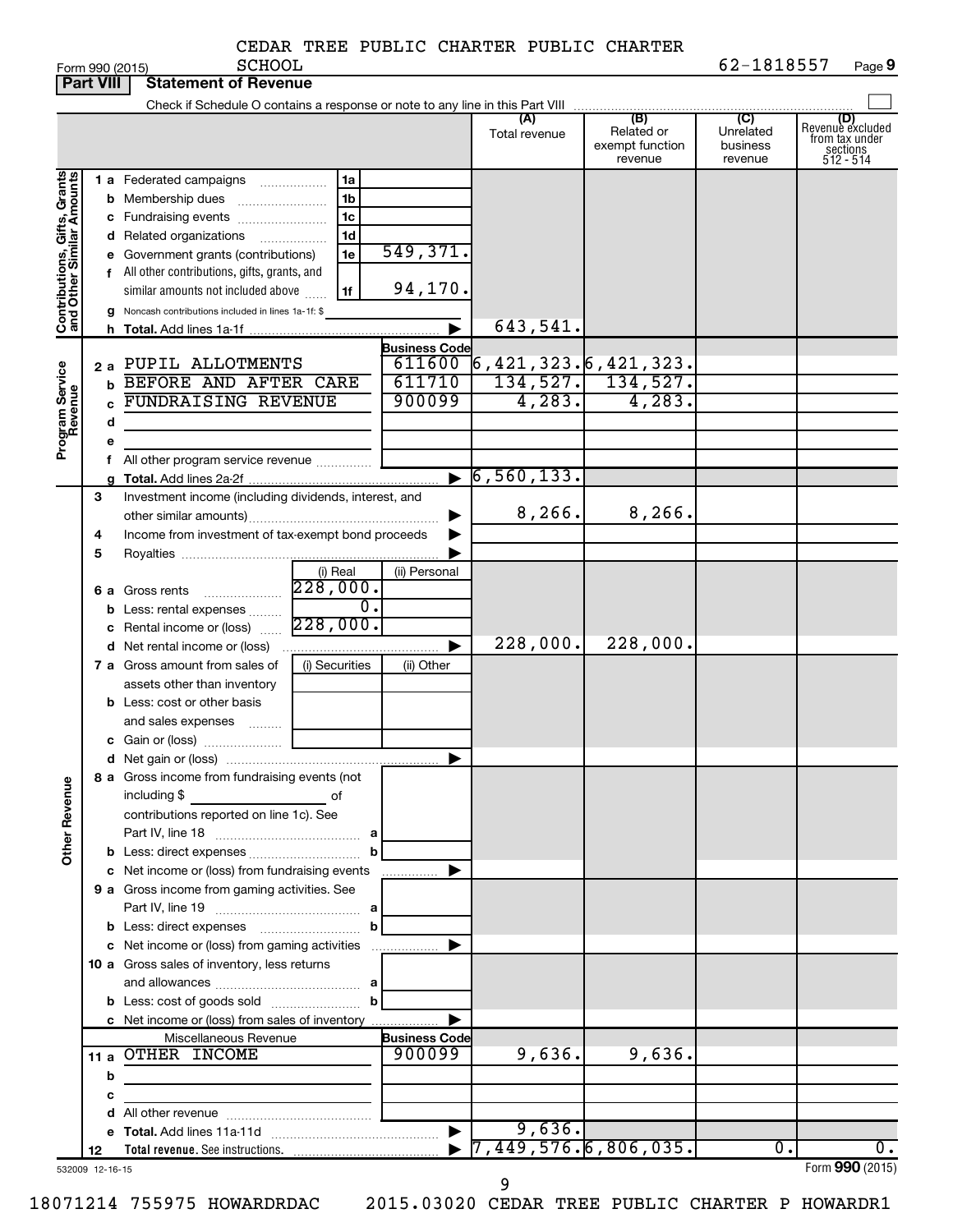|          | Part IX   Statement of Functional Expenses                                                                                                                                                                  |                       |                                    |                                           |                                |  |  |  |  |  |  |  |  |
|----------|-------------------------------------------------------------------------------------------------------------------------------------------------------------------------------------------------------------|-----------------------|------------------------------------|-------------------------------------------|--------------------------------|--|--|--|--|--|--|--|--|
|          | Section 501(c)(3) and 501(c)(4) organizations must complete all columns. All other organizations must complete column (A).<br>Check if Schedule O contains a response or note to any line in this Part IX   |                       |                                    |                                           |                                |  |  |  |  |  |  |  |  |
|          |                                                                                                                                                                                                             |                       |                                    |                                           | $\vert X \vert$                |  |  |  |  |  |  |  |  |
|          | Do not include amounts reported on lines 6b,<br>7b, 8b, 9b, and 10b of Part VIII.                                                                                                                           | (A)<br>Total expenses | (B)<br>Program service<br>expenses | (C)<br>Management and<br>general expenses | (D)<br>Fundraising<br>expenses |  |  |  |  |  |  |  |  |
| 1        | Grants and other assistance to domestic organizations                                                                                                                                                       |                       |                                    |                                           |                                |  |  |  |  |  |  |  |  |
|          | and domestic governments. See Part IV, line 21                                                                                                                                                              |                       |                                    |                                           |                                |  |  |  |  |  |  |  |  |
| 2        | Grants and other assistance to domestic                                                                                                                                                                     |                       |                                    |                                           |                                |  |  |  |  |  |  |  |  |
|          | individuals. See Part IV, line 22                                                                                                                                                                           |                       |                                    |                                           |                                |  |  |  |  |  |  |  |  |
| 3        | Grants and other assistance to foreign                                                                                                                                                                      |                       |                                    |                                           |                                |  |  |  |  |  |  |  |  |
|          | organizations, foreign governments, and foreign                                                                                                                                                             |                       |                                    |                                           |                                |  |  |  |  |  |  |  |  |
|          | individuals. See Part IV, lines 15 and 16                                                                                                                                                                   |                       |                                    |                                           |                                |  |  |  |  |  |  |  |  |
| 4        | Benefits paid to or for members                                                                                                                                                                             |                       |                                    |                                           |                                |  |  |  |  |  |  |  |  |
| 5        | Compensation of current officers, directors,                                                                                                                                                                |                       |                                    |                                           |                                |  |  |  |  |  |  |  |  |
|          | trustees, and key employees                                                                                                                                                                                 | 3,388,661.            | 2,806,265.                         | 582,396.                                  |                                |  |  |  |  |  |  |  |  |
| 6        | Compensation not included above, to disqualified                                                                                                                                                            |                       |                                    |                                           |                                |  |  |  |  |  |  |  |  |
|          | persons (as defined under section 4958(f)(1)) and                                                                                                                                                           |                       |                                    |                                           |                                |  |  |  |  |  |  |  |  |
|          | persons described in section 4958(c)(3)(B)                                                                                                                                                                  |                       |                                    |                                           |                                |  |  |  |  |  |  |  |  |
| 7<br>8   | Other salaries and wages<br>Pension plan accruals and contributions (include                                                                                                                                |                       |                                    |                                           |                                |  |  |  |  |  |  |  |  |
|          | section 401(k) and 403(b) employer contributions)                                                                                                                                                           |                       |                                    |                                           |                                |  |  |  |  |  |  |  |  |
| 9        |                                                                                                                                                                                                             | 303,417.              | 251, 270.                          | 52,147.                                   |                                |  |  |  |  |  |  |  |  |
| 10       |                                                                                                                                                                                                             | 309, 278.             | 256, 124.                          | 53, 154.                                  |                                |  |  |  |  |  |  |  |  |
| 11       | Fees for services (non-employees):                                                                                                                                                                          |                       |                                    |                                           |                                |  |  |  |  |  |  |  |  |
| а        |                                                                                                                                                                                                             |                       |                                    |                                           |                                |  |  |  |  |  |  |  |  |
| b        |                                                                                                                                                                                                             |                       |                                    |                                           |                                |  |  |  |  |  |  |  |  |
|          |                                                                                                                                                                                                             |                       |                                    |                                           |                                |  |  |  |  |  |  |  |  |
| d        |                                                                                                                                                                                                             |                       |                                    |                                           |                                |  |  |  |  |  |  |  |  |
| е        | Professional fundraising services. See Part IV, line 17                                                                                                                                                     |                       |                                    |                                           |                                |  |  |  |  |  |  |  |  |
| f        | Investment management fees                                                                                                                                                                                  |                       |                                    |                                           |                                |  |  |  |  |  |  |  |  |
| g        | Other. (If line 11g amount exceeds 10% of line 25,                                                                                                                                                          |                       |                                    |                                           |                                |  |  |  |  |  |  |  |  |
|          | column (A) amount, list line 11g expenses on Sch O.)                                                                                                                                                        | 787,200.              | 263, 290.                          | 523,910.                                  |                                |  |  |  |  |  |  |  |  |
| 12       |                                                                                                                                                                                                             | 111,751.              | 32,755.                            | 78,996.                                   |                                |  |  |  |  |  |  |  |  |
| 13       |                                                                                                                                                                                                             | 65,780.               |                                    | 65,780.                                   |                                |  |  |  |  |  |  |  |  |
| 14       |                                                                                                                                                                                                             |                       |                                    |                                           |                                |  |  |  |  |  |  |  |  |
| 15       |                                                                                                                                                                                                             |                       |                                    |                                           |                                |  |  |  |  |  |  |  |  |
| 16       |                                                                                                                                                                                                             | 222                   | 222                                |                                           |                                |  |  |  |  |  |  |  |  |
| 17<br>18 | Travel<br>Payments of travel or entertainment expenses                                                                                                                                                      |                       |                                    |                                           |                                |  |  |  |  |  |  |  |  |
|          | for any federal, state, or local public officials                                                                                                                                                           |                       |                                    |                                           |                                |  |  |  |  |  |  |  |  |
| 19       | Conferences, conventions, and meetings                                                                                                                                                                      |                       |                                    |                                           |                                |  |  |  |  |  |  |  |  |
| 20       | Interest                                                                                                                                                                                                    | 191,417.              |                                    | 191,417.                                  |                                |  |  |  |  |  |  |  |  |
| 21       |                                                                                                                                                                                                             |                       |                                    |                                           |                                |  |  |  |  |  |  |  |  |
| 22       | Depreciation, depletion, and amortization                                                                                                                                                                   | 311,002.              | 92,991.                            | 218,011.                                  |                                |  |  |  |  |  |  |  |  |
| 23       | Insurance                                                                                                                                                                                                   | 53,346.               |                                    | 53,346.                                   |                                |  |  |  |  |  |  |  |  |
| 24       | Other expenses. Itemize expenses not covered<br>above. (List miscellaneous expenses in line 24e. If line<br>24e amount exceeds 10% of line 25, column (A)<br>amount, list line 24e expenses on Schedule 0.) |                       |                                    |                                           |                                |  |  |  |  |  |  |  |  |
| a        | PROFESSIONAL DEVELOPMEN                                                                                                                                                                                     | 372,700.              | 372,700.                           |                                           |                                |  |  |  |  |  |  |  |  |
| b        | <b>FOOD SERVICES</b>                                                                                                                                                                                        | 289, 244.             | 289, 244.                          |                                           |                                |  |  |  |  |  |  |  |  |
| Ċ        | SUPPLIES AND MATERIALS                                                                                                                                                                                      | 199,766.              | 153,740.                           | 46,026.                                   |                                |  |  |  |  |  |  |  |  |
| d        | REPAIRS & MAINTENANCE                                                                                                                                                                                       | 128,966.              |                                    | 128,966.                                  |                                |  |  |  |  |  |  |  |  |
|          | e All other expenses                                                                                                                                                                                        | 250, 334.             | 41,556.                            | 208,778.                                  |                                |  |  |  |  |  |  |  |  |
| 25       | Total functional expenses. Add lines 1 through 24e                                                                                                                                                          | 6,763,084.            | 4,560,157.                         | 2, 202, 927.                              | $\overline{0}$ .               |  |  |  |  |  |  |  |  |
| 26       | Joint costs. Complete this line only if the organization                                                                                                                                                    |                       |                                    |                                           |                                |  |  |  |  |  |  |  |  |
|          | reported in column (B) joint costs from a combined                                                                                                                                                          |                       |                                    |                                           |                                |  |  |  |  |  |  |  |  |
|          | educational campaign and fundraising solicitation.<br>Check here $\blacktriangleright$                                                                                                                      |                       |                                    |                                           |                                |  |  |  |  |  |  |  |  |
|          | if following SOP 98-2 (ASC 958-720)                                                                                                                                                                         |                       |                                    |                                           |                                |  |  |  |  |  |  |  |  |

532010 12-16-15

Form (2015) **990**

18071214 755975 HOWARDRDAC 2015.03020 CEDAR TREE PUBLIC CHARTER P HOWARDR1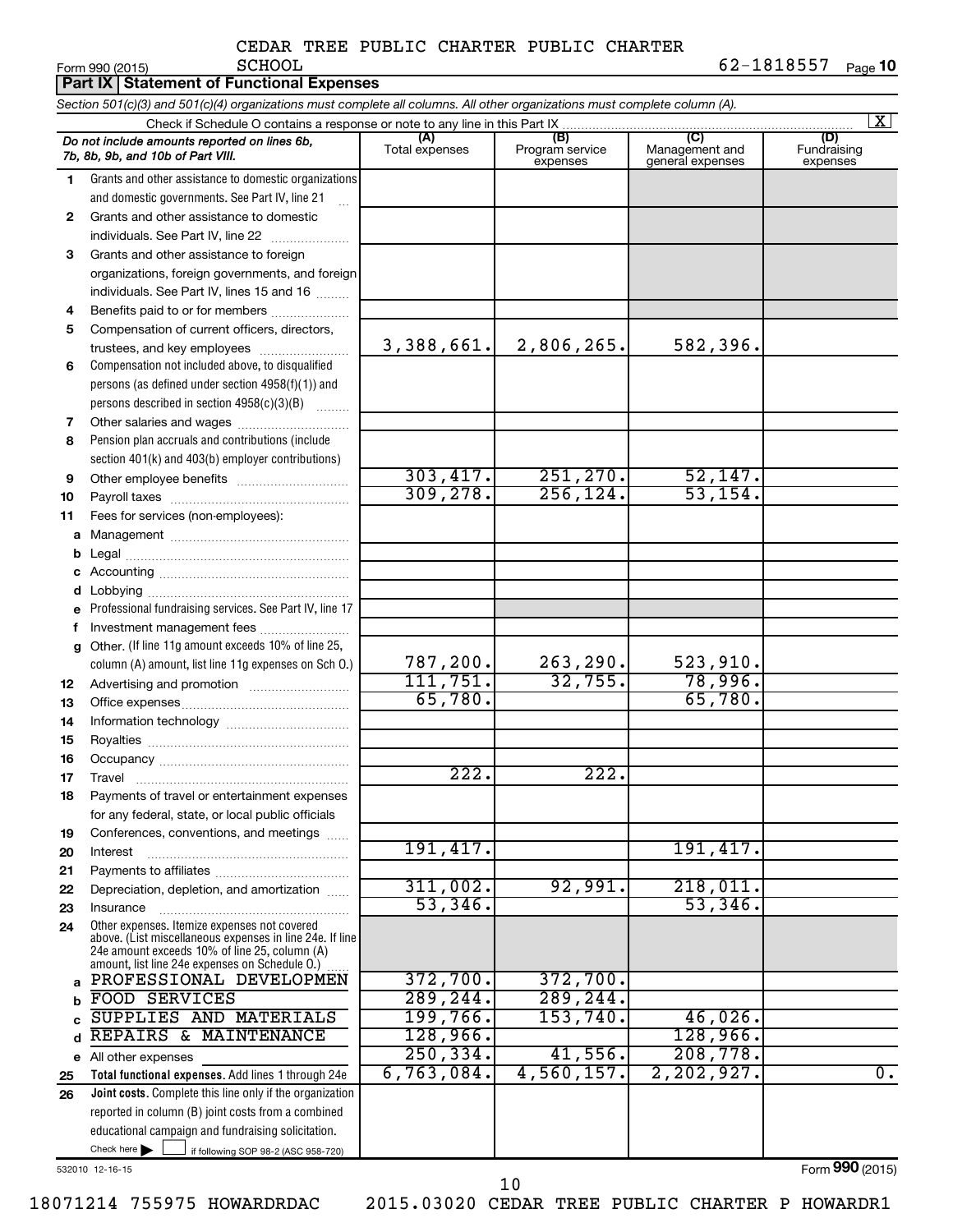| Form 990 (2015) |  |  |
|-----------------|--|--|

|                      | Form 990 (2015)<br><b>Part X</b> | ocuon<br><b>Balance Sheet</b>                                                                                                                                 |               |                   |                 | 02-1010777<br>Page II |
|----------------------|----------------------------------|---------------------------------------------------------------------------------------------------------------------------------------------------------------|---------------|-------------------|-----------------|-----------------------|
|                      |                                  |                                                                                                                                                               |               |                   |                 |                       |
|                      |                                  |                                                                                                                                                               |               | (A)               |                 |                       |
|                      |                                  |                                                                                                                                                               |               | Beginning of year |                 | (B)<br>End of year    |
|                      | 1                                |                                                                                                                                                               |               | 9,486,129.        | $\mathbf{1}$    | 10, 110, 408.         |
|                      | $\mathbf{2}$                     |                                                                                                                                                               |               |                   | $\mathbf{2}$    |                       |
|                      | 3                                |                                                                                                                                                               |               |                   | 3               |                       |
|                      | 4                                |                                                                                                                                                               |               | 222,182.          | 4               | 76,809.               |
|                      | 5                                | Loans and other receivables from current and former officers, directors,                                                                                      |               |                   |                 |                       |
|                      |                                  | trustees, key employees, and highest compensated employees. Complete                                                                                          |               |                   |                 |                       |
|                      |                                  | Part II of Schedule L                                                                                                                                         |               |                   | 5               |                       |
|                      | 6                                | Loans and other receivables from other disqualified persons (as defined under                                                                                 |               |                   |                 |                       |
|                      |                                  | section 4958(f)(1)), persons described in section 4958(c)(3)(B), and contributing                                                                             |               |                   |                 |                       |
|                      |                                  | employers and sponsoring organizations of section 501(c)(9) voluntary                                                                                         |               |                   |                 |                       |
|                      |                                  | employees' beneficiary organizations (see instr). Complete Part II of Sch L                                                                                   |               |                   | 6               |                       |
| Assets               | 7                                |                                                                                                                                                               |               |                   | 7               |                       |
|                      | 8                                |                                                                                                                                                               |               |                   | 8               |                       |
|                      | 9                                | Prepaid expenses and deferred charges                                                                                                                         | 238, 112.     | 9                 | 223, 392.       |                       |
|                      |                                  | 10a Land, buildings, and equipment: cost or other                                                                                                             |               |                   |                 |                       |
|                      |                                  | basis. Complete Part VI of Schedule D  10a                                                                                                                    | 13, 164, 248. |                   |                 |                       |
|                      |                                  |                                                                                                                                                               | 4, 119, 720.  | 9,239,662.        | 10 <sub>c</sub> | 9,044,528.            |
|                      | 11                               |                                                                                                                                                               |               |                   | 11              |                       |
|                      | 12                               |                                                                                                                                                               |               | 290, 354.         | 12              | 292,044.              |
|                      | 13                               |                                                                                                                                                               |               |                   | 13              |                       |
|                      | 14                               |                                                                                                                                                               |               |                   | 14              |                       |
|                      | 15                               |                                                                                                                                                               |               | 85,626.           | 15              | 41,969.               |
|                      | 16                               |                                                                                                                                                               |               | 19,562,065.       | 16              | 19,789,150.           |
|                      | 17                               |                                                                                                                                                               |               | 555, 765.         | 17              | 661,450.              |
|                      | 18                               |                                                                                                                                                               |               | 18                |                 |                       |
|                      | 19                               |                                                                                                                                                               |               | 19                |                 |                       |
|                      | 20                               |                                                                                                                                                               |               |                   | 20              |                       |
|                      | 21                               | Escrow or custodial account liability. Complete Part IV of Schedule D                                                                                         |               |                   | 21              |                       |
| Liabilities          | 22                               | Loans and other payables to current and former officers, directors, trustees,                                                                                 |               |                   |                 |                       |
|                      |                                  | key employees, highest compensated employees, and disqualified persons.                                                                                       |               |                   |                 |                       |
|                      |                                  |                                                                                                                                                               |               | 6,449,981.        | 22              | 6, 247, 895.          |
|                      | 23                               | Secured mortgages and notes payable to unrelated third parties                                                                                                |               |                   | 23              |                       |
|                      | 24                               | Unsecured notes and loans payable to unrelated third parties                                                                                                  |               |                   | 24              |                       |
|                      | 25                               | Other liabilities (including federal income tax, payables to related third<br>parties, and other liabilities not included on lines 17-24). Complete Part X of |               |                   |                 |                       |
|                      |                                  | Schedule D                                                                                                                                                    |               |                   | 25              |                       |
|                      | 26                               | Total liabilities. Add lines 17 through 25                                                                                                                    |               | 7,005,746.        | 26              | 6,909,345.            |
|                      |                                  | Organizations that follow SFAS 117 (ASC 958), check here $\blacktriangleright \begin{array}{c} \boxed{X} \\ \end{array}$ and                                  |               |                   |                 |                       |
|                      |                                  | complete lines 27 through 29, and lines 33 and 34.                                                                                                            |               |                   |                 |                       |
|                      | 27                               |                                                                                                                                                               |               | 12,556,319.       | 27              | 12,879,805.           |
| <b>Fund Balances</b> | 28                               |                                                                                                                                                               |               |                   | 28              |                       |
|                      | 29                               | Permanently restricted net assets                                                                                                                             |               |                   | 29              |                       |
|                      |                                  | Organizations that do not follow SFAS 117 (ASC 958), check here ▶                                                                                             |               |                   |                 |                       |
|                      |                                  | and complete lines 30 through 34.                                                                                                                             |               |                   |                 |                       |
|                      | 30                               |                                                                                                                                                               |               |                   | 30              |                       |
|                      | 31                               | Paid-in or capital surplus, or land, building, or equipment fund                                                                                              |               |                   | 31              |                       |
| Net Assets or        | 32                               | Retained earnings, endowment, accumulated income, or other funds                                                                                              |               |                   | 32              |                       |
|                      | 33                               |                                                                                                                                                               |               | 12,556,319.       | 33              | 12,879,805.           |
|                      | 34                               |                                                                                                                                                               |               | 19,562,065.       | 34              | 19,789,150.           |
|                      |                                  |                                                                                                                                                               |               |                   |                 |                       |

Form (2015) **990**

532011 12-16-15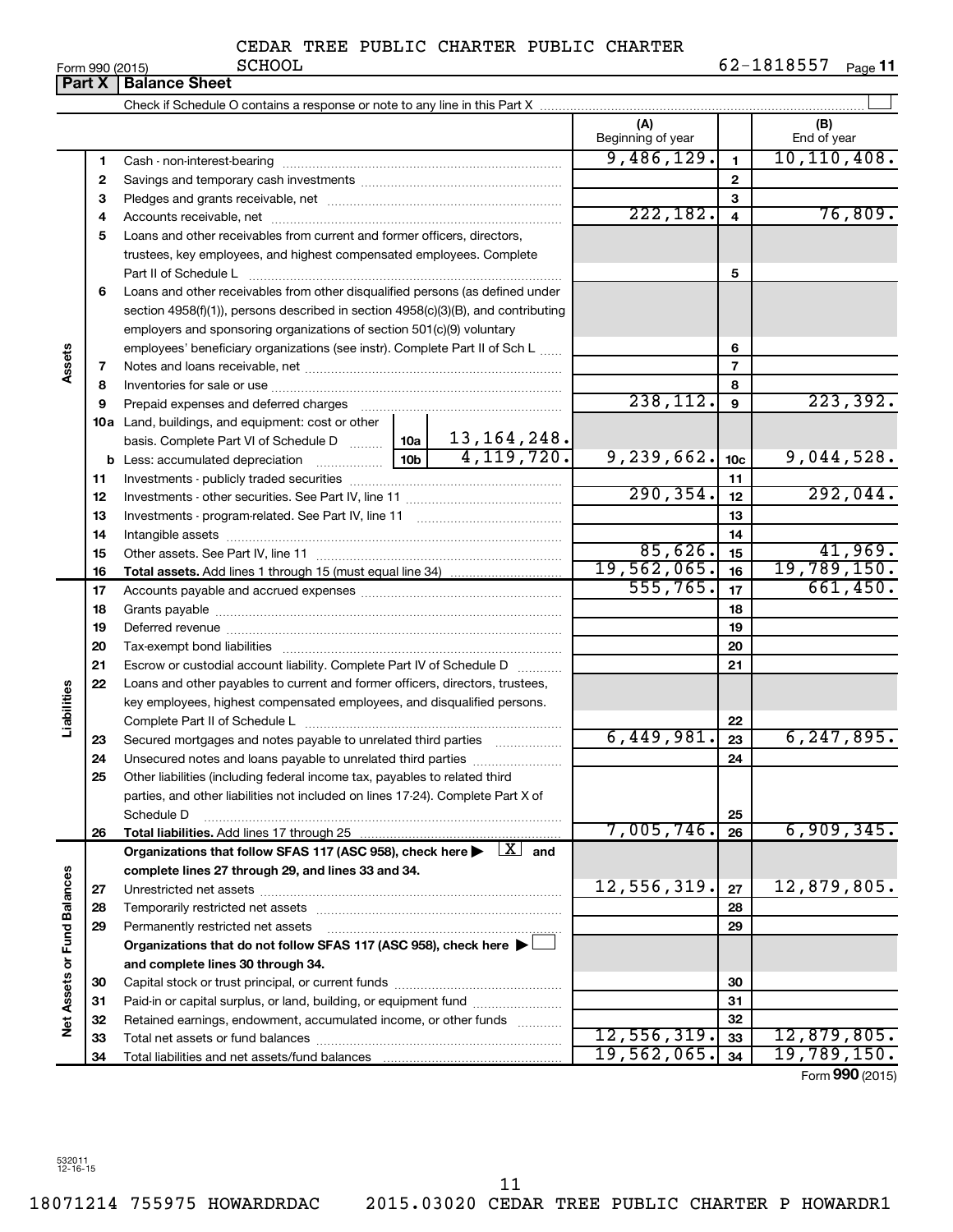|    | 62-1818557<br><b>SCHOOL</b><br>Form 990 (2015)                                                                                       |                         |                |  |     |                    |  |  |  |  |
|----|--------------------------------------------------------------------------------------------------------------------------------------|-------------------------|----------------|--|-----|--------------------|--|--|--|--|
|    | Part XI   Reconciliation of Net Assets                                                                                               |                         |                |  |     |                    |  |  |  |  |
|    |                                                                                                                                      |                         |                |  |     | $\boxed{\text{X}}$ |  |  |  |  |
|    |                                                                                                                                      |                         |                |  |     |                    |  |  |  |  |
| 1  |                                                                                                                                      | $\mathbf{1}$            | 7,449,576.     |  |     |                    |  |  |  |  |
| 2  |                                                                                                                                      | $\overline{2}$          | 6,763,084.     |  |     |                    |  |  |  |  |
| 3  | Revenue less expenses. Subtract line 2 from line 1                                                                                   | $\mathbf{3}$            |                |  |     | 686,492.           |  |  |  |  |
| 4  |                                                                                                                                      | $\overline{\mathbf{4}}$ | 12,556,319.    |  |     |                    |  |  |  |  |
| 5  |                                                                                                                                      | 5                       |                |  |     |                    |  |  |  |  |
| 6  | Donated services and use of facilities                                                                                               | 6                       |                |  |     |                    |  |  |  |  |
| 7  | Investment expenses                                                                                                                  | $\overline{7}$          |                |  |     |                    |  |  |  |  |
| 8  | Prior period adjustments                                                                                                             | 8                       |                |  |     |                    |  |  |  |  |
| 9  |                                                                                                                                      | 9                       |                |  |     | $-363,006.$        |  |  |  |  |
| 10 | Net assets or fund balances at end of year. Combine lines 3 through 9 (must equal Part X, line 33,                                   |                         |                |  |     |                    |  |  |  |  |
|    | column (B))                                                                                                                          | 10                      | 12,879,805.    |  |     |                    |  |  |  |  |
|    | Part XII Financial Statements and Reporting                                                                                          |                         |                |  |     |                    |  |  |  |  |
|    |                                                                                                                                      |                         |                |  |     |                    |  |  |  |  |
|    |                                                                                                                                      |                         |                |  | Yes | <b>No</b>          |  |  |  |  |
| 1  | Accounting method used to prepare the Form 990: $\Box$ Cash $\Box X$ Accrual<br>Other                                                |                         |                |  |     |                    |  |  |  |  |
|    | If the organization changed its method of accounting from a prior year or checked "Other," explain in Schedule O.                    |                         |                |  |     |                    |  |  |  |  |
|    | 2a Were the organization's financial statements compiled or reviewed by an independent accountant?                                   |                         | 2a             |  |     | х                  |  |  |  |  |
|    | If "Yes," check a box below to indicate whether the financial statements for the year were compiled or reviewed on a                 |                         |                |  |     |                    |  |  |  |  |
|    | separate basis, consolidated basis, or both:                                                                                         |                         |                |  |     |                    |  |  |  |  |
|    | Separate basis<br>Consolidated basis<br>Both consolidated and separate basis                                                         |                         |                |  |     |                    |  |  |  |  |
|    |                                                                                                                                      |                         | 2 <sub>b</sub> |  | х   |                    |  |  |  |  |
|    | If "Yes," check a box below to indicate whether the financial statements for the year were audited on a separate basis,              |                         |                |  |     |                    |  |  |  |  |
|    | consolidated basis, or both:                                                                                                         |                         |                |  |     |                    |  |  |  |  |
|    | $ \mathbf{X} $ Separate basis<br>Consolidated basis<br>Both consolidated and separate basis                                          |                         |                |  |     |                    |  |  |  |  |
|    | c If "Yes" to line 2a or 2b, does the organization have a committee that assumes responsibility for oversight of the audit,          |                         |                |  |     |                    |  |  |  |  |
|    |                                                                                                                                      |                         | 2c             |  |     | x                  |  |  |  |  |
|    | If the organization changed either its oversight process or selection process during the tax year, explain in Schedule O.            |                         |                |  |     |                    |  |  |  |  |
|    | 3a As a result of a federal award, was the organization required to undergo an audit or audits as set forth in the Single Audit      |                         |                |  |     |                    |  |  |  |  |
|    |                                                                                                                                      |                         | За             |  |     | x                  |  |  |  |  |
|    | <b>b</b> If "Yes," did the organization undergo the required audit or audits? If the organization did not undergo the required audit |                         |                |  |     |                    |  |  |  |  |
|    |                                                                                                                                      |                         | 3 <sub>b</sub> |  |     |                    |  |  |  |  |

Form (2015) **990**

532012 12-16-15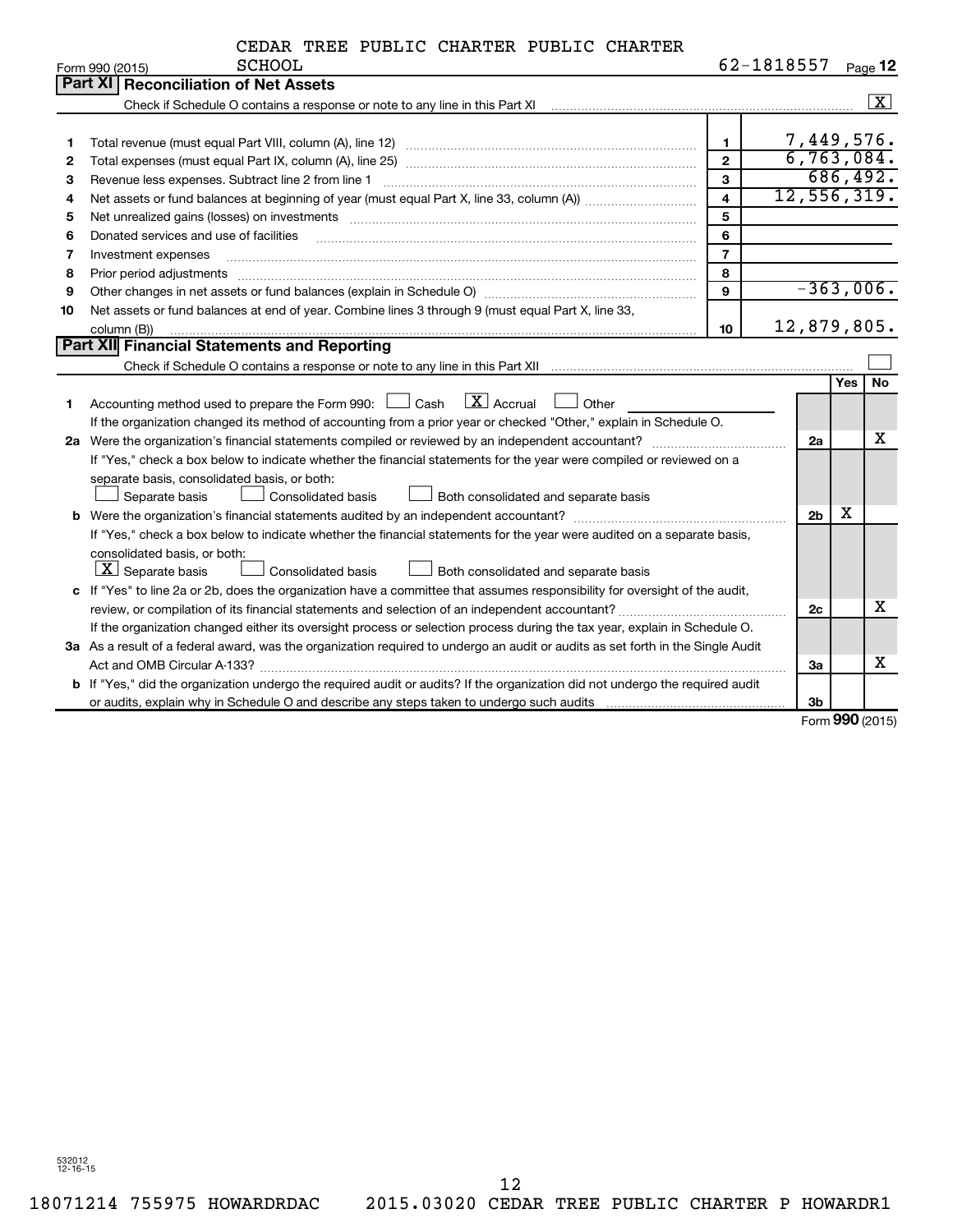| <b>SCHEDULE A</b>                                                                                         |                                                               |            |  |                                                                                                                                    |     |                                       |                        | OMB No. 1545-0047                                                                                                                             |
|-----------------------------------------------------------------------------------------------------------|---------------------------------------------------------------|------------|--|------------------------------------------------------------------------------------------------------------------------------------|-----|---------------------------------------|------------------------|-----------------------------------------------------------------------------------------------------------------------------------------------|
| (Form 990 or 990-EZ)                                                                                      |                                                               |            |  | <b>Public Charity Status and Public Support</b>                                                                                    |     |                                       |                        |                                                                                                                                               |
|                                                                                                           |                                                               |            |  | Complete if the organization is a section 501(c)(3) organization or a section                                                      |     |                                       |                        |                                                                                                                                               |
| Department of the Treasury                                                                                |                                                               |            |  | 4947(a)(1) nonexempt charitable trust.<br>Attach to Form 990 or Form 990-EZ.                                                       |     |                                       |                        | <b>Open to Public</b>                                                                                                                         |
| Internal Revenue Service                                                                                  |                                                               |            |  | Information about Schedule A (Form 990 or 990-EZ) and its instructions is at WWW.irs.gov/form990.                                  |     |                                       |                        | Inspection                                                                                                                                    |
| Name of the organization                                                                                  |                                                               |            |  | CEDAR TREE PUBLIC CHARTER PUBLIC CHARTER                                                                                           |     |                                       |                        | <b>Employer identification number</b>                                                                                                         |
|                                                                                                           | <b>SCHOOL</b>                                                 |            |  |                                                                                                                                    |     |                                       |                        | 62-1818557                                                                                                                                    |
| Part I                                                                                                    |                                                               |            |  | Reason for Public Charity Status (All organizations must complete this part.) See instructions.                                    |     |                                       |                        |                                                                                                                                               |
| The organization is not a private foundation because it is: (For lines 1 through 11, check only one box.) |                                                               |            |  |                                                                                                                                    |     |                                       |                        |                                                                                                                                               |
| 1                                                                                                         |                                                               |            |  | A church, convention of churches, or association of churches described in section 170(b)(1)(A)(i).                                 |     |                                       |                        |                                                                                                                                               |
| $\mathbf{X}$<br>2                                                                                         |                                                               |            |  | A school described in section 170(b)(1)(A)(ii). (Attach Schedule E (Form 990 or 990-EZ).)                                          |     |                                       |                        |                                                                                                                                               |
| 3                                                                                                         |                                                               |            |  | A hospital or a cooperative hospital service organization described in section 170(b)(1)(A)(iii).                                  |     |                                       |                        |                                                                                                                                               |
| 4                                                                                                         |                                                               |            |  |                                                                                                                                    |     |                                       |                        | A medical research organization operated in conjunction with a hospital described in section 170(b)(1)(A)(iii). Enter the hospital's name,    |
| city, and state:                                                                                          |                                                               |            |  |                                                                                                                                    |     |                                       |                        |                                                                                                                                               |
| 5                                                                                                         |                                                               |            |  | An organization operated for the benefit of a college or university owned or operated by a governmental unit described in          |     |                                       |                        |                                                                                                                                               |
|                                                                                                           | section 170(b)(1)(A)(iv). (Complete Part II.)                 |            |  |                                                                                                                                    |     |                                       |                        |                                                                                                                                               |
| 6                                                                                                         |                                                               |            |  | A federal, state, or local government or governmental unit described in section $170(b)(1)(A)(v)$ .                                |     |                                       |                        |                                                                                                                                               |
| 7                                                                                                         |                                                               |            |  |                                                                                                                                    |     |                                       |                        | An organization that normally receives a substantial part of its support from a governmental unit or from the general public described in     |
| section 170(b)(1)(A)(vi). (Complete Part II.)                                                             |                                                               |            |  |                                                                                                                                    |     |                                       |                        |                                                                                                                                               |
| 8                                                                                                         |                                                               |            |  | A community trust described in section 170(b)(1)(A)(vi). (Complete Part II.)                                                       |     |                                       |                        |                                                                                                                                               |
| 9                                                                                                         |                                                               |            |  |                                                                                                                                    |     |                                       |                        | An organization that normally receives: (1) more than 33 1/3% of its support from contributions, membership fees, and gross receipts from     |
|                                                                                                           |                                                               |            |  |                                                                                                                                    |     |                                       |                        | activities related to its exempt functions - subject to certain exceptions, and (2) no more than 33 1/3% of its support from gross investment |
|                                                                                                           |                                                               |            |  |                                                                                                                                    |     |                                       |                        | income and unrelated business taxable income (less section 511 tax) from businesses acquired by the organization after June 30, 1975.         |
| See section 509(a)(2). (Complete Part III.)                                                               |                                                               |            |  |                                                                                                                                    |     |                                       |                        |                                                                                                                                               |
| 10                                                                                                        |                                                               |            |  | An organization organized and operated exclusively to test for public safety. See section 509(a)(4).                               |     |                                       |                        |                                                                                                                                               |
| 11                                                                                                        |                                                               |            |  |                                                                                                                                    |     |                                       |                        | An organization organized and operated exclusively for the benefit of, to perform the functions of, or to carry out the purposes of one or    |
|                                                                                                           |                                                               |            |  |                                                                                                                                    |     |                                       |                        | more publicly supported organizations described in section 509(a)(1) or section 509(a)(2). See section 509(a)(3). Check the box in            |
|                                                                                                           |                                                               |            |  | lines 11a through 11d that describes the type of supporting organization and complete lines 11e, 11f, and 11g.                     |     |                                       |                        |                                                                                                                                               |
| а                                                                                                         |                                                               |            |  | <b>Type I.</b> A supporting organization operated, supervised, or controlled by its supported organization(s), typically by giving |     |                                       |                        |                                                                                                                                               |
|                                                                                                           |                                                               |            |  | the supported organization(s) the power to regularly appoint or elect a majority of the directors or trustees of the supporting    |     |                                       |                        |                                                                                                                                               |
| b                                                                                                         | organization. You must complete Part IV, Sections A and B.    |            |  | Type II. A supporting organization supervised or controlled in connection with its supported organization(s), by having            |     |                                       |                        |                                                                                                                                               |
|                                                                                                           |                                                               |            |  | control or management of the supporting organization vested in the same persons that control or manage the supported               |     |                                       |                        |                                                                                                                                               |
|                                                                                                           | organization(s). You must complete Part IV, Sections A and C. |            |  |                                                                                                                                    |     |                                       |                        |                                                                                                                                               |
| c                                                                                                         |                                                               |            |  | Type III functionally integrated. A supporting organization operated in connection with, and functionally integrated with,         |     |                                       |                        |                                                                                                                                               |
|                                                                                                           |                                                               |            |  | its supported organization(s) (see instructions). You must complete Part IV, Sections A, D, and E.                                 |     |                                       |                        |                                                                                                                                               |
| d                                                                                                         |                                                               |            |  | Type III non-functionally integrated. A supporting organization operated in connection with its supported organization(s)          |     |                                       |                        |                                                                                                                                               |
|                                                                                                           |                                                               |            |  | that is not functionally integrated. The organization generally must satisfy a distribution requirement and an attentiveness       |     |                                       |                        |                                                                                                                                               |
|                                                                                                           |                                                               |            |  | requirement (see instructions). You must complete Part IV, Sections A and D, and Part V.                                           |     |                                       |                        |                                                                                                                                               |
| е                                                                                                         |                                                               |            |  | Check this box if the organization received a written determination from the IRS that it is a Type I, Type II, Type III            |     |                                       |                        |                                                                                                                                               |
|                                                                                                           |                                                               |            |  | functionally integrated, or Type III non-functionally integrated supporting organization.                                          |     |                                       |                        |                                                                                                                                               |
| f Enter the number of supported organizations                                                             |                                                               |            |  |                                                                                                                                    |     |                                       |                        |                                                                                                                                               |
| g Provide the following information about the supported organization(s).                                  |                                                               |            |  |                                                                                                                                    |     |                                       |                        |                                                                                                                                               |
| (i) Name of supported                                                                                     |                                                               | $(ii)$ EIN |  | (iii) Type of organization                                                                                                         |     | (iv) Is the organization              | (v) Amount of monetary | (vi) Amount of                                                                                                                                |
| organization                                                                                              |                                                               |            |  | (described on lines 1-9<br>above (see instructions))                                                                               |     | listed in your<br>governing document? | support (see           | other support (see                                                                                                                            |
|                                                                                                           |                                                               |            |  |                                                                                                                                    | Yes | No                                    | instructions)          | instructions)                                                                                                                                 |
|                                                                                                           |                                                               |            |  |                                                                                                                                    |     |                                       |                        |                                                                                                                                               |
|                                                                                                           |                                                               |            |  |                                                                                                                                    |     |                                       |                        |                                                                                                                                               |
|                                                                                                           |                                                               |            |  |                                                                                                                                    |     |                                       |                        |                                                                                                                                               |
|                                                                                                           |                                                               |            |  |                                                                                                                                    |     |                                       |                        |                                                                                                                                               |
|                                                                                                           |                                                               |            |  |                                                                                                                                    |     |                                       |                        |                                                                                                                                               |
|                                                                                                           |                                                               |            |  |                                                                                                                                    |     |                                       |                        |                                                                                                                                               |
|                                                                                                           |                                                               |            |  |                                                                                                                                    |     |                                       |                        |                                                                                                                                               |
|                                                                                                           |                                                               |            |  |                                                                                                                                    |     |                                       |                        |                                                                                                                                               |
|                                                                                                           |                                                               |            |  |                                                                                                                                    |     |                                       |                        |                                                                                                                                               |
|                                                                                                           |                                                               |            |  |                                                                                                                                    |     |                                       |                        |                                                                                                                                               |
|                                                                                                           |                                                               |            |  |                                                                                                                                    |     |                                       |                        |                                                                                                                                               |
| Total                                                                                                     |                                                               |            |  |                                                                                                                                    |     |                                       |                        |                                                                                                                                               |
| LHA For Paperwork Reduction Act Notice, see the Instructions for<br>Form 990 or 990-EZ. 532021 09-23-15   |                                                               |            |  |                                                                                                                                    |     |                                       |                        | Schedule A (Form 990 or 990-EZ) 2015                                                                                                          |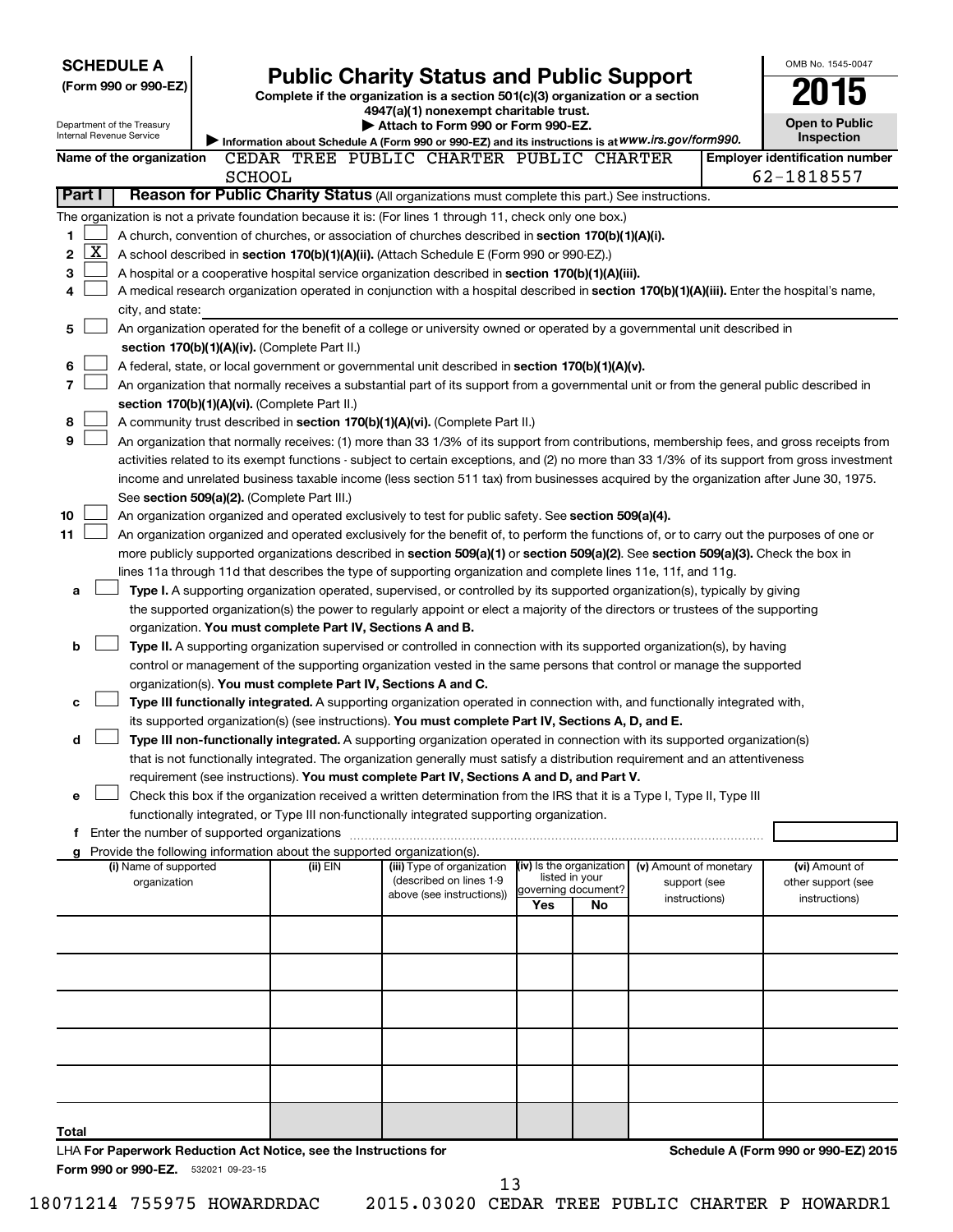# Schedule A (Form 990 or 990-EZ) 2015 SCHOOL

**2** SCHOOL 62-1818557

(Complete only if you checked the box on line 5, 7, or 8 of Part I or if the organization failed to qualify under Part III. If the organization fails to qualify under the tests listed below, please complete Part III.) **Part II Support Schedule for Organizations Described in Sections 170(b)(1)(A)(iv) and 170(b)(1)(A)(vi)**

| Calendar year (or fiscal year beginning in)<br>(a) 2011<br>(b) 2012<br>$(c)$ 2013<br>$(d)$ 2014<br>(e) 2015<br>(f) Total<br>1 Gifts, grants, contributions, and<br>membership fees received. (Do not<br>include any "unusual grants.")<br>2 Tax revenues levied for the organ-<br>ization's benefit and either paid to<br>or expended on its behalf<br>3 The value of services or facilities<br>furnished by a governmental unit to<br>the organization without charge<br>4 Total. Add lines 1 through 3<br>5 The portion of total contributions<br>by each person (other than a<br>governmental unit or publicly<br>supported organization) included<br>on line 1 that exceeds 2% of the<br>amount shown on line 11,<br>column (f)<br>6 Public support. Subtract line 5 from line 4.<br><b>Section B. Total Support</b><br>Calendar year (or fiscal year beginning in)<br>(a) 2011<br>(b) 2012<br>$(c)$ 2013<br>$(d)$ 2014<br>(e) 2015<br>(f) Total<br>7 Amounts from line 4<br>8 Gross income from interest,<br>dividends, payments received on<br>securities loans, rents, royalties<br>and income from similar sources<br>Net income from unrelated business<br>9<br>activities, whether or not the<br>business is regularly carried on<br>10 Other income. Do not include gain<br>or loss from the sale of capital<br>assets (Explain in Part VI.)<br>11 Total support. Add lines 7 through 10<br>12<br><b>12</b> Gross receipts from related activities, etc. (see instructions)<br>13 First five years. If the Form 990 is for the organization's first, second, third, fourth, or fifth tax year as a section 501(c)(3)<br>organization, check this box and stop here<br><b>Section C. Computation of Public Support Percentage</b><br>14<br>%<br>15<br>%<br>16a 33 1/3% support test - 2015. If the organization did not check the box on line 13, and line 14 is 33 1/3% or more, check this box and<br>stop here. The organization qualifies as a publicly supported organization<br>b 33 1/3% support test - 2014. If the organization did not check a box on line 13 or 16a, and line 15 is 33 1/3% or more, check this box<br>and stop here. The organization qualifies as a publicly supported organization [11] manuscription manuscription manuscription manuscription manuscription manuscription manuscription and an analyze of the organization manus<br>17a 10% -facts-and-circumstances test - 2015. If the organization did not check a box on line 13, 16a, or 16b, and line 14 is 10% or more,<br>and if the organization meets the "facts-and-circumstances" test, check this box and stop here. Explain in Part VI how the organization<br>b 10% -facts-and-circumstances test - 2014. If the organization did not check a box on line 13, 16a, 16b, or 17a, and line 15 is 10% or<br>more, and if the organization meets the "facts-and-circumstances" test, check this box and stop here. Explain in Part VI how the<br>organization meets the "facts-and-circumstances" test. The organization qualifies as a publicly supported organization<br>18 Private foundation. If the organization did not check a box on line 13, 16a, 16b, 17a, or 17b, check this box and see instructions | <b>Section A. Public Support</b> |  |  |  |
|-----------------------------------------------------------------------------------------------------------------------------------------------------------------------------------------------------------------------------------------------------------------------------------------------------------------------------------------------------------------------------------------------------------------------------------------------------------------------------------------------------------------------------------------------------------------------------------------------------------------------------------------------------------------------------------------------------------------------------------------------------------------------------------------------------------------------------------------------------------------------------------------------------------------------------------------------------------------------------------------------------------------------------------------------------------------------------------------------------------------------------------------------------------------------------------------------------------------------------------------------------------------------------------------------------------------------------------------------------------------------------------------------------------------------------------------------------------------------------------------------------------------------------------------------------------------------------------------------------------------------------------------------------------------------------------------------------------------------------------------------------------------------------------------------------------------------------------------------------------------------------------------------------------------------------------------------------------------------------------------------------------------------------------------------------------------------------------------------------------------------------------------------------------------------------------------------------------------------------------------------------------------------------------------------------------------------------------------------------------------------------------------------------------------------------------------------------------------------------------------------------------------------------------------------------------------------------------------------------------------------------------------------------------------------------------------------------------------------------------------------------------------------------------------------------------------------------------------------------------------------------------------------------------------------------------------------------------------------------------------------------------------------------------------------------------------------------------------------------------------------------------------------------------------------------------------------------------------------|----------------------------------|--|--|--|
|                                                                                                                                                                                                                                                                                                                                                                                                                                                                                                                                                                                                                                                                                                                                                                                                                                                                                                                                                                                                                                                                                                                                                                                                                                                                                                                                                                                                                                                                                                                                                                                                                                                                                                                                                                                                                                                                                                                                                                                                                                                                                                                                                                                                                                                                                                                                                                                                                                                                                                                                                                                                                                                                                                                                                                                                                                                                                                                                                                                                                                                                                                                                                                                                                       |                                  |  |  |  |
|                                                                                                                                                                                                                                                                                                                                                                                                                                                                                                                                                                                                                                                                                                                                                                                                                                                                                                                                                                                                                                                                                                                                                                                                                                                                                                                                                                                                                                                                                                                                                                                                                                                                                                                                                                                                                                                                                                                                                                                                                                                                                                                                                                                                                                                                                                                                                                                                                                                                                                                                                                                                                                                                                                                                                                                                                                                                                                                                                                                                                                                                                                                                                                                                                       |                                  |  |  |  |
|                                                                                                                                                                                                                                                                                                                                                                                                                                                                                                                                                                                                                                                                                                                                                                                                                                                                                                                                                                                                                                                                                                                                                                                                                                                                                                                                                                                                                                                                                                                                                                                                                                                                                                                                                                                                                                                                                                                                                                                                                                                                                                                                                                                                                                                                                                                                                                                                                                                                                                                                                                                                                                                                                                                                                                                                                                                                                                                                                                                                                                                                                                                                                                                                                       |                                  |  |  |  |
|                                                                                                                                                                                                                                                                                                                                                                                                                                                                                                                                                                                                                                                                                                                                                                                                                                                                                                                                                                                                                                                                                                                                                                                                                                                                                                                                                                                                                                                                                                                                                                                                                                                                                                                                                                                                                                                                                                                                                                                                                                                                                                                                                                                                                                                                                                                                                                                                                                                                                                                                                                                                                                                                                                                                                                                                                                                                                                                                                                                                                                                                                                                                                                                                                       |                                  |  |  |  |
|                                                                                                                                                                                                                                                                                                                                                                                                                                                                                                                                                                                                                                                                                                                                                                                                                                                                                                                                                                                                                                                                                                                                                                                                                                                                                                                                                                                                                                                                                                                                                                                                                                                                                                                                                                                                                                                                                                                                                                                                                                                                                                                                                                                                                                                                                                                                                                                                                                                                                                                                                                                                                                                                                                                                                                                                                                                                                                                                                                                                                                                                                                                                                                                                                       |                                  |  |  |  |
|                                                                                                                                                                                                                                                                                                                                                                                                                                                                                                                                                                                                                                                                                                                                                                                                                                                                                                                                                                                                                                                                                                                                                                                                                                                                                                                                                                                                                                                                                                                                                                                                                                                                                                                                                                                                                                                                                                                                                                                                                                                                                                                                                                                                                                                                                                                                                                                                                                                                                                                                                                                                                                                                                                                                                                                                                                                                                                                                                                                                                                                                                                                                                                                                                       |                                  |  |  |  |
|                                                                                                                                                                                                                                                                                                                                                                                                                                                                                                                                                                                                                                                                                                                                                                                                                                                                                                                                                                                                                                                                                                                                                                                                                                                                                                                                                                                                                                                                                                                                                                                                                                                                                                                                                                                                                                                                                                                                                                                                                                                                                                                                                                                                                                                                                                                                                                                                                                                                                                                                                                                                                                                                                                                                                                                                                                                                                                                                                                                                                                                                                                                                                                                                                       |                                  |  |  |  |
|                                                                                                                                                                                                                                                                                                                                                                                                                                                                                                                                                                                                                                                                                                                                                                                                                                                                                                                                                                                                                                                                                                                                                                                                                                                                                                                                                                                                                                                                                                                                                                                                                                                                                                                                                                                                                                                                                                                                                                                                                                                                                                                                                                                                                                                                                                                                                                                                                                                                                                                                                                                                                                                                                                                                                                                                                                                                                                                                                                                                                                                                                                                                                                                                                       |                                  |  |  |  |
|                                                                                                                                                                                                                                                                                                                                                                                                                                                                                                                                                                                                                                                                                                                                                                                                                                                                                                                                                                                                                                                                                                                                                                                                                                                                                                                                                                                                                                                                                                                                                                                                                                                                                                                                                                                                                                                                                                                                                                                                                                                                                                                                                                                                                                                                                                                                                                                                                                                                                                                                                                                                                                                                                                                                                                                                                                                                                                                                                                                                                                                                                                                                                                                                                       |                                  |  |  |  |
|                                                                                                                                                                                                                                                                                                                                                                                                                                                                                                                                                                                                                                                                                                                                                                                                                                                                                                                                                                                                                                                                                                                                                                                                                                                                                                                                                                                                                                                                                                                                                                                                                                                                                                                                                                                                                                                                                                                                                                                                                                                                                                                                                                                                                                                                                                                                                                                                                                                                                                                                                                                                                                                                                                                                                                                                                                                                                                                                                                                                                                                                                                                                                                                                                       |                                  |  |  |  |
|                                                                                                                                                                                                                                                                                                                                                                                                                                                                                                                                                                                                                                                                                                                                                                                                                                                                                                                                                                                                                                                                                                                                                                                                                                                                                                                                                                                                                                                                                                                                                                                                                                                                                                                                                                                                                                                                                                                                                                                                                                                                                                                                                                                                                                                                                                                                                                                                                                                                                                                                                                                                                                                                                                                                                                                                                                                                                                                                                                                                                                                                                                                                                                                                                       |                                  |  |  |  |
|                                                                                                                                                                                                                                                                                                                                                                                                                                                                                                                                                                                                                                                                                                                                                                                                                                                                                                                                                                                                                                                                                                                                                                                                                                                                                                                                                                                                                                                                                                                                                                                                                                                                                                                                                                                                                                                                                                                                                                                                                                                                                                                                                                                                                                                                                                                                                                                                                                                                                                                                                                                                                                                                                                                                                                                                                                                                                                                                                                                                                                                                                                                                                                                                                       |                                  |  |  |  |
|                                                                                                                                                                                                                                                                                                                                                                                                                                                                                                                                                                                                                                                                                                                                                                                                                                                                                                                                                                                                                                                                                                                                                                                                                                                                                                                                                                                                                                                                                                                                                                                                                                                                                                                                                                                                                                                                                                                                                                                                                                                                                                                                                                                                                                                                                                                                                                                                                                                                                                                                                                                                                                                                                                                                                                                                                                                                                                                                                                                                                                                                                                                                                                                                                       |                                  |  |  |  |
|                                                                                                                                                                                                                                                                                                                                                                                                                                                                                                                                                                                                                                                                                                                                                                                                                                                                                                                                                                                                                                                                                                                                                                                                                                                                                                                                                                                                                                                                                                                                                                                                                                                                                                                                                                                                                                                                                                                                                                                                                                                                                                                                                                                                                                                                                                                                                                                                                                                                                                                                                                                                                                                                                                                                                                                                                                                                                                                                                                                                                                                                                                                                                                                                                       |                                  |  |  |  |
|                                                                                                                                                                                                                                                                                                                                                                                                                                                                                                                                                                                                                                                                                                                                                                                                                                                                                                                                                                                                                                                                                                                                                                                                                                                                                                                                                                                                                                                                                                                                                                                                                                                                                                                                                                                                                                                                                                                                                                                                                                                                                                                                                                                                                                                                                                                                                                                                                                                                                                                                                                                                                                                                                                                                                                                                                                                                                                                                                                                                                                                                                                                                                                                                                       |                                  |  |  |  |
|                                                                                                                                                                                                                                                                                                                                                                                                                                                                                                                                                                                                                                                                                                                                                                                                                                                                                                                                                                                                                                                                                                                                                                                                                                                                                                                                                                                                                                                                                                                                                                                                                                                                                                                                                                                                                                                                                                                                                                                                                                                                                                                                                                                                                                                                                                                                                                                                                                                                                                                                                                                                                                                                                                                                                                                                                                                                                                                                                                                                                                                                                                                                                                                                                       |                                  |  |  |  |
|                                                                                                                                                                                                                                                                                                                                                                                                                                                                                                                                                                                                                                                                                                                                                                                                                                                                                                                                                                                                                                                                                                                                                                                                                                                                                                                                                                                                                                                                                                                                                                                                                                                                                                                                                                                                                                                                                                                                                                                                                                                                                                                                                                                                                                                                                                                                                                                                                                                                                                                                                                                                                                                                                                                                                                                                                                                                                                                                                                                                                                                                                                                                                                                                                       |                                  |  |  |  |
|                                                                                                                                                                                                                                                                                                                                                                                                                                                                                                                                                                                                                                                                                                                                                                                                                                                                                                                                                                                                                                                                                                                                                                                                                                                                                                                                                                                                                                                                                                                                                                                                                                                                                                                                                                                                                                                                                                                                                                                                                                                                                                                                                                                                                                                                                                                                                                                                                                                                                                                                                                                                                                                                                                                                                                                                                                                                                                                                                                                                                                                                                                                                                                                                                       |                                  |  |  |  |
|                                                                                                                                                                                                                                                                                                                                                                                                                                                                                                                                                                                                                                                                                                                                                                                                                                                                                                                                                                                                                                                                                                                                                                                                                                                                                                                                                                                                                                                                                                                                                                                                                                                                                                                                                                                                                                                                                                                                                                                                                                                                                                                                                                                                                                                                                                                                                                                                                                                                                                                                                                                                                                                                                                                                                                                                                                                                                                                                                                                                                                                                                                                                                                                                                       |                                  |  |  |  |
|                                                                                                                                                                                                                                                                                                                                                                                                                                                                                                                                                                                                                                                                                                                                                                                                                                                                                                                                                                                                                                                                                                                                                                                                                                                                                                                                                                                                                                                                                                                                                                                                                                                                                                                                                                                                                                                                                                                                                                                                                                                                                                                                                                                                                                                                                                                                                                                                                                                                                                                                                                                                                                                                                                                                                                                                                                                                                                                                                                                                                                                                                                                                                                                                                       |                                  |  |  |  |
|                                                                                                                                                                                                                                                                                                                                                                                                                                                                                                                                                                                                                                                                                                                                                                                                                                                                                                                                                                                                                                                                                                                                                                                                                                                                                                                                                                                                                                                                                                                                                                                                                                                                                                                                                                                                                                                                                                                                                                                                                                                                                                                                                                                                                                                                                                                                                                                                                                                                                                                                                                                                                                                                                                                                                                                                                                                                                                                                                                                                                                                                                                                                                                                                                       |                                  |  |  |  |
|                                                                                                                                                                                                                                                                                                                                                                                                                                                                                                                                                                                                                                                                                                                                                                                                                                                                                                                                                                                                                                                                                                                                                                                                                                                                                                                                                                                                                                                                                                                                                                                                                                                                                                                                                                                                                                                                                                                                                                                                                                                                                                                                                                                                                                                                                                                                                                                                                                                                                                                                                                                                                                                                                                                                                                                                                                                                                                                                                                                                                                                                                                                                                                                                                       |                                  |  |  |  |
|                                                                                                                                                                                                                                                                                                                                                                                                                                                                                                                                                                                                                                                                                                                                                                                                                                                                                                                                                                                                                                                                                                                                                                                                                                                                                                                                                                                                                                                                                                                                                                                                                                                                                                                                                                                                                                                                                                                                                                                                                                                                                                                                                                                                                                                                                                                                                                                                                                                                                                                                                                                                                                                                                                                                                                                                                                                                                                                                                                                                                                                                                                                                                                                                                       |                                  |  |  |  |
|                                                                                                                                                                                                                                                                                                                                                                                                                                                                                                                                                                                                                                                                                                                                                                                                                                                                                                                                                                                                                                                                                                                                                                                                                                                                                                                                                                                                                                                                                                                                                                                                                                                                                                                                                                                                                                                                                                                                                                                                                                                                                                                                                                                                                                                                                                                                                                                                                                                                                                                                                                                                                                                                                                                                                                                                                                                                                                                                                                                                                                                                                                                                                                                                                       |                                  |  |  |  |
|                                                                                                                                                                                                                                                                                                                                                                                                                                                                                                                                                                                                                                                                                                                                                                                                                                                                                                                                                                                                                                                                                                                                                                                                                                                                                                                                                                                                                                                                                                                                                                                                                                                                                                                                                                                                                                                                                                                                                                                                                                                                                                                                                                                                                                                                                                                                                                                                                                                                                                                                                                                                                                                                                                                                                                                                                                                                                                                                                                                                                                                                                                                                                                                                                       |                                  |  |  |  |
|                                                                                                                                                                                                                                                                                                                                                                                                                                                                                                                                                                                                                                                                                                                                                                                                                                                                                                                                                                                                                                                                                                                                                                                                                                                                                                                                                                                                                                                                                                                                                                                                                                                                                                                                                                                                                                                                                                                                                                                                                                                                                                                                                                                                                                                                                                                                                                                                                                                                                                                                                                                                                                                                                                                                                                                                                                                                                                                                                                                                                                                                                                                                                                                                                       |                                  |  |  |  |
|                                                                                                                                                                                                                                                                                                                                                                                                                                                                                                                                                                                                                                                                                                                                                                                                                                                                                                                                                                                                                                                                                                                                                                                                                                                                                                                                                                                                                                                                                                                                                                                                                                                                                                                                                                                                                                                                                                                                                                                                                                                                                                                                                                                                                                                                                                                                                                                                                                                                                                                                                                                                                                                                                                                                                                                                                                                                                                                                                                                                                                                                                                                                                                                                                       |                                  |  |  |  |
|                                                                                                                                                                                                                                                                                                                                                                                                                                                                                                                                                                                                                                                                                                                                                                                                                                                                                                                                                                                                                                                                                                                                                                                                                                                                                                                                                                                                                                                                                                                                                                                                                                                                                                                                                                                                                                                                                                                                                                                                                                                                                                                                                                                                                                                                                                                                                                                                                                                                                                                                                                                                                                                                                                                                                                                                                                                                                                                                                                                                                                                                                                                                                                                                                       |                                  |  |  |  |
|                                                                                                                                                                                                                                                                                                                                                                                                                                                                                                                                                                                                                                                                                                                                                                                                                                                                                                                                                                                                                                                                                                                                                                                                                                                                                                                                                                                                                                                                                                                                                                                                                                                                                                                                                                                                                                                                                                                                                                                                                                                                                                                                                                                                                                                                                                                                                                                                                                                                                                                                                                                                                                                                                                                                                                                                                                                                                                                                                                                                                                                                                                                                                                                                                       |                                  |  |  |  |
|                                                                                                                                                                                                                                                                                                                                                                                                                                                                                                                                                                                                                                                                                                                                                                                                                                                                                                                                                                                                                                                                                                                                                                                                                                                                                                                                                                                                                                                                                                                                                                                                                                                                                                                                                                                                                                                                                                                                                                                                                                                                                                                                                                                                                                                                                                                                                                                                                                                                                                                                                                                                                                                                                                                                                                                                                                                                                                                                                                                                                                                                                                                                                                                                                       |                                  |  |  |  |
|                                                                                                                                                                                                                                                                                                                                                                                                                                                                                                                                                                                                                                                                                                                                                                                                                                                                                                                                                                                                                                                                                                                                                                                                                                                                                                                                                                                                                                                                                                                                                                                                                                                                                                                                                                                                                                                                                                                                                                                                                                                                                                                                                                                                                                                                                                                                                                                                                                                                                                                                                                                                                                                                                                                                                                                                                                                                                                                                                                                                                                                                                                                                                                                                                       |                                  |  |  |  |
|                                                                                                                                                                                                                                                                                                                                                                                                                                                                                                                                                                                                                                                                                                                                                                                                                                                                                                                                                                                                                                                                                                                                                                                                                                                                                                                                                                                                                                                                                                                                                                                                                                                                                                                                                                                                                                                                                                                                                                                                                                                                                                                                                                                                                                                                                                                                                                                                                                                                                                                                                                                                                                                                                                                                                                                                                                                                                                                                                                                                                                                                                                                                                                                                                       |                                  |  |  |  |
|                                                                                                                                                                                                                                                                                                                                                                                                                                                                                                                                                                                                                                                                                                                                                                                                                                                                                                                                                                                                                                                                                                                                                                                                                                                                                                                                                                                                                                                                                                                                                                                                                                                                                                                                                                                                                                                                                                                                                                                                                                                                                                                                                                                                                                                                                                                                                                                                                                                                                                                                                                                                                                                                                                                                                                                                                                                                                                                                                                                                                                                                                                                                                                                                                       |                                  |  |  |  |
|                                                                                                                                                                                                                                                                                                                                                                                                                                                                                                                                                                                                                                                                                                                                                                                                                                                                                                                                                                                                                                                                                                                                                                                                                                                                                                                                                                                                                                                                                                                                                                                                                                                                                                                                                                                                                                                                                                                                                                                                                                                                                                                                                                                                                                                                                                                                                                                                                                                                                                                                                                                                                                                                                                                                                                                                                                                                                                                                                                                                                                                                                                                                                                                                                       |                                  |  |  |  |
|                                                                                                                                                                                                                                                                                                                                                                                                                                                                                                                                                                                                                                                                                                                                                                                                                                                                                                                                                                                                                                                                                                                                                                                                                                                                                                                                                                                                                                                                                                                                                                                                                                                                                                                                                                                                                                                                                                                                                                                                                                                                                                                                                                                                                                                                                                                                                                                                                                                                                                                                                                                                                                                                                                                                                                                                                                                                                                                                                                                                                                                                                                                                                                                                                       |                                  |  |  |  |
|                                                                                                                                                                                                                                                                                                                                                                                                                                                                                                                                                                                                                                                                                                                                                                                                                                                                                                                                                                                                                                                                                                                                                                                                                                                                                                                                                                                                                                                                                                                                                                                                                                                                                                                                                                                                                                                                                                                                                                                                                                                                                                                                                                                                                                                                                                                                                                                                                                                                                                                                                                                                                                                                                                                                                                                                                                                                                                                                                                                                                                                                                                                                                                                                                       |                                  |  |  |  |
|                                                                                                                                                                                                                                                                                                                                                                                                                                                                                                                                                                                                                                                                                                                                                                                                                                                                                                                                                                                                                                                                                                                                                                                                                                                                                                                                                                                                                                                                                                                                                                                                                                                                                                                                                                                                                                                                                                                                                                                                                                                                                                                                                                                                                                                                                                                                                                                                                                                                                                                                                                                                                                                                                                                                                                                                                                                                                                                                                                                                                                                                                                                                                                                                                       |                                  |  |  |  |
|                                                                                                                                                                                                                                                                                                                                                                                                                                                                                                                                                                                                                                                                                                                                                                                                                                                                                                                                                                                                                                                                                                                                                                                                                                                                                                                                                                                                                                                                                                                                                                                                                                                                                                                                                                                                                                                                                                                                                                                                                                                                                                                                                                                                                                                                                                                                                                                                                                                                                                                                                                                                                                                                                                                                                                                                                                                                                                                                                                                                                                                                                                                                                                                                                       |                                  |  |  |  |
|                                                                                                                                                                                                                                                                                                                                                                                                                                                                                                                                                                                                                                                                                                                                                                                                                                                                                                                                                                                                                                                                                                                                                                                                                                                                                                                                                                                                                                                                                                                                                                                                                                                                                                                                                                                                                                                                                                                                                                                                                                                                                                                                                                                                                                                                                                                                                                                                                                                                                                                                                                                                                                                                                                                                                                                                                                                                                                                                                                                                                                                                                                                                                                                                                       |                                  |  |  |  |
|                                                                                                                                                                                                                                                                                                                                                                                                                                                                                                                                                                                                                                                                                                                                                                                                                                                                                                                                                                                                                                                                                                                                                                                                                                                                                                                                                                                                                                                                                                                                                                                                                                                                                                                                                                                                                                                                                                                                                                                                                                                                                                                                                                                                                                                                                                                                                                                                                                                                                                                                                                                                                                                                                                                                                                                                                                                                                                                                                                                                                                                                                                                                                                                                                       |                                  |  |  |  |
|                                                                                                                                                                                                                                                                                                                                                                                                                                                                                                                                                                                                                                                                                                                                                                                                                                                                                                                                                                                                                                                                                                                                                                                                                                                                                                                                                                                                                                                                                                                                                                                                                                                                                                                                                                                                                                                                                                                                                                                                                                                                                                                                                                                                                                                                                                                                                                                                                                                                                                                                                                                                                                                                                                                                                                                                                                                                                                                                                                                                                                                                                                                                                                                                                       |                                  |  |  |  |
|                                                                                                                                                                                                                                                                                                                                                                                                                                                                                                                                                                                                                                                                                                                                                                                                                                                                                                                                                                                                                                                                                                                                                                                                                                                                                                                                                                                                                                                                                                                                                                                                                                                                                                                                                                                                                                                                                                                                                                                                                                                                                                                                                                                                                                                                                                                                                                                                                                                                                                                                                                                                                                                                                                                                                                                                                                                                                                                                                                                                                                                                                                                                                                                                                       |                                  |  |  |  |
|                                                                                                                                                                                                                                                                                                                                                                                                                                                                                                                                                                                                                                                                                                                                                                                                                                                                                                                                                                                                                                                                                                                                                                                                                                                                                                                                                                                                                                                                                                                                                                                                                                                                                                                                                                                                                                                                                                                                                                                                                                                                                                                                                                                                                                                                                                                                                                                                                                                                                                                                                                                                                                                                                                                                                                                                                                                                                                                                                                                                                                                                                                                                                                                                                       |                                  |  |  |  |
|                                                                                                                                                                                                                                                                                                                                                                                                                                                                                                                                                                                                                                                                                                                                                                                                                                                                                                                                                                                                                                                                                                                                                                                                                                                                                                                                                                                                                                                                                                                                                                                                                                                                                                                                                                                                                                                                                                                                                                                                                                                                                                                                                                                                                                                                                                                                                                                                                                                                                                                                                                                                                                                                                                                                                                                                                                                                                                                                                                                                                                                                                                                                                                                                                       |                                  |  |  |  |
|                                                                                                                                                                                                                                                                                                                                                                                                                                                                                                                                                                                                                                                                                                                                                                                                                                                                                                                                                                                                                                                                                                                                                                                                                                                                                                                                                                                                                                                                                                                                                                                                                                                                                                                                                                                                                                                                                                                                                                                                                                                                                                                                                                                                                                                                                                                                                                                                                                                                                                                                                                                                                                                                                                                                                                                                                                                                                                                                                                                                                                                                                                                                                                                                                       |                                  |  |  |  |
|                                                                                                                                                                                                                                                                                                                                                                                                                                                                                                                                                                                                                                                                                                                                                                                                                                                                                                                                                                                                                                                                                                                                                                                                                                                                                                                                                                                                                                                                                                                                                                                                                                                                                                                                                                                                                                                                                                                                                                                                                                                                                                                                                                                                                                                                                                                                                                                                                                                                                                                                                                                                                                                                                                                                                                                                                                                                                                                                                                                                                                                                                                                                                                                                                       |                                  |  |  |  |
|                                                                                                                                                                                                                                                                                                                                                                                                                                                                                                                                                                                                                                                                                                                                                                                                                                                                                                                                                                                                                                                                                                                                                                                                                                                                                                                                                                                                                                                                                                                                                                                                                                                                                                                                                                                                                                                                                                                                                                                                                                                                                                                                                                                                                                                                                                                                                                                                                                                                                                                                                                                                                                                                                                                                                                                                                                                                                                                                                                                                                                                                                                                                                                                                                       |                                  |  |  |  |
|                                                                                                                                                                                                                                                                                                                                                                                                                                                                                                                                                                                                                                                                                                                                                                                                                                                                                                                                                                                                                                                                                                                                                                                                                                                                                                                                                                                                                                                                                                                                                                                                                                                                                                                                                                                                                                                                                                                                                                                                                                                                                                                                                                                                                                                                                                                                                                                                                                                                                                                                                                                                                                                                                                                                                                                                                                                                                                                                                                                                                                                                                                                                                                                                                       |                                  |  |  |  |
|                                                                                                                                                                                                                                                                                                                                                                                                                                                                                                                                                                                                                                                                                                                                                                                                                                                                                                                                                                                                                                                                                                                                                                                                                                                                                                                                                                                                                                                                                                                                                                                                                                                                                                                                                                                                                                                                                                                                                                                                                                                                                                                                                                                                                                                                                                                                                                                                                                                                                                                                                                                                                                                                                                                                                                                                                                                                                                                                                                                                                                                                                                                                                                                                                       |                                  |  |  |  |
|                                                                                                                                                                                                                                                                                                                                                                                                                                                                                                                                                                                                                                                                                                                                                                                                                                                                                                                                                                                                                                                                                                                                                                                                                                                                                                                                                                                                                                                                                                                                                                                                                                                                                                                                                                                                                                                                                                                                                                                                                                                                                                                                                                                                                                                                                                                                                                                                                                                                                                                                                                                                                                                                                                                                                                                                                                                                                                                                                                                                                                                                                                                                                                                                                       |                                  |  |  |  |

**Schedule A (Form 990 or 990-EZ) 2015**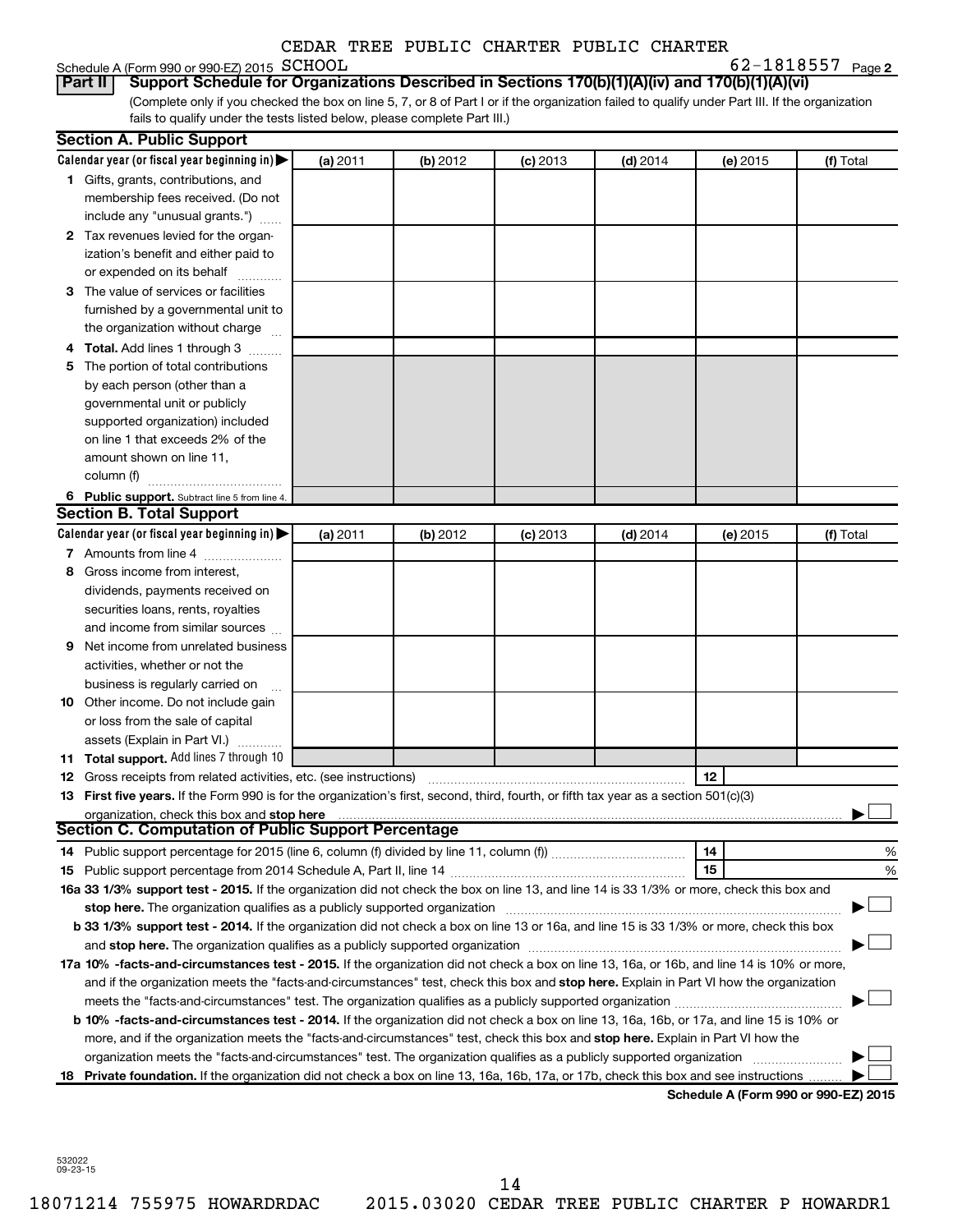# **Part III Support Schedule for Organizations Described in Section 509(a)(2)**

(Complete only if you checked the box on line 9 of Part I or if the organization failed to qualify under Part II. If the organization fails to qualify under the tests listed below, please complete Part II.)

| <b>Section A. Public Support</b>                                                                                                                                                         |          |          |            |            |          |                                                                                                                         |
|------------------------------------------------------------------------------------------------------------------------------------------------------------------------------------------|----------|----------|------------|------------|----------|-------------------------------------------------------------------------------------------------------------------------|
| Calendar year (or fiscal year beginning in)                                                                                                                                              | (a) 2011 | (b) 2012 | $(c)$ 2013 | $(d)$ 2014 | (e) 2015 | (f) Total                                                                                                               |
| 1 Gifts, grants, contributions, and                                                                                                                                                      |          |          |            |            |          |                                                                                                                         |
| membership fees received. (Do not                                                                                                                                                        |          |          |            |            |          |                                                                                                                         |
| include any "unusual grants.")                                                                                                                                                           |          |          |            |            |          |                                                                                                                         |
| 2 Gross receipts from admissions,<br>merchandise sold or services per-<br>formed, or facilities furnished in<br>any activity that is related to the<br>organization's tax-exempt purpose |          |          |            |            |          |                                                                                                                         |
| 3 Gross receipts from activities that                                                                                                                                                    |          |          |            |            |          |                                                                                                                         |
| are not an unrelated trade or bus-                                                                                                                                                       |          |          |            |            |          |                                                                                                                         |
| iness under section 513                                                                                                                                                                  |          |          |            |            |          |                                                                                                                         |
| 4 Tax revenues levied for the organ-                                                                                                                                                     |          |          |            |            |          |                                                                                                                         |
| ization's benefit and either paid to                                                                                                                                                     |          |          |            |            |          |                                                                                                                         |
| or expended on its behalf                                                                                                                                                                |          |          |            |            |          |                                                                                                                         |
| 5 The value of services or facilities                                                                                                                                                    |          |          |            |            |          |                                                                                                                         |
| furnished by a governmental unit to                                                                                                                                                      |          |          |            |            |          |                                                                                                                         |
| the organization without charge                                                                                                                                                          |          |          |            |            |          |                                                                                                                         |
| 6 Total. Add lines 1 through 5                                                                                                                                                           |          |          |            |            |          |                                                                                                                         |
| 7a Amounts included on lines 1, 2, and                                                                                                                                                   |          |          |            |            |          |                                                                                                                         |
| 3 received from disqualified persons                                                                                                                                                     |          |          |            |            |          |                                                                                                                         |
| <b>b</b> Amounts included on lines 2 and 3 received<br>from other than disqualified persons that<br>exceed the greater of \$5,000 or 1% of the<br>amount on line 13 for the year         |          |          |            |            |          |                                                                                                                         |
| c Add lines 7a and 7b                                                                                                                                                                    |          |          |            |            |          |                                                                                                                         |
| 8 Public support. (Subtract line 7c from line 6.)                                                                                                                                        |          |          |            |            |          |                                                                                                                         |
| <b>Section B. Total Support</b>                                                                                                                                                          |          |          |            |            |          |                                                                                                                         |
| Calendar year (or fiscal year beginning in)                                                                                                                                              | (a) 2011 | (b) 2012 | $(c)$ 2013 | $(d)$ 2014 | (e) 2015 | (f) Total                                                                                                               |
| 9 Amounts from line 6                                                                                                                                                                    |          |          |            |            |          |                                                                                                                         |
| <b>10a</b> Gross income from interest,<br>dividends, payments received on<br>securities loans, rents, royalties<br>and income from similar sources                                       |          |          |            |            |          |                                                                                                                         |
| <b>b</b> Unrelated business taxable income                                                                                                                                               |          |          |            |            |          |                                                                                                                         |
| (less section 511 taxes) from businesses                                                                                                                                                 |          |          |            |            |          |                                                                                                                         |
| acquired after June 30, 1975<br>$\frac{1}{2}$                                                                                                                                            |          |          |            |            |          |                                                                                                                         |
| c Add lines 10a and 10b                                                                                                                                                                  |          |          |            |            |          |                                                                                                                         |
| <b>11</b> Net income from unrelated business<br>activities not included in line 10b.<br>whether or not the business is<br>regularly carried on                                           |          |          |            |            |          |                                                                                                                         |
| 12 Other income. Do not include gain<br>or loss from the sale of capital<br>assets (Explain in Part VI.)                                                                                 |          |          |            |            |          |                                                                                                                         |
| <b>13</b> Total support. (Add lines 9, 10c, 11, and 12.)                                                                                                                                 |          |          |            |            |          |                                                                                                                         |
| 14 First five years. If the Form 990 is for the organization's first, second, third, fourth, or fifth tax year as a section 501(c)(3) organization,                                      |          |          |            |            |          |                                                                                                                         |
|                                                                                                                                                                                          |          |          |            |            |          |                                                                                                                         |
| <b>Section C. Computation of Public Support Percentage</b>                                                                                                                               |          |          |            |            |          |                                                                                                                         |
|                                                                                                                                                                                          |          |          |            |            | 15       | ℅                                                                                                                       |
| 16 Public support percentage from 2014 Schedule A, Part III, line 15                                                                                                                     |          |          |            |            | 16       | %                                                                                                                       |
| Section D. Computation of Investment Income Percentage                                                                                                                                   |          |          |            |            |          |                                                                                                                         |
|                                                                                                                                                                                          |          |          |            |            | 17       | %                                                                                                                       |
| 18 Investment income percentage from 2014 Schedule A, Part III, line 17                                                                                                                  |          |          |            |            | 18       | %                                                                                                                       |
| 19a 33 1/3% support tests - 2015. If the organization did not check the box on line 14, and line 15 is more than 33 1/3%, and line 17 is not                                             |          |          |            |            |          |                                                                                                                         |
| more than 33 1/3%, check this box and stop here. The organization qualifies as a publicly supported organization                                                                         |          |          |            |            |          | <u>a sa salawan na katalog asala sa salawan ng Pangalang Pangalang Pangalang Pangalang Pangalang Pangalang Pang</u> ala |
| b 33 1/3% support tests - 2014. If the organization did not check a box on line 14 or line 19a, and line 16 is more than 33 1/3%, and                                                    |          |          |            |            |          |                                                                                                                         |
| line 18 is not more than 33 1/3%, check this box and stop here. The organization qualifies as a publicly supported organization                                                          |          |          |            |            |          |                                                                                                                         |
|                                                                                                                                                                                          |          |          |            |            |          |                                                                                                                         |
| 532023 09-23-15                                                                                                                                                                          |          |          | 15         |            |          | Schedule A (Form 990 or 990-EZ) 2015                                                                                    |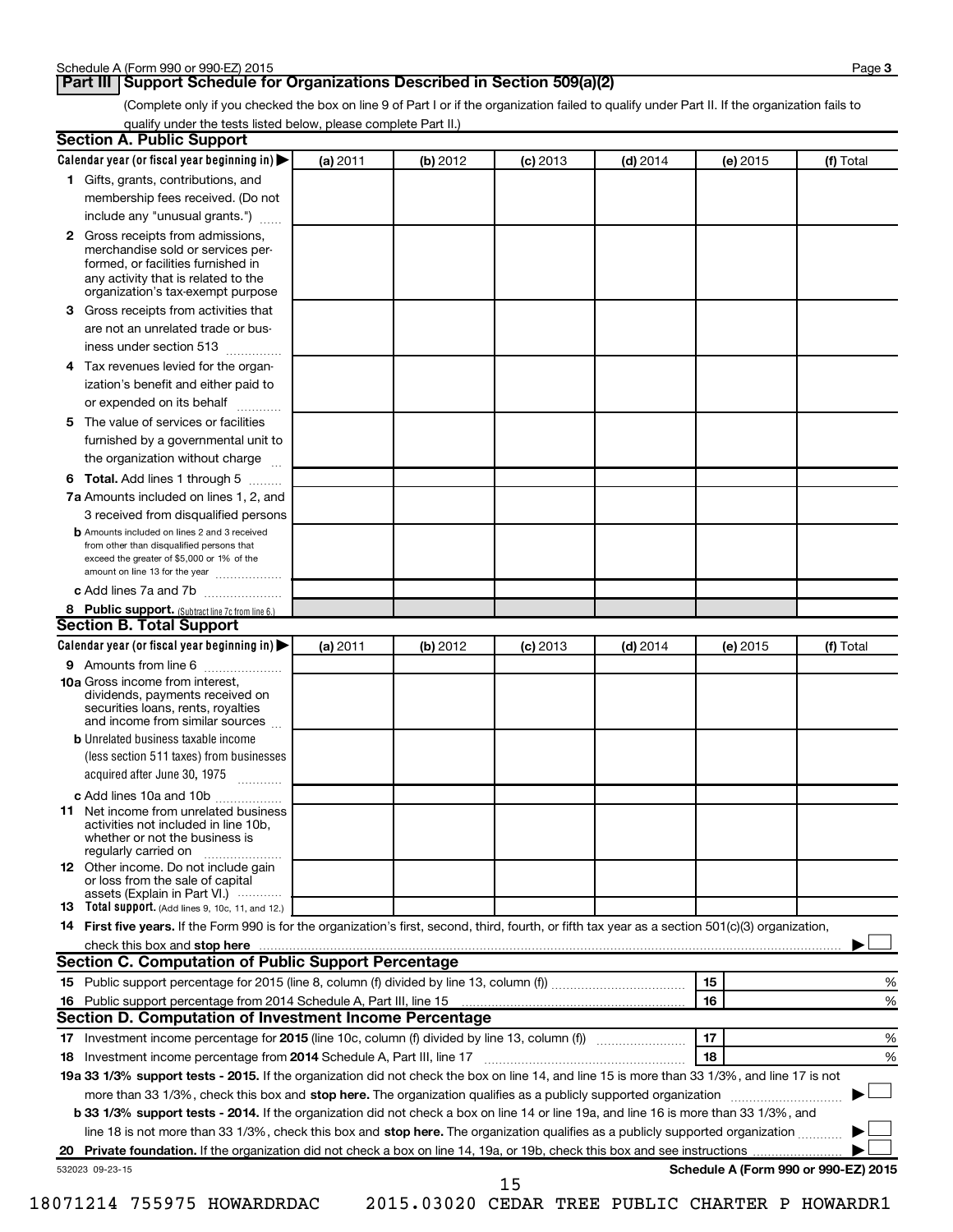#### **4**  $\text{G2}-1818557$   $\text{Page 4}$ Schedule A (Form 990 or 990-EZ) 2015  $SCHOOL$ **Part IV Supporting Organizations**

(Complete only if you checked a box in line 11 on Part I. If you checked 11a of Part I, complete Sections A and B. If you checked 11b of Part I, complete Sections A and C. If you checked 11c of Part I, complete Sections A, D, and E. If you checked 11d of Part I, complete Sections A and D, and complete Part V.)

#### **Section A. All Supporting Organizations**

- **1** Are all of the organization's supported organizations listed by name in the organization's governing documents? If "No" describe in Part VI how the supported organizations are designated. If designated by *class or purpose, describe the designation. If historic and continuing relationship, explain.*
- **2** Did the organization have any supported organization that does not have an IRS determination of status under section 509(a)(1) or (2)? If "Yes," explain in Part VI how the organization determined that the supported *organization was described in section 509(a)(1) or (2).*
- **3a** Did the organization have a supported organization described in section 501(c)(4), (5), or (6)? If "Yes," answer *(b) and (c) below.*
- **b** Did the organization confirm that each supported organization qualified under section 501(c)(4), (5), or (6) and satisfied the public support tests under section 509(a)(2)? If "Yes," describe in Part VI when and how the *organization made the determination.*
- **c** Did the organization ensure that all support to such organizations was used exclusively for section 170(c)(2)(B) purposes? If "Yes," explain in Part VI what controls the organization put in place to ensure such use.
- **4 a** *If* Was any supported organization not organized in the United States ("foreign supported organization")? *"Yes," and if you checked 11a or 11b in Part I, answer (b) and (c) below.*
- **b** Did the organization have ultimate control and discretion in deciding whether to make grants to the foreign supported organization? If "Yes," describe in Part VI how the organization had such control and discretion *despite being controlled or supervised by or in connection with its supported organizations.*
- **c** Did the organization support any foreign supported organization that does not have an IRS determination under sections 501(c)(3) and 509(a)(1) or (2)? If "Yes," explain in Part VI what controls the organization used *to ensure that all support to the foreign supported organization was used exclusively for section 170(c)(2)(B) purposes.*
- **5a** Did the organization add, substitute, or remove any supported organizations during the tax year? If "Yes," answer (b) and (c) below (if applicable). Also, provide detail in Part VI, including (i) the names and EIN *numbers of the supported organizations added, substituted, or removed; (ii) the reasons for each such action; (iii) the authority under the organization's organizing document authorizing such action; and (iv) how the action was accomplished (such as by amendment to the organizing document).*
- **b Type I or Type II only.** Was any added or substituted supported organization part of a class already designated in the organization's organizing document?
- **c Substitutions only.**  Was the substitution the result of an event beyond the organization's control?
- **6** Did the organization provide support (whether in the form of grants or the provision of services or facilities) to support or benefit one or more of the filing organization's supported organizations? If "Yes," provide detail in anyone other than (i) its supported organizations, (ii) individuals that are part of the charitable class benefited by one or more of its supported organizations, or (iii) other supporting organizations that also *Part VI.*
- **7** Did the organization provide a grant, loan, compensation, or other similar payment to a substantial contributor regard to a substantial contributor? If "Yes," complete Part I of Schedule L (Form 990 or 990-EZ). (defined in section 4958(c)(3)(C)), a family member of a substantial contributor, or a 35% controlled entity with
- **8** Did the organization make a loan to a disqualified person (as defined in section 4958) not described in line 7? *If "Yes," complete Part I of Schedule L (Form 990 or 990-EZ).*
- **9 a** Was the organization controlled directly or indirectly at any time during the tax year by one or more in section 509(a)(1) or (2))? If "Yes," provide detail in Part VI. disqualified persons as defined in section 4946 (other than foundation managers and organizations described
- **b** Did one or more disqualified persons (as defined in line 9a) hold a controlling interest in any entity in which the supporting organization had an interest? If "Yes," provide detail in Part VI.
- **c** Did a disqualified person (as defined in line 9a) have an ownership interest in, or derive any personal benefit from, assets in which the supporting organization also had an interest? If "Yes," provide detail in Part VI.
- **10 a** Was the organization subject to the excess business holdings rules of section 4943 because of section supporting organizations)? If "Yes," answer 10b below. 4943(f) (regarding certain Type II supporting organizations, and all Type III non-functionally integrated
	- **b** Did the organization have any excess business holdings in the tax year? (Use Schedule C, Form 4720, to *determine whether the organization had excess business holdings.)*

532024 09-23-15

**Schedule A (Form 990 or 990-EZ) 2015**

18071214 755975 HOWARDRDAC 2015.03020 CEDAR TREE PUBLIC CHARTER P HOWARDR1

16

**Yes No**

**1**

**2**

**3a**

**3b**

**3c**

**4a**

**4b**

**4c**

**5a**

**5b 5c**

**6**

**7**

**8**

**9a**

**9b**

**9c**

**10a**

**10b**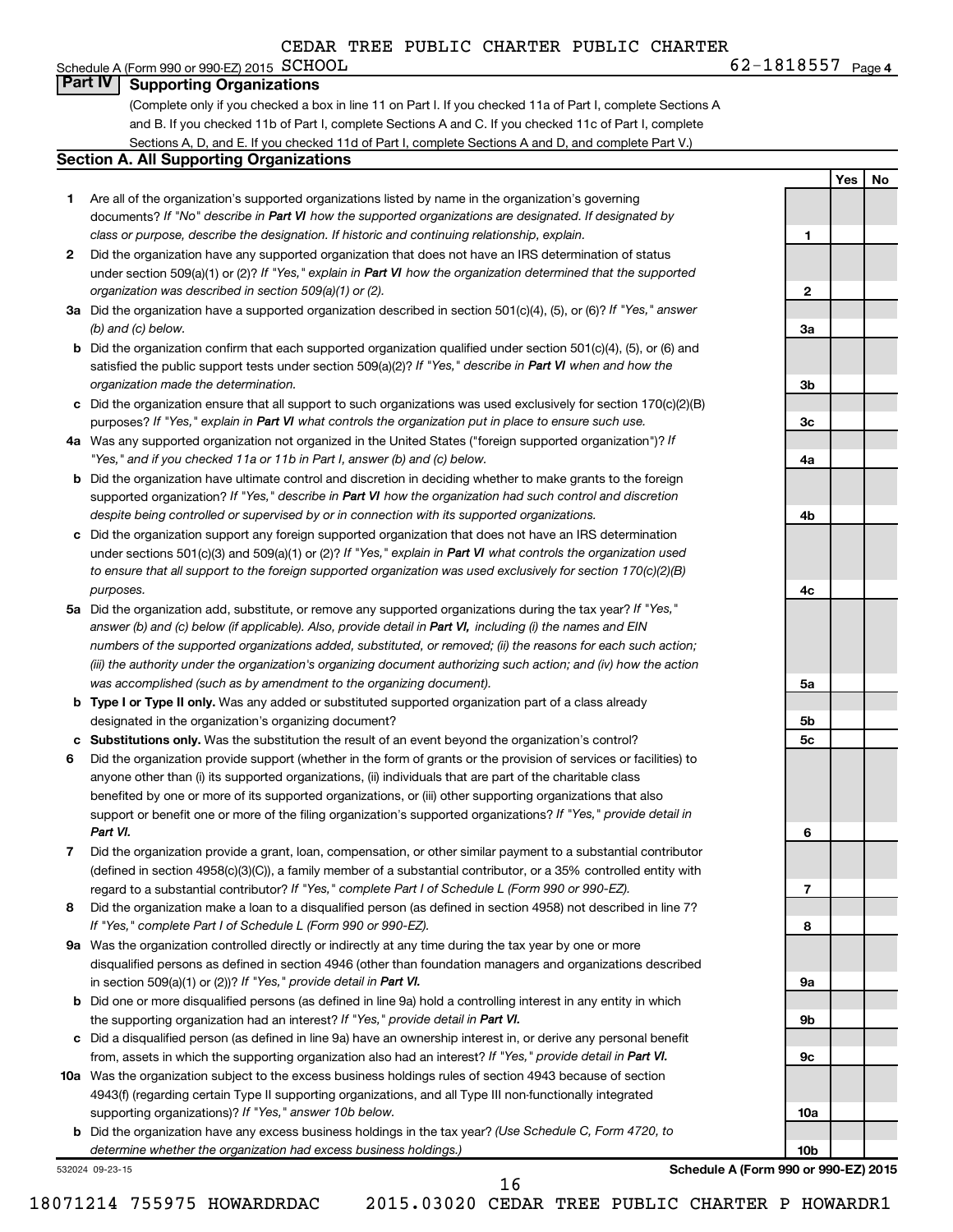|                                                        | CLUAR |  | INDA PUDUIL LAANIAN PUDUIL LAANIAN |            |        |
|--------------------------------------------------------|-------|--|------------------------------------|------------|--------|
| Schedule A (Form 990 or 990-EZ) 2015 $\,$ $\rm SCHOOL$ |       |  |                                    | 62-1818557 | Page 5 |
|                                                        |       |  |                                    |            |        |

|              | Part IV<br><b>Supporting Organizations (continued)</b>                                                                          |                 |     |    |
|--------------|---------------------------------------------------------------------------------------------------------------------------------|-----------------|-----|----|
|              |                                                                                                                                 |                 | Yes | No |
| 11           | Has the organization accepted a gift or contribution from any of the following persons?                                         |                 |     |    |
|              | a A person who directly or indirectly controls, either alone or together with persons described in (b) and (c)                  |                 |     |    |
|              | below, the governing body of a supported organization?                                                                          | 11a             |     |    |
|              | <b>b</b> A family member of a person described in (a) above?                                                                    | 11 <sub>b</sub> |     |    |
|              | c A 35% controlled entity of a person described in (a) or (b) above? If "Yes" to a, b, or c, provide detail in Part VI.         | 11c             |     |    |
|              | <b>Section B. Type I Supporting Organizations</b>                                                                               |                 |     |    |
|              |                                                                                                                                 |                 | Yes | No |
| 1            | Did the directors, trustees, or membership of one or more supported organizations have the power to                             |                 |     |    |
|              | regularly appoint or elect at least a majority of the organization's directors or trustees at all times during the              |                 |     |    |
|              | tax year? If "No," describe in Part VI how the supported organization(s) effectively operated, supervised, or                   |                 |     |    |
|              | controlled the organization's activities. If the organization had more than one supported organization,                         |                 |     |    |
|              | describe how the powers to appoint and/or remove directors or trustees were allocated among the supported                       |                 |     |    |
|              | organizations and what conditions or restrictions, if any, applied to such powers during the tax year.                          | 1               |     |    |
| $\mathbf{2}$ | Did the organization operate for the benefit of any supported organization other than the supported                             |                 |     |    |
|              | organization(s) that operated, supervised, or controlled the supporting organization? If "Yes," explain in                      |                 |     |    |
|              | Part VI how providing such benefit carried out the purposes of the supported organization(s) that operated,                     |                 |     |    |
|              | supervised, or controlled the supporting organization.                                                                          | $\mathbf{2}$    |     |    |
|              | <b>Section C. Type II Supporting Organizations</b>                                                                              |                 |     |    |
|              |                                                                                                                                 |                 | Yes | No |
| 1.           | Were a majority of the organization's directors or trustees during the tax year also a majority of the directors                |                 |     |    |
|              | or trustees of each of the organization's supported organization(s)? If "No," describe in Part VI how control                   |                 |     |    |
|              | or management of the supporting organization was vested in the same persons that controlled or managed                          |                 |     |    |
|              | the supported organization(s).                                                                                                  | 1               |     |    |
|              | <b>Section D. All Type III Supporting Organizations</b>                                                                         |                 |     |    |
|              |                                                                                                                                 |                 | Yes | No |
| 1            | Did the organization provide to each of its supported organizations, by the last day of the fifth month of the                  |                 |     |    |
|              | organization's tax year, (i) a written notice describing the type and amount of support provided during the prior tax           |                 |     |    |
|              | year, (ii) a copy of the Form 990 that was most recently filed as of the date of notification, and (iii) copies of the          |                 |     |    |
|              | organization's governing documents in effect on the date of notification, to the extent not previously provided?                | 1               |     |    |
| 2            | Were any of the organization's officers, directors, or trustees either (i) appointed or elected by the supported                |                 |     |    |
|              | organization(s) or (ii) serving on the governing body of a supported organization? If "No," explain in Part VI how              |                 |     |    |
|              | the organization maintained a close and continuous working relationship with the supported organization(s).                     | 2               |     |    |
| 3            | By reason of the relationship described in (2), did the organization's supported organizations have a                           |                 |     |    |
|              | significant voice in the organization's investment policies and in directing the use of the organization's                      |                 |     |    |
|              | income or assets at all times during the tax year? If "Yes," describe in Part VI the role the organization's                    |                 |     |    |
|              | supported organizations played in this regard.                                                                                  | 3               |     |    |
|              | Section E. Type III Functionally-Integrated Supporting Organizations                                                            |                 |     |    |
| 1            | Check the box next to the method that the organization used to satisfy the Integral Part Test during the yea(see instructions): |                 |     |    |
| a            | The organization satisfied the Activities Test. Complete line 2 below.                                                          |                 |     |    |
| b            | The organization is the parent of each of its supported organizations. Complete line 3 below.                                   |                 |     |    |
| с            | The organization supported a governmental entity. Describe in Part VI how you supported a government entity (see instructions). |                 |     |    |
| 2            | Activities Test. Answer (a) and (b) below.                                                                                      |                 | Yes | No |
| а            | Did substantially all of the organization's activities during the tax year directly further the exempt purposes of              |                 |     |    |
|              | the supported organization(s) to which the organization was responsive? If "Yes," then in Part VI identify                      |                 |     |    |
|              | how these activities directly furthered their exempt purposes,<br>those supported organizations and explain                     |                 |     |    |
|              | how the organization was responsive to those supported organizations, and how the organization determined                       |                 |     |    |
|              | that these activities constituted substantially all of its activities.                                                          | 2a              |     |    |
|              | <b>b</b> Did the activities described in (a) constitute activities that, but for the organization's involvement, one or more    |                 |     |    |
|              | of the organization's supported organization(s) would have been engaged in? If "Yes," explain in Part VI the                    |                 |     |    |
|              | reasons for the organization's position that its supported organization(s) would have engaged in these                          |                 |     |    |
|              | activities but for the organization's involvement.                                                                              | 2b              |     |    |
| 3            | Parent of Supported Organizations. Answer (a) and (b) below.                                                                    |                 |     |    |
|              | a Did the organization have the power to regularly appoint or elect a majority of the officers, directors, or                   |                 |     |    |
|              | trustees of each of the supported organizations? Provide details in Part VI.                                                    | За              |     |    |
|              | <b>b</b> Did the organization exercise a substantial degree of direction over the policies, programs, and activities of each    |                 |     |    |
|              | of its supported organizations? If "Yes," describe in Part VI the role played by the organization in this regard.               | 3b              |     |    |
|              | Schedule A (Form 990 or 990-EZ) 2015<br>532025 09-23-15                                                                         |                 |     |    |
|              | 17                                                                                                                              |                 |     |    |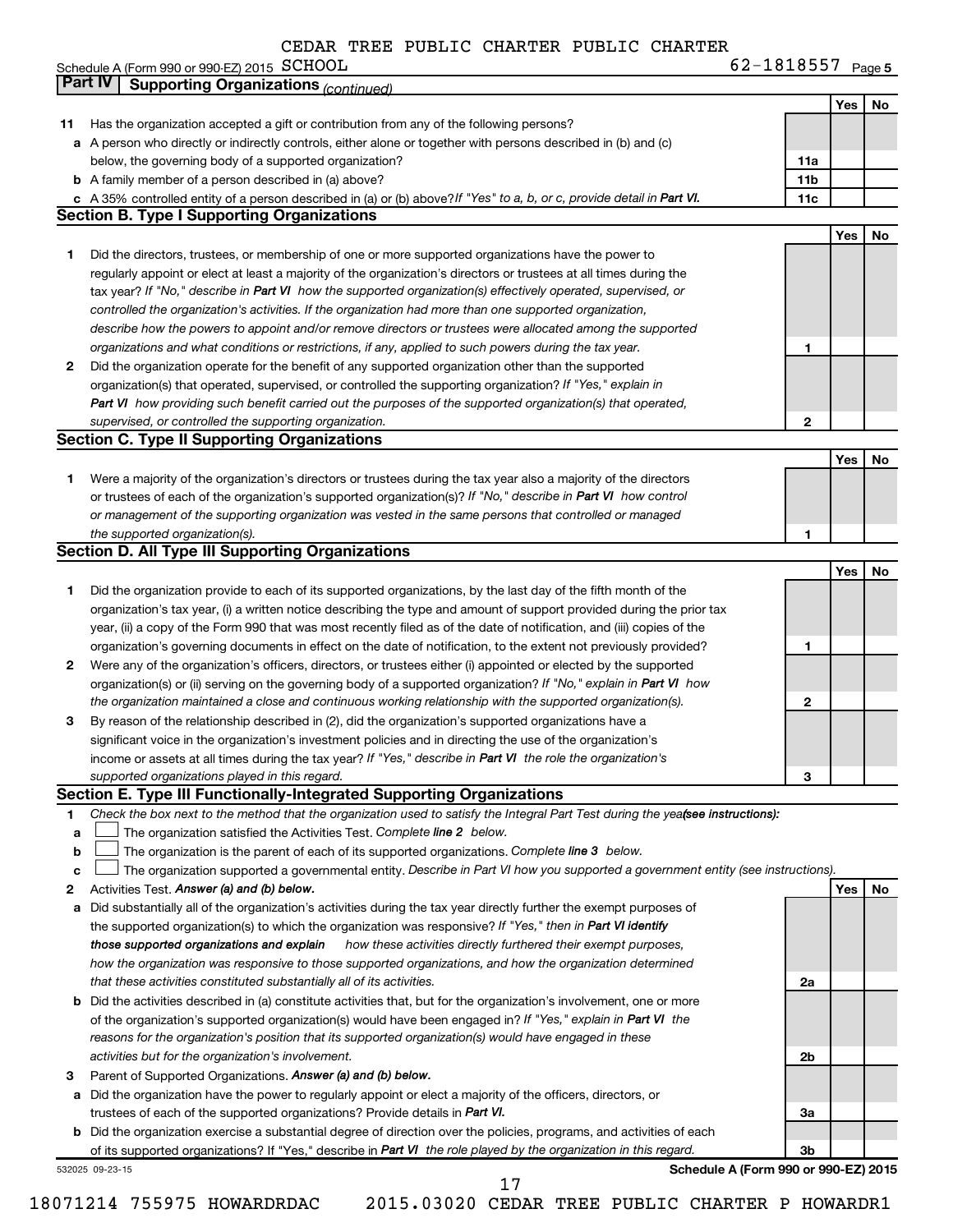| CEDAR TREE PUBLIC CHARTER PUBLIC CHARTER |  |  |  |  |  |
|------------------------------------------|--|--|--|--|--|
|------------------------------------------|--|--|--|--|--|

|                | Schedule A (Form 990 or 990-EZ) 2015 SCHOOL                                                                                   |                |                | 62-1818557 Page 6              |
|----------------|-------------------------------------------------------------------------------------------------------------------------------|----------------|----------------|--------------------------------|
| <b>Part V</b>  | Type III Non-Functionally Integrated 509(a)(3) Supporting Organizations                                                       |                |                |                                |
| 1              | Check here if the organization satisfied the Integral Part Test as a qualifying trust on Nov. 20, 1970. See instructions. All |                |                |                                |
|                | other Type III non-functionally integrated supporting organizations must complete Sections A through E.                       |                |                |                                |
|                | Section A - Adjusted Net Income                                                                                               |                | (A) Prior Year | (B) Current Year<br>(optional) |
| 1.             | Net short-term capital gain                                                                                                   | 1              |                |                                |
| 2              | Recoveries of prior-year distributions                                                                                        | $\mathbf{2}$   |                |                                |
| 3              | Other gross income (see instructions)                                                                                         | 3              |                |                                |
| 4              | Add lines 1 through 3                                                                                                         | 4              |                |                                |
| 5              | Depreciation and depletion                                                                                                    | 5              |                |                                |
| 6              | Portion of operating expenses paid or incurred for production or                                                              |                |                |                                |
|                | collection of gross income or for management, conservation, or                                                                |                |                |                                |
|                | maintenance of property held for production of income (see instructions)                                                      | 6              |                |                                |
| $\overline{7}$ | Other expenses (see instructions)                                                                                             | 7              |                |                                |
| 8              | Adjusted Net Income (subtract lines 5, 6 and 7 from line 4)                                                                   | 8              |                |                                |
|                | <b>Section B - Minimum Asset Amount</b>                                                                                       |                | (A) Prior Year | (B) Current Year<br>(optional) |
| 1              | Aggregate fair market value of all non-exempt-use assets (see                                                                 |                |                |                                |
|                | instructions for short tax year or assets held for part of year):                                                             |                |                |                                |
|                | a Average monthly value of securities                                                                                         | 1a             |                |                                |
|                | <b>b</b> Average monthly cash balances                                                                                        | 1b             |                |                                |
|                | c Fair market value of other non-exempt-use assets                                                                            | 1c             |                |                                |
|                | d Total (add lines 1a, 1b, and 1c)                                                                                            | 1d             |                |                                |
|                | <b>e</b> Discount claimed for blockage or other                                                                               |                |                |                                |
|                | factors (explain in detail in Part VI):                                                                                       |                |                |                                |
| $\mathbf{2}$   | Acquisition indebtedness applicable to non-exempt-use assets                                                                  | $\mathbf{2}$   |                |                                |
| 3              | Subtract line 2 from line 1d                                                                                                  | 3              |                |                                |
| 4              | Cash deemed held for exempt use. Enter 1-1/2% of line 3 (for greater amount,                                                  |                |                |                                |
|                | see instructions).                                                                                                            | 4              |                |                                |
| 5              | Net value of non-exempt-use assets (subtract line 4 from line 3)                                                              | 5              |                |                                |
| 6              | Multiply line 5 by .035                                                                                                       | 6              |                |                                |
| 7              | Recoveries of prior-year distributions                                                                                        | $\overline{7}$ |                |                                |
| 8              | Minimum Asset Amount (add line 7 to line 6)                                                                                   | 8              |                |                                |
|                | <b>Section C - Distributable Amount</b>                                                                                       |                |                | <b>Current Year</b>            |
| 1              | Adjusted net income for prior year (from Section A, line 8, Column A)                                                         | 1              |                |                                |
| 2              | Enter 85% of line 1                                                                                                           | $\mathbf{2}$   |                |                                |
| 3              | Minimum asset amount for prior year (from Section B, line 8, Column A)                                                        | 3              |                |                                |
| 4              | Enter greater of line 2 or line 3                                                                                             | 4              |                |                                |
| 5              | Income tax imposed in prior year                                                                                              | 5              |                |                                |
| 6              | <b>Distributable Amount.</b> Subtract line 5 from line 4, unless subject to                                                   |                |                |                                |
|                | emergency temporary reduction (see instructions)                                                                              | 6              |                |                                |

**7** Let Check here if the current year is the organization's first as a non-functionally-integrated Type III supporting organization (see instructions).

**Schedule A (Form 990 or 990-EZ) 2015**

532026 09-23-15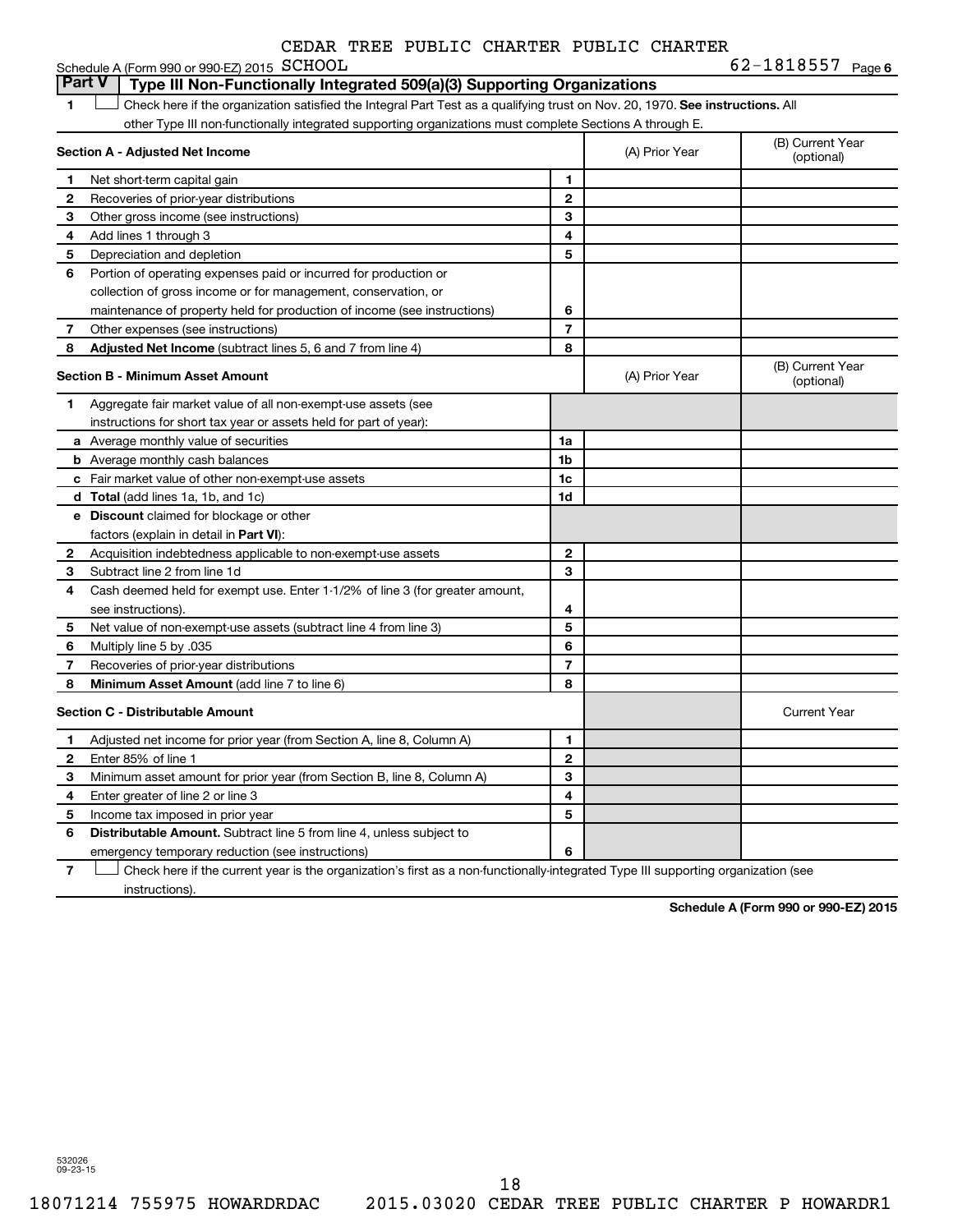|                | Schedule A (Form 990 or 990-EZ) 2015 SCHOOL                                                |                                    |                                               | 62-1818557 <sub>Page 7</sub>                     |
|----------------|--------------------------------------------------------------------------------------------|------------------------------------|-----------------------------------------------|--------------------------------------------------|
| <b>Part V</b>  | Type III Non-Functionally Integrated 509(a)(3) Supporting Organizations (continued)        |                                    |                                               |                                                  |
|                | <b>Section D - Distributions</b>                                                           |                                    |                                               | <b>Current Year</b>                              |
| 1              | Amounts paid to supported organizations to accomplish exempt purposes                      |                                    |                                               |                                                  |
| 2              | Amounts paid to perform activity that directly furthers exempt purposes of supported       |                                    |                                               |                                                  |
|                | organizations, in excess of income from activity                                           |                                    |                                               |                                                  |
| З              | Administrative expenses paid to accomplish exempt purposes of supported organizations      |                                    |                                               |                                                  |
| 4              | Amounts paid to acquire exempt-use assets                                                  |                                    |                                               |                                                  |
| 5              | Qualified set-aside amounts (prior IRS approval required)                                  |                                    |                                               |                                                  |
| 6              | Other distributions (describe in Part VI). See instructions.                               |                                    |                                               |                                                  |
| 7              | Total annual distributions. Add lines 1 through 6.                                         |                                    |                                               |                                                  |
| 8              | Distributions to attentive supported organizations to which the organization is responsive |                                    |                                               |                                                  |
|                | (provide details in Part VI). See instructions.                                            |                                    |                                               |                                                  |
| 9              | Distributable amount for 2015 from Section C, line 6                                       |                                    |                                               |                                                  |
| 10             | Line 8 amount divided by Line 9 amount                                                     |                                    |                                               |                                                  |
|                | Section E - Distribution Allocations (see instructions)                                    | (i)<br><b>Excess Distributions</b> | (ii)<br><b>Underdistributions</b><br>Pre-2015 | (iii)<br><b>Distributable</b><br>Amount for 2015 |
| 1              | Distributable amount for 2015 from Section C, line 6                                       |                                    |                                               |                                                  |
| 2              | Underdistributions, if any, for years prior to 2015                                        |                                    |                                               |                                                  |
|                | (reasonable cause required-see instructions)                                               |                                    |                                               |                                                  |
| з              | Excess distributions carryover, if any, to 2015:                                           |                                    |                                               |                                                  |
| а              |                                                                                            |                                    |                                               |                                                  |
| b              |                                                                                            |                                    |                                               |                                                  |
| c              |                                                                                            |                                    |                                               |                                                  |
|                | d From 2013                                                                                |                                    |                                               |                                                  |
|                | e From 2014                                                                                |                                    |                                               |                                                  |
|                | f Total of lines 3a through e                                                              |                                    |                                               |                                                  |
|                | g Applied to underdistributions of prior years                                             |                                    |                                               |                                                  |
|                | h Applied to 2015 distributable amount                                                     |                                    |                                               |                                                  |
| Î.             | Carryover from 2010 not applied (see instructions)                                         |                                    |                                               |                                                  |
|                | Remainder. Subtract lines 3g, 3h, and 3i from 3f.                                          |                                    |                                               |                                                  |
| 4              | Distributions for 2015 from Section D,                                                     |                                    |                                               |                                                  |
|                | \$<br>line $7:$                                                                            |                                    |                                               |                                                  |
|                | a Applied to underdistributions of prior years                                             |                                    |                                               |                                                  |
|                | <b>b</b> Applied to 2015 distributable amount                                              |                                    |                                               |                                                  |
|                | c Remainder. Subtract lines 4a and 4b from 4.                                              |                                    |                                               |                                                  |
|                | Remaining underdistributions for years prior to 2015, if                                   |                                    |                                               |                                                  |
|                | any. Subtract lines 3g and 4a from line 2 (if amount                                       |                                    |                                               |                                                  |
|                | greater than zero, see instructions).                                                      |                                    |                                               |                                                  |
| 6              | Remaining underdistributions for 2015. Subtract lines 3h                                   |                                    |                                               |                                                  |
|                | and 4b from line 1 (if amount greater than zero, see                                       |                                    |                                               |                                                  |
|                | instructions).                                                                             |                                    |                                               |                                                  |
| $\overline{7}$ | Excess distributions carryover to 2016. Add lines 3j                                       |                                    |                                               |                                                  |
|                | and 4c.                                                                                    |                                    |                                               |                                                  |
| 8              | Breakdown of line 7:                                                                       |                                    |                                               |                                                  |
| а              |                                                                                            |                                    |                                               |                                                  |
| b              |                                                                                            |                                    |                                               |                                                  |
|                | c Excess from 2013                                                                         |                                    |                                               |                                                  |
|                | d Excess from 2014                                                                         |                                    |                                               |                                                  |
|                | e Excess from 2015                                                                         |                                    |                                               |                                                  |
|                |                                                                                            |                                    |                                               |                                                  |

**Schedule A (Form 990 or 990-EZ) 2015**

532027 09-23-15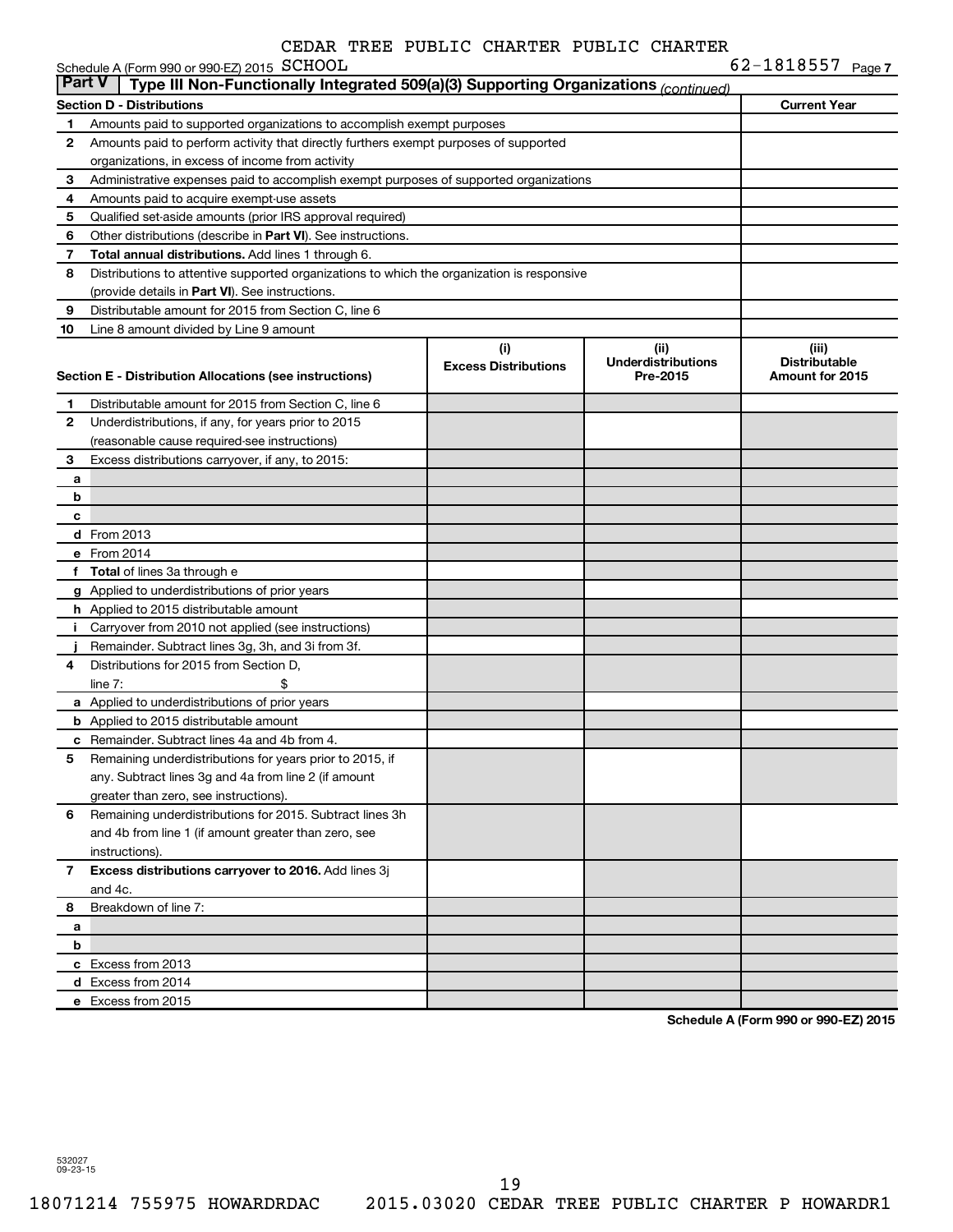| <b>Part VI</b>  | Schedule A (Form 990 or 990-EZ) 2015 SCHOOL |  | 62-1818557 Page 8<br>Supplemental Information. Provide the explanations required by Part II, line 10; Part II, line 17a or 17b; Part III, line 12;                                                                                                                                                                                                               |
|-----------------|---------------------------------------------|--|------------------------------------------------------------------------------------------------------------------------------------------------------------------------------------------------------------------------------------------------------------------------------------------------------------------------------------------------------------------|
|                 | (See instructions.)                         |  | Part IV, Section A, lines 1, 2, 3b, 3c, 4b, 4c, 5a, 6, 9a, 9b, 9c, 11a, 11b, and 11c; Part IV, Section B, lines 1 and 2; Part IV, Section C, line 1; Part IV, Section D, lines 2 and 3; Part IV, Section E, lines 1c, 2a, 2b,<br>Section D, lines 5, 6, and 8; and Part V, Section E, lines 2, 5, and 6. Also complete this part for any additional information. |
|                 |                                             |  |                                                                                                                                                                                                                                                                                                                                                                  |
|                 |                                             |  |                                                                                                                                                                                                                                                                                                                                                                  |
|                 |                                             |  |                                                                                                                                                                                                                                                                                                                                                                  |
|                 |                                             |  |                                                                                                                                                                                                                                                                                                                                                                  |
|                 |                                             |  |                                                                                                                                                                                                                                                                                                                                                                  |
|                 |                                             |  |                                                                                                                                                                                                                                                                                                                                                                  |
|                 |                                             |  |                                                                                                                                                                                                                                                                                                                                                                  |
|                 |                                             |  |                                                                                                                                                                                                                                                                                                                                                                  |
|                 |                                             |  |                                                                                                                                                                                                                                                                                                                                                                  |
|                 |                                             |  |                                                                                                                                                                                                                                                                                                                                                                  |
|                 |                                             |  |                                                                                                                                                                                                                                                                                                                                                                  |
|                 |                                             |  |                                                                                                                                                                                                                                                                                                                                                                  |
|                 |                                             |  |                                                                                                                                                                                                                                                                                                                                                                  |
|                 |                                             |  |                                                                                                                                                                                                                                                                                                                                                                  |
|                 |                                             |  |                                                                                                                                                                                                                                                                                                                                                                  |
|                 |                                             |  |                                                                                                                                                                                                                                                                                                                                                                  |
|                 |                                             |  |                                                                                                                                                                                                                                                                                                                                                                  |
|                 |                                             |  |                                                                                                                                                                                                                                                                                                                                                                  |
|                 |                                             |  |                                                                                                                                                                                                                                                                                                                                                                  |
|                 |                                             |  |                                                                                                                                                                                                                                                                                                                                                                  |
|                 |                                             |  |                                                                                                                                                                                                                                                                                                                                                                  |
|                 |                                             |  |                                                                                                                                                                                                                                                                                                                                                                  |
|                 |                                             |  |                                                                                                                                                                                                                                                                                                                                                                  |
|                 |                                             |  |                                                                                                                                                                                                                                                                                                                                                                  |
|                 |                                             |  |                                                                                                                                                                                                                                                                                                                                                                  |
|                 |                                             |  |                                                                                                                                                                                                                                                                                                                                                                  |
|                 |                                             |  |                                                                                                                                                                                                                                                                                                                                                                  |
|                 |                                             |  |                                                                                                                                                                                                                                                                                                                                                                  |
|                 |                                             |  |                                                                                                                                                                                                                                                                                                                                                                  |
|                 |                                             |  |                                                                                                                                                                                                                                                                                                                                                                  |
| 532028 09-23-15 |                                             |  | Schedule A (Form 990 or 990-EZ) 2015                                                                                                                                                                                                                                                                                                                             |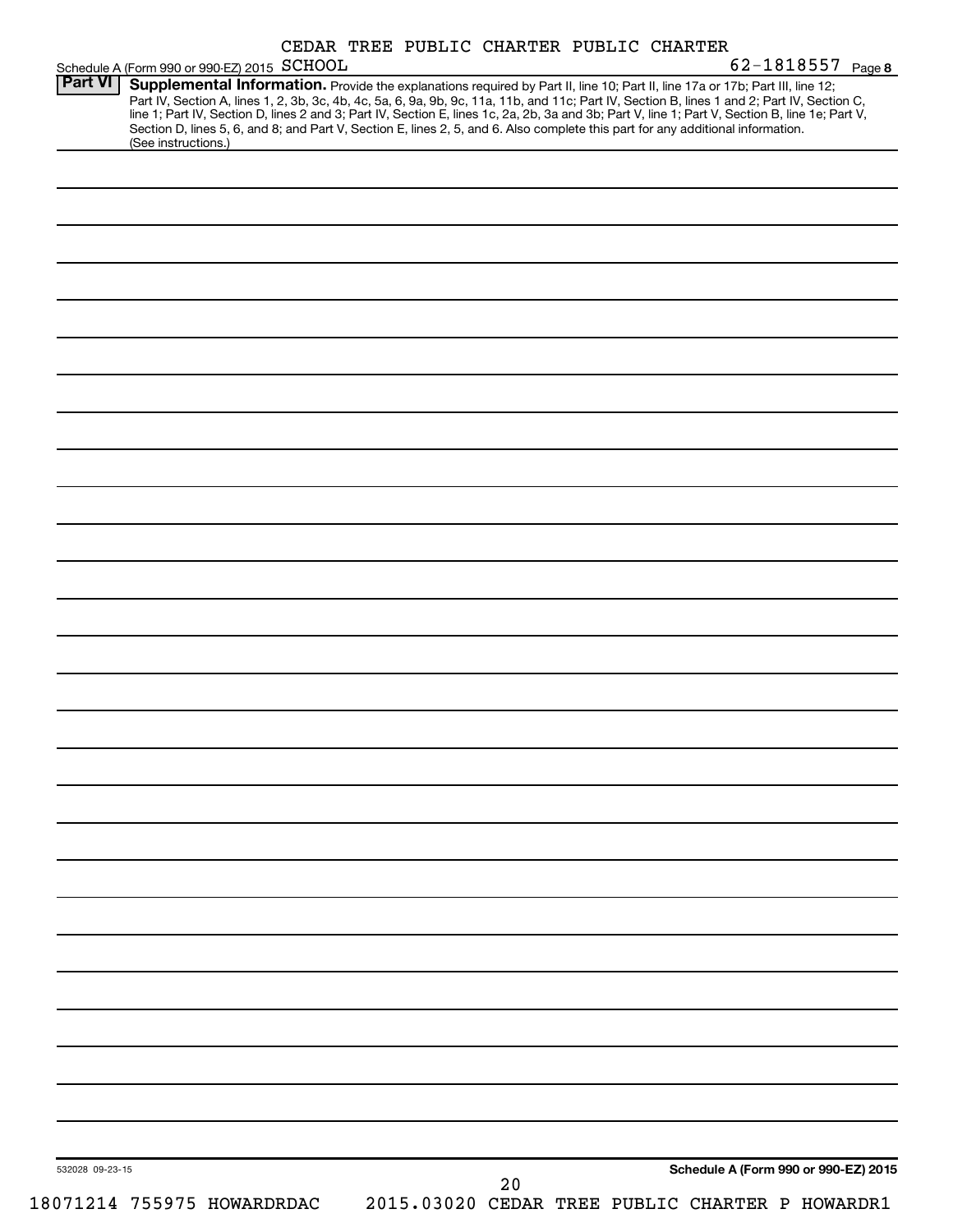| <b>Schedule B</b>     |  |  |
|-----------------------|--|--|
| (Form 990, 990-EZ,    |  |  |
| $or$ QQ $\Omega$ _DF) |  |  |

#### Department of the Treasury Internal Revenue Service

# **Schedule of Contributors**

**or 990-PF) | Attach to Form 990, Form 990-EZ, or Form 990-PF. | Information about Schedule B (Form 990, 990-EZ, or 990-PF) and** its instructions is at www.irs.gov/form990.

OMB No. 1545-0047

**2015**

**Name of the organization Employer identification number**

|  | ∪∟u   |
|--|-------|
|  | ATITC |

CEDAR TREE PUBLIC CHARTER PUBLIC CHARTER

SCHOOL 62-1818557

| Organization type (check one): |  |  |
|--------------------------------|--|--|
|                                |  |  |

| Filers of:         | Section:                                                                  |
|--------------------|---------------------------------------------------------------------------|
| Form 990 or 990-EZ | $\lfloor x \rfloor$ 501(c)( 3) (enter number) organization                |
|                    | 4947(a)(1) nonexempt charitable trust not treated as a private foundation |
|                    | 527 political organization                                                |
| Form 990-PF        | 501(c)(3) exempt private foundation                                       |
|                    | 4947(a)(1) nonexempt charitable trust treated as a private foundation     |
|                    | 501(c)(3) taxable private foundation                                      |

Check if your organization is covered by the General Rule or a Special Rule. **Note.**  Only a section 501(c)(7), (8), or (10) organization can check boxes for both the General Rule and a Special Rule. See instructions.

#### **General Rule**

**K** For an organization filing Form 990, 990-EZ, or 990-PF that received, during the year, contributions totaling \$5,000 or more (in money or property) from any one contributor. Complete Parts I and II. See instructions for determining a contributor's total contributions.

#### **Special Rules**

 $\Box$ 

any one contributor, during the year, total contributions of the greater of **(1)** \$5,000 or **(2)** 2% of the amount on (i) Form 990, Part VIII, line 1h, For an organization described in section 501(c)(3) filing Form 990 or 990-EZ that met the 33 1/3% support test of the regulations under sections 509(a)(1) and 170(b)(1)(A)(vi), that checked Schedule A (Form 990 or 990-EZ), Part II, line 13, 16a, or 16b, and that received from or (ii) Form 990-EZ, line 1. Complete Parts I and II.  $\Box$ 

year, total contributions of more than \$1,000 *exclusively* for religious, charitable, scientific, literary, or educational purposes, or for For an organization described in section 501(c)(7), (8), or (10) filing Form 990 or 990-EZ that received from any one contributor, during the the prevention of cruelty to children or animals. Complete Parts I, II, and III.  $\Box$ 

purpose. Do not complete any of the parts unless the General Rule applies to this organization because it received nonexclusively year, contributions exclusively for religious, charitable, etc., purposes, but no such contributions totaled more than \$1,000. If this box is checked, enter here the total contributions that were received during the year for an exclusively religious, charitable, etc., For an organization described in section 501(c)(7), (8), or (10) filing Form 990 or 990-EZ that received from any one contributor, during the religious, charitable, etc., contributions totaling \$5,000 or more during the year  $\ldots$  $\ldots$  $\ldots$  $\ldots$  $\ldots$  $\ldots$ 

**Caution.** An organization that is not covered by the General Rule and/or the Special Rules does not file Schedule B (Form 990, 990-EZ, or 990-PF),  **must** but it answer "No" on Part IV, line 2, of its Form 990; or check the box on line H of its Form 990-EZ or on its Form 990-PF, Part I, line 2, to certify that it does not meet the filing requirements of Schedule B (Form 990, 990-EZ, or 990-PF).

LHA For Paperwork Reduction Act Notice, see the Instructions for Form 990, 990-EZ, or 990-PF. Schedule B (Form 990, 990-EZ, or 990-PF) (2015)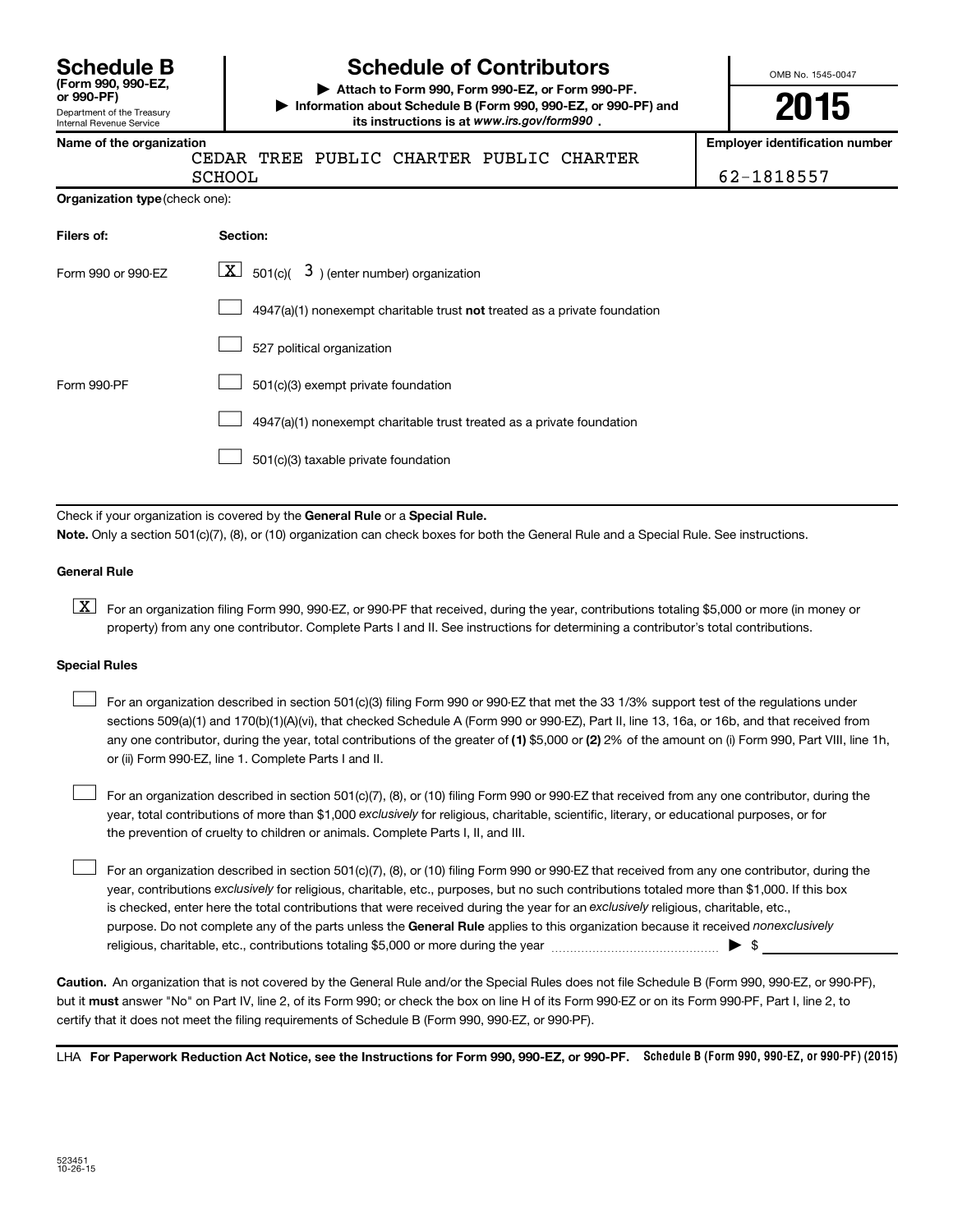# Schedule B (Form 990, 990-EZ, or 990-PF) (2015)

CEDAR TREE PUBLIC CHARTER PUBLIC CHARTER SCHOOL 62-1818557

**Name of organization Employer identification number**

| Part I     | <b>Contributors</b> (see instructions). Use duplicate copies of Part I if additional space is needed.                 |                                   |                                                                                                                 |
|------------|-----------------------------------------------------------------------------------------------------------------------|-----------------------------------|-----------------------------------------------------------------------------------------------------------------|
| (a)<br>No. | (b)<br>Name, address, and ZIP + 4                                                                                     | (c)<br><b>Total contributions</b> | (d)<br>Type of contribution                                                                                     |
| 1          | DISTRICT OF COLUMBIA<br>810 FIRST STREET NW<br>WASHINGTON, DC 20002                                                   | 549,371.<br>\$                    | $\overline{\mathbf{X}}$<br>Person<br>Payroll<br>Noncash<br>(Complete Part II for<br>noncash contributions.)     |
| (a)<br>No. | (b)<br>Name, address, and ZIP + 4                                                                                     | (c)<br><b>Total contributions</b> | (d)<br>Type of contribution                                                                                     |
| 2          | FAR SOUTHEAST FAMILY STRENGTHING<br>COLLABORATIVE, INC.<br>2041 MARTIN LUTHER KING JR. AVENUE<br>WASHINGTON, DC 20020 | 22,024.<br>\$                     | $\boxed{\mathbf{X}}$<br>Person<br>Payroll<br><b>Noncash</b><br>(Complete Part II for<br>noncash contributions.) |
| (a)<br>No. | (b)<br>Name, address, and ZIP + 4                                                                                     | (c)<br><b>Total contributions</b> | (d)<br>Type of contribution                                                                                     |
|            |                                                                                                                       | \$                                | Person<br>Payroll<br><b>Noncash</b><br>(Complete Part II for<br>noncash contributions.)                         |
| (a)<br>No. | (b)<br>Name, address, and ZIP + 4                                                                                     | (c)<br><b>Total contributions</b> | (d)<br>Type of contribution                                                                                     |
|            |                                                                                                                       | \$                                | Person<br>Payroll<br>Noncash<br>(Complete Part II for<br>noncash contributions.)                                |
| (a)<br>No. | (b)<br>Name, address, and ZIP + 4                                                                                     | (c)<br><b>Total contributions</b> | (d)<br>Type of contribution                                                                                     |
|            |                                                                                                                       | \$                                | Person<br>Payroll<br><b>Noncash</b><br>(Complete Part II for<br>noncash contributions.)                         |
| (a)<br>No. | (b)<br>Name, address, and ZIP + 4                                                                                     | (c)<br><b>Total contributions</b> | (d)<br>Type of contribution                                                                                     |
|            |                                                                                                                       | \$                                | Person<br>Payroll<br><b>Noncash</b><br>(Complete Part II for<br>noncash contributions.)                         |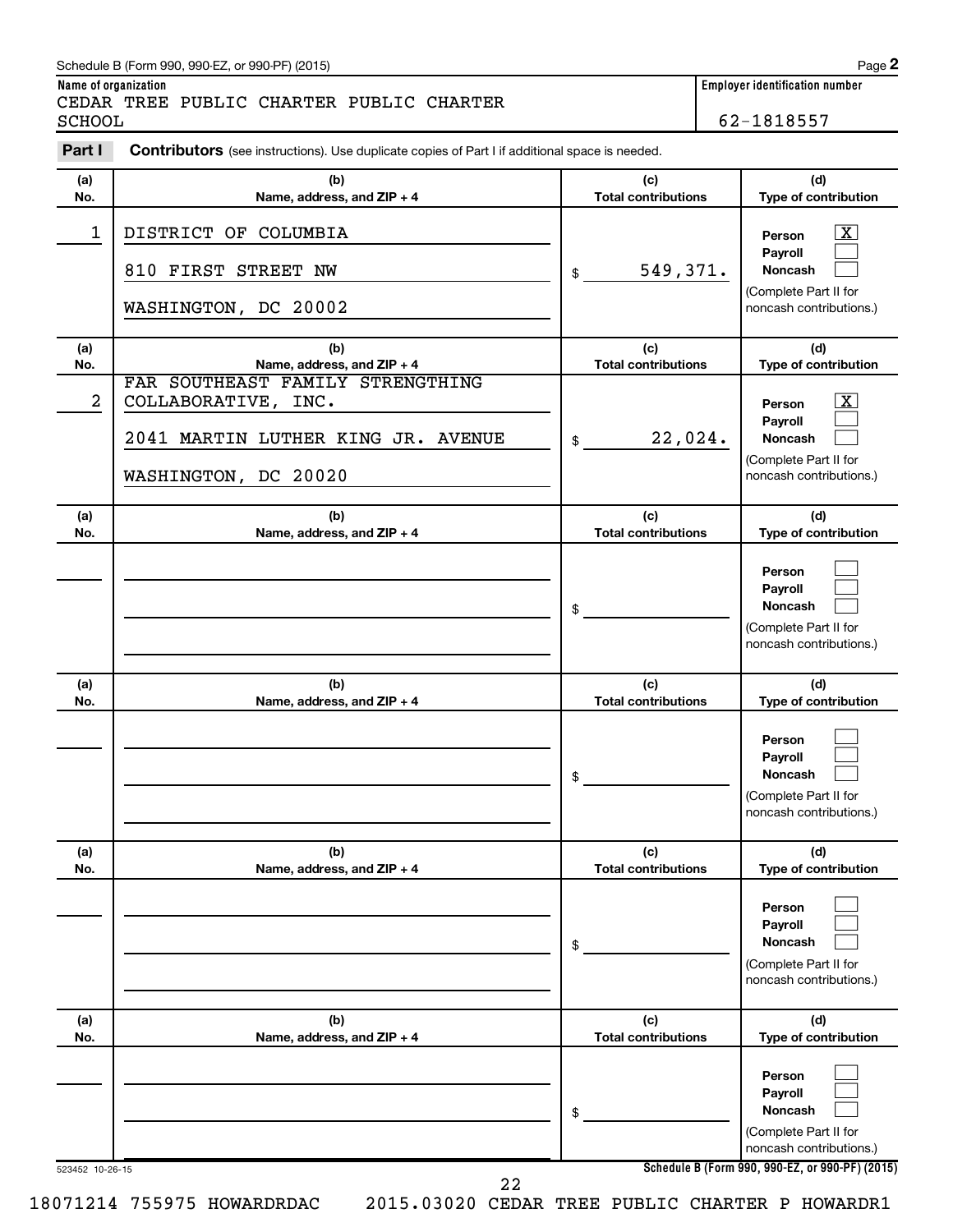| Part II                      | Noncash Property (see instructions). Use duplicate copies of Part II if additional space is needed. |                                                |                      |
|------------------------------|-----------------------------------------------------------------------------------------------------|------------------------------------------------|----------------------|
| (a)<br>No.<br>from<br>Part I | (b)<br>Description of noncash property given                                                        | (c)<br>FMV (or estimate)<br>(see instructions) | (d)<br>Date received |
|                              |                                                                                                     | \$                                             |                      |
| (a)<br>No.<br>from<br>Part I | (b)<br>Description of noncash property given                                                        | (c)<br>FMV (or estimate)<br>(see instructions) | (d)<br>Date received |
|                              |                                                                                                     | $\mathsf{\$}$                                  |                      |
| (a)<br>No.<br>from<br>Part I | (b)<br>Description of noncash property given                                                        | (c)<br>FMV (or estimate)<br>(see instructions) | (d)<br>Date received |
|                              |                                                                                                     | \$                                             |                      |
| (a)<br>No.<br>from<br>Part I | (b)<br>Description of noncash property given                                                        | (c)<br>FMV (or estimate)<br>(see instructions) | (d)<br>Date received |
|                              |                                                                                                     | \$                                             |                      |
| (a)<br>No.<br>from<br>Part I | (b)<br>Description of noncash property given                                                        | (c)<br>FMV (or estimate)<br>(see instructions) | (d)<br>Date received |
|                              |                                                                                                     | \$                                             |                      |
| (a)<br>No.<br>from<br>Part I | (b)<br>Description of noncash property given                                                        | (c)<br>FMV (or estimate)<br>(see instructions) | (d)<br>Date received |
|                              |                                                                                                     | \$                                             |                      |

# Schedule B (Form 990, 990-EZ, or 990-PF) (2015)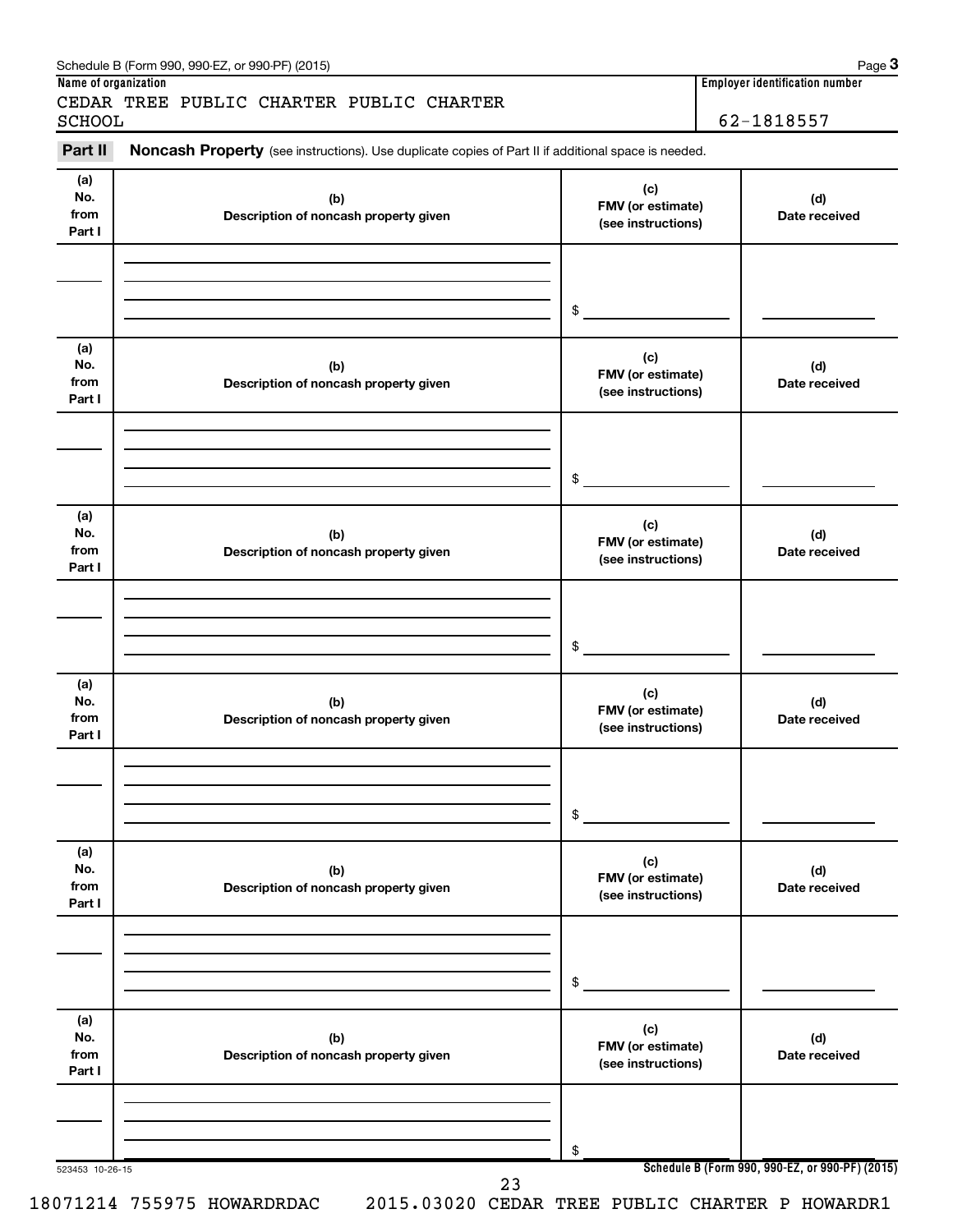|                           | Schedule B (Form 990, 990-EZ, or 990-PF) (2015)                                                                                                                                                                             |                      |                                                                                                                                                                     | Page 4 |  |  |  |
|---------------------------|-----------------------------------------------------------------------------------------------------------------------------------------------------------------------------------------------------------------------------|----------------------|---------------------------------------------------------------------------------------------------------------------------------------------------------------------|--------|--|--|--|
| Name of organization      |                                                                                                                                                                                                                             |                      | <b>Employer identification number</b>                                                                                                                               |        |  |  |  |
|                           | CEDAR TREE PUBLIC CHARTER PUBLIC CHARTER                                                                                                                                                                                    |                      |                                                                                                                                                                     |        |  |  |  |
| <b>SCHOOL</b><br>Part III |                                                                                                                                                                                                                             |                      | 62-1818557<br>Exclusively religious, charitable, etc., contributions to organizations described in section 501(c)(7), (8), or (10) that total more than \$1,000 for |        |  |  |  |
|                           | the year from any one contributor. Complete columns (a) through (e) and the following line entry. For organizations                                                                                                         |                      |                                                                                                                                                                     |        |  |  |  |
|                           | completing Part III, enter the total of exclusively religious, charitable, etc., contributions of \$1,000 or less for the year. (Enter this info. once.)<br>Use duplicate copies of Part III if additional space is needed. |                      | $\blacktriangleright$ \$                                                                                                                                            |        |  |  |  |
| (a) No.                   |                                                                                                                                                                                                                             |                      |                                                                                                                                                                     |        |  |  |  |
| from<br>Part I            | (b) Purpose of gift                                                                                                                                                                                                         | (c) Use of gift      | (d) Description of how gift is held                                                                                                                                 |        |  |  |  |
|                           |                                                                                                                                                                                                                             |                      |                                                                                                                                                                     |        |  |  |  |
|                           |                                                                                                                                                                                                                             |                      |                                                                                                                                                                     |        |  |  |  |
|                           |                                                                                                                                                                                                                             |                      |                                                                                                                                                                     |        |  |  |  |
|                           |                                                                                                                                                                                                                             |                      |                                                                                                                                                                     |        |  |  |  |
|                           |                                                                                                                                                                                                                             | (e) Transfer of gift |                                                                                                                                                                     |        |  |  |  |
|                           | Transferee's name, address, and ZIP + 4                                                                                                                                                                                     |                      | Relationship of transferor to transferee                                                                                                                            |        |  |  |  |
|                           |                                                                                                                                                                                                                             |                      |                                                                                                                                                                     |        |  |  |  |
|                           |                                                                                                                                                                                                                             |                      |                                                                                                                                                                     |        |  |  |  |
|                           |                                                                                                                                                                                                                             |                      |                                                                                                                                                                     |        |  |  |  |
|                           |                                                                                                                                                                                                                             |                      |                                                                                                                                                                     |        |  |  |  |
| (a) No.<br>from           | (b) Purpose of gift                                                                                                                                                                                                         | (c) Use of gift      | (d) Description of how gift is held                                                                                                                                 |        |  |  |  |
| Part I                    |                                                                                                                                                                                                                             |                      |                                                                                                                                                                     |        |  |  |  |
|                           |                                                                                                                                                                                                                             |                      |                                                                                                                                                                     |        |  |  |  |
|                           |                                                                                                                                                                                                                             |                      |                                                                                                                                                                     |        |  |  |  |
|                           |                                                                                                                                                                                                                             |                      |                                                                                                                                                                     |        |  |  |  |
|                           |                                                                                                                                                                                                                             | (e) Transfer of gift |                                                                                                                                                                     |        |  |  |  |
|                           |                                                                                                                                                                                                                             |                      |                                                                                                                                                                     |        |  |  |  |
|                           | Transferee's name, address, and ZIP + 4                                                                                                                                                                                     |                      | Relationship of transferor to transferee                                                                                                                            |        |  |  |  |
|                           |                                                                                                                                                                                                                             |                      |                                                                                                                                                                     |        |  |  |  |
|                           |                                                                                                                                                                                                                             |                      |                                                                                                                                                                     |        |  |  |  |
|                           |                                                                                                                                                                                                                             |                      |                                                                                                                                                                     |        |  |  |  |
| (a) No.<br>from           | (b) Purpose of gift                                                                                                                                                                                                         | (c) Use of gift      | (d) Description of how gift is held                                                                                                                                 |        |  |  |  |
| Part I                    |                                                                                                                                                                                                                             |                      |                                                                                                                                                                     |        |  |  |  |
|                           |                                                                                                                                                                                                                             |                      |                                                                                                                                                                     |        |  |  |  |
|                           |                                                                                                                                                                                                                             |                      |                                                                                                                                                                     |        |  |  |  |
|                           |                                                                                                                                                                                                                             |                      |                                                                                                                                                                     |        |  |  |  |
|                           |                                                                                                                                                                                                                             | (e) Transfer of gift |                                                                                                                                                                     |        |  |  |  |
|                           |                                                                                                                                                                                                                             |                      |                                                                                                                                                                     |        |  |  |  |
|                           | Transferee's name, address, and ZIP + 4                                                                                                                                                                                     |                      | Relationship of transferor to transferee                                                                                                                            |        |  |  |  |
|                           |                                                                                                                                                                                                                             |                      |                                                                                                                                                                     |        |  |  |  |
|                           |                                                                                                                                                                                                                             |                      |                                                                                                                                                                     |        |  |  |  |
|                           |                                                                                                                                                                                                                             |                      |                                                                                                                                                                     |        |  |  |  |
| (a) No.<br>from           | (b) Purpose of gift                                                                                                                                                                                                         | (c) Use of gift      | (d) Description of how gift is held                                                                                                                                 |        |  |  |  |
| Part I                    |                                                                                                                                                                                                                             |                      |                                                                                                                                                                     |        |  |  |  |
|                           |                                                                                                                                                                                                                             |                      |                                                                                                                                                                     |        |  |  |  |
|                           |                                                                                                                                                                                                                             |                      |                                                                                                                                                                     |        |  |  |  |
|                           |                                                                                                                                                                                                                             |                      |                                                                                                                                                                     |        |  |  |  |
|                           |                                                                                                                                                                                                                             | (e) Transfer of gift |                                                                                                                                                                     |        |  |  |  |
|                           |                                                                                                                                                                                                                             |                      |                                                                                                                                                                     |        |  |  |  |
|                           | Transferee's name, address, and ZIP + 4                                                                                                                                                                                     |                      | Relationship of transferor to transferee                                                                                                                            |        |  |  |  |
|                           |                                                                                                                                                                                                                             |                      |                                                                                                                                                                     |        |  |  |  |
|                           |                                                                                                                                                                                                                             |                      |                                                                                                                                                                     |        |  |  |  |
|                           |                                                                                                                                                                                                                             |                      |                                                                                                                                                                     |        |  |  |  |
| 523454 10-26-15           |                                                                                                                                                                                                                             |                      | Schedule B (Form 990, 990-EZ, or 990-PF) (2015)                                                                                                                     |        |  |  |  |
|                           |                                                                                                                                                                                                                             | 24                   |                                                                                                                                                                     |        |  |  |  |
|                           | $0.71.21.4.755075$ mowindoons of                                                                                                                                                                                            | onit nonon attrat    | $mnmin$ $\tau \wedge nmin$ $\tau$ $\wedge$ $nmin$ $\tau$ $\wedge$ $nmin$                                                                                            |        |  |  |  |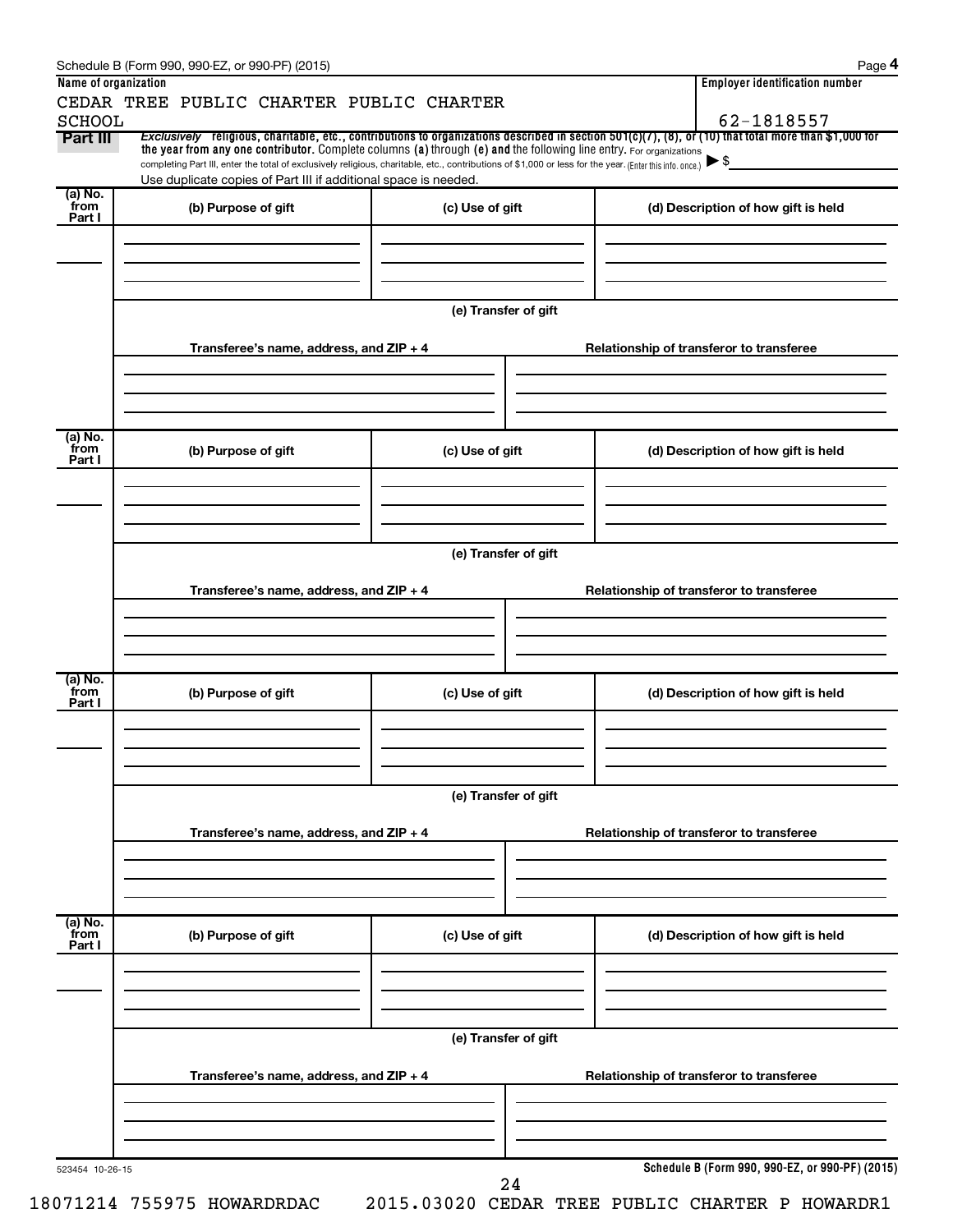| (Form 990) | <b>SCHEDULE D</b>                                      |                                                                                                                                                            |                     | <b>Supplemental Financial Statements</b><br>Complete if the organization answered "Yes" on Form 990,<br>Part IV, line 6, 7, 8, 9, 10, 11a, 11b, 11c, 11d, 11e, 11f, 12a, or 12b. |                                                     | OMB No. 1545-0047                               |
|------------|--------------------------------------------------------|------------------------------------------------------------------------------------------------------------------------------------------------------------|---------------------|----------------------------------------------------------------------------------------------------------------------------------------------------------------------------------|-----------------------------------------------------|-------------------------------------------------|
|            | Department of the Treasury<br>Internal Revenue Service |                                                                                                                                                            | Attach to Form 990. | Information about Schedule D (Form 990) and its instructions is at www.irs.gov/form990.                                                                                          |                                                     | <b>Open to Public</b><br>Inspection             |
|            | Name of the organization                               |                                                                                                                                                            |                     | CEDAR TREE PUBLIC CHARTER PUBLIC CHARTER                                                                                                                                         |                                                     | <b>Employer identification number</b>           |
|            |                                                        | <b>SCHOOL</b>                                                                                                                                              |                     |                                                                                                                                                                                  |                                                     | 62-1818557                                      |
| Part I     |                                                        | Organizations Maintaining Donor Advised Funds or Other Similar Funds or Accounts. Complete if the                                                          |                     |                                                                                                                                                                                  |                                                     |                                                 |
|            |                                                        | organization answered "Yes" on Form 990, Part IV, line 6.                                                                                                  |                     |                                                                                                                                                                                  |                                                     |                                                 |
|            |                                                        |                                                                                                                                                            |                     | (a) Donor advised funds                                                                                                                                                          |                                                     | (b) Funds and other accounts                    |
| 1          |                                                        |                                                                                                                                                            |                     |                                                                                                                                                                                  |                                                     |                                                 |
| 2          |                                                        | Aggregate value of contributions to (during year)                                                                                                          |                     |                                                                                                                                                                                  |                                                     |                                                 |
| 3          |                                                        |                                                                                                                                                            |                     |                                                                                                                                                                                  |                                                     |                                                 |
| 4          |                                                        |                                                                                                                                                            |                     |                                                                                                                                                                                  |                                                     |                                                 |
| 5          |                                                        | Did the organization inform all donors and donor advisors in writing that the assets held in donor advised funds                                           |                     |                                                                                                                                                                                  |                                                     | Yes<br><b>No</b>                                |
| 6          |                                                        | Did the organization inform all grantees, donors, and donor advisors in writing that grant funds can be used only                                          |                     |                                                                                                                                                                                  |                                                     |                                                 |
|            |                                                        | for charitable purposes and not for the benefit of the donor or donor advisor, or for any other purpose conferring                                         |                     |                                                                                                                                                                                  |                                                     |                                                 |
|            |                                                        |                                                                                                                                                            |                     |                                                                                                                                                                                  |                                                     | Yes<br>No                                       |
| Part II    |                                                        | Conservation Easements. Complete if the organization answered "Yes" on Form 990, Part IV, line 7.                                                          |                     |                                                                                                                                                                                  |                                                     |                                                 |
| 1.         |                                                        | Purpose(s) of conservation easements held by the organization (check all that apply).                                                                      |                     |                                                                                                                                                                                  |                                                     |                                                 |
|            |                                                        | Preservation of land for public use (e.g., recreation or education)                                                                                        |                     | Preservation of a historically important land area                                                                                                                               |                                                     |                                                 |
|            |                                                        | Protection of natural habitat                                                                                                                              |                     | Preservation of a certified historic structure                                                                                                                                   |                                                     |                                                 |
|            |                                                        | Preservation of open space                                                                                                                                 |                     |                                                                                                                                                                                  |                                                     |                                                 |
| 2          |                                                        | Complete lines 2a through 2d if the organization held a qualified conservation contribution in the form of a conservation easement on the last             |                     |                                                                                                                                                                                  |                                                     |                                                 |
|            | day of the tax year.                                   |                                                                                                                                                            |                     |                                                                                                                                                                                  |                                                     | Held at the End of the Tax Year                 |
|            |                                                        |                                                                                                                                                            |                     |                                                                                                                                                                                  | 2a                                                  |                                                 |
|            |                                                        |                                                                                                                                                            |                     |                                                                                                                                                                                  | 2 <sub>b</sub>                                      |                                                 |
|            |                                                        |                                                                                                                                                            |                     |                                                                                                                                                                                  | 2c                                                  |                                                 |
|            |                                                        | d Number of conservation easements included in (c) acquired after 8/17/06, and not on a historic structure                                                 |                     |                                                                                                                                                                                  |                                                     |                                                 |
|            |                                                        |                                                                                                                                                            |                     |                                                                                                                                                                                  | 2d                                                  |                                                 |
| з          |                                                        | Number of conservation easements modified, transferred, released, extinguished, or terminated by the organization during the tax                           |                     |                                                                                                                                                                                  |                                                     |                                                 |
|            | year                                                   |                                                                                                                                                            |                     |                                                                                                                                                                                  |                                                     |                                                 |
| 4          |                                                        | Number of states where property subject to conservation easement is located $\blacktriangleright$                                                          |                     |                                                                                                                                                                                  |                                                     |                                                 |
| 5          |                                                        | Does the organization have a written policy regarding the periodic monitoring, inspection, handling of                                                     |                     |                                                                                                                                                                                  |                                                     |                                                 |
|            |                                                        |                                                                                                                                                            |                     |                                                                                                                                                                                  |                                                     | Yes<br><b>No</b>                                |
| 6          |                                                        | Staff and volunteer hours devoted to monitoring, inspecting, handling of violations, and enforcing conservation easements during the year                  |                     |                                                                                                                                                                                  |                                                     |                                                 |
| 7          |                                                        | Amount of expenses incurred in monitoring, inspecting, handling of violations, and enforcing conservation easements during the year                        |                     |                                                                                                                                                                                  |                                                     |                                                 |
|            | $\blacktriangleright$ \$                               |                                                                                                                                                            |                     |                                                                                                                                                                                  |                                                     |                                                 |
| 8          |                                                        | Does each conservation easement reported on line 2(d) above satisfy the requirements of section 170(h)(4)(B)(i)                                            |                     |                                                                                                                                                                                  |                                                     |                                                 |
|            |                                                        |                                                                                                                                                            |                     |                                                                                                                                                                                  |                                                     | <b>No</b><br>Yes                                |
| 9          |                                                        | In Part XIII, describe how the organization reports conservation easements in its revenue and expense statement, and balance sheet, and                    |                     |                                                                                                                                                                                  |                                                     |                                                 |
|            |                                                        | include, if applicable, the text of the footnote to the organization's financial statements that describes the organization's accounting for               |                     |                                                                                                                                                                                  |                                                     |                                                 |
|            | conservation easements.                                |                                                                                                                                                            |                     |                                                                                                                                                                                  |                                                     |                                                 |
| Part III I |                                                        | Organizations Maintaining Collections of Art, Historical Treasures, or Other Similar Assets.                                                               |                     |                                                                                                                                                                                  |                                                     |                                                 |
|            |                                                        | Complete if the organization answered "Yes" on Form 990, Part IV, line 8.                                                                                  |                     |                                                                                                                                                                                  |                                                     |                                                 |
|            |                                                        | 1a If the organization elected, as permitted under SFAS 116 (ASC 958), not to report in its revenue statement and balance sheet works of art,              |                     |                                                                                                                                                                                  |                                                     |                                                 |
|            |                                                        | historical treasures, or other similar assets held for public exhibition, education, or research in furtherance of public service, provide, in Part XIII,  |                     |                                                                                                                                                                                  |                                                     |                                                 |
|            |                                                        | the text of the footnote to its financial statements that describes these items.                                                                           |                     |                                                                                                                                                                                  |                                                     |                                                 |
|            |                                                        | <b>b</b> If the organization elected, as permitted under SFAS 116 (ASC 958), to report in its revenue statement and balance sheet works of art, historical |                     |                                                                                                                                                                                  |                                                     |                                                 |
|            |                                                        | treasures, or other similar assets held for public exhibition, education, or research in furtherance of public service, provide the following amounts      |                     |                                                                                                                                                                                  |                                                     |                                                 |
|            | relating to these items:                               |                                                                                                                                                            |                     |                                                                                                                                                                                  |                                                     |                                                 |
|            |                                                        |                                                                                                                                                            |                     |                                                                                                                                                                                  |                                                     | $\triangleright$ \$                             |
|            |                                                        | (ii) Assets included in Form 990, Part X                                                                                                                   |                     |                                                                                                                                                                                  |                                                     |                                                 |
| 2          |                                                        | If the organization received or held works of art, historical treasures, or other similar assets for financial gain, provide                               |                     |                                                                                                                                                                                  |                                                     |                                                 |
|            |                                                        | the following amounts required to be reported under SFAS 116 (ASC 958) relating to these items:                                                            |                     |                                                                                                                                                                                  |                                                     |                                                 |
|            |                                                        |                                                                                                                                                            |                     |                                                                                                                                                                                  | $\blacktriangleright$ \$<br>$\blacktriangleright$ s |                                                 |
|            |                                                        | LHA For Paperwork Reduction Act Notice, see the Instructions for Form 990.                                                                                 |                     |                                                                                                                                                                                  |                                                     | Schedule D (Form 990) 2015                      |
| 532051     |                                                        |                                                                                                                                                            |                     |                                                                                                                                                                                  |                                                     |                                                 |
| 11-02-15   |                                                        |                                                                                                                                                            | 25                  |                                                                                                                                                                                  |                                                     |                                                 |
|            |                                                        | 18071214 755975 HOWARDRDAC                                                                                                                                 |                     |                                                                                                                                                                                  |                                                     | 2015.03020 CEDAR TREE PUBLIC CHARTER P HOWARDR1 |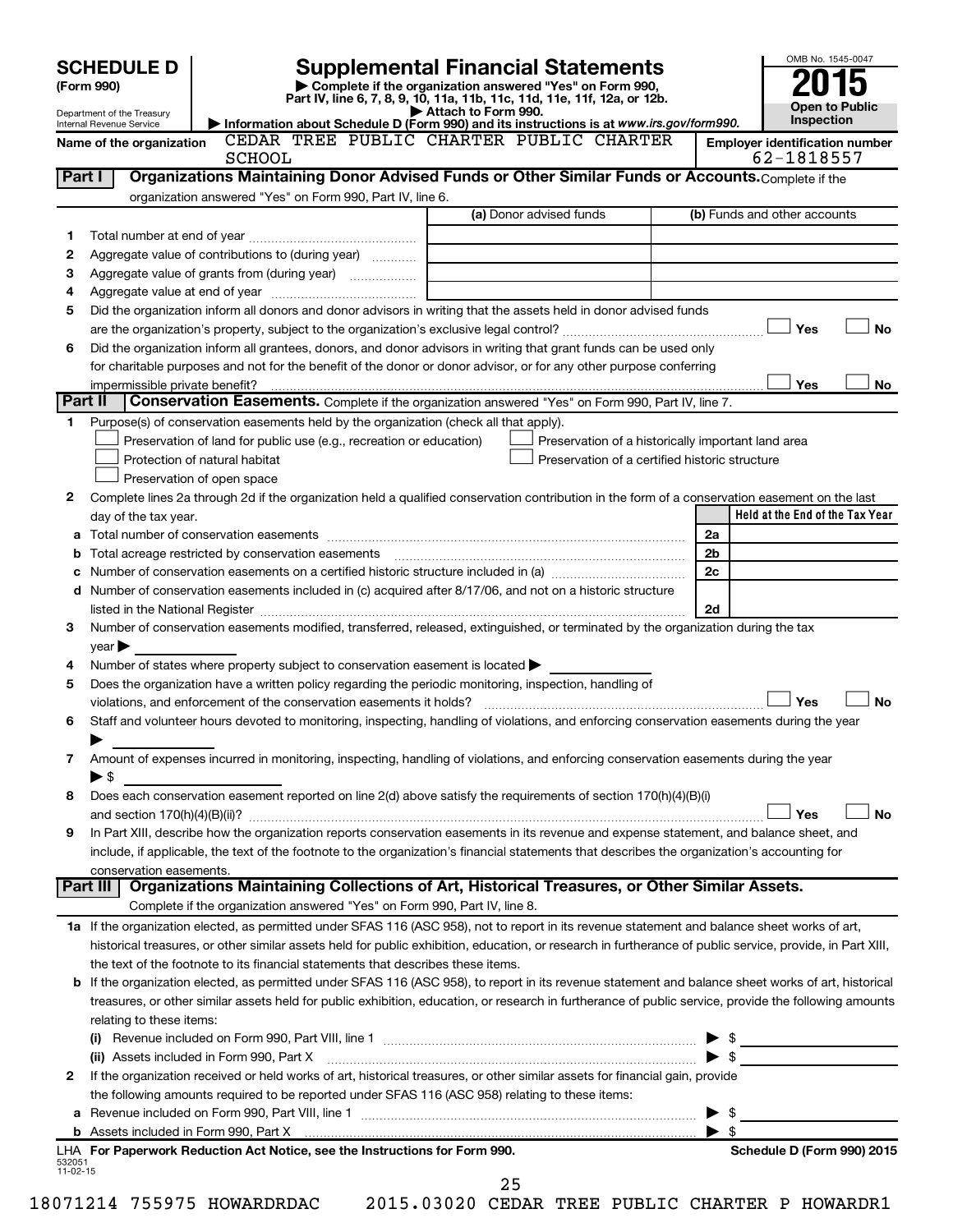|  |  |  | CEDAR TREE PUBLIC CHARTER PUBLIC CHARTER |  |  |
|--|--|--|------------------------------------------|--|--|
|--|--|--|------------------------------------------|--|--|

|               |                                                                                                                                                                                                                                | CEDAR TREE PUBLIC CHARTER PUBLIC CHARTER |   |                |                                                                                                                                                                                                                                |                      |            |                |                     |
|---------------|--------------------------------------------------------------------------------------------------------------------------------------------------------------------------------------------------------------------------------|------------------------------------------|---|----------------|--------------------------------------------------------------------------------------------------------------------------------------------------------------------------------------------------------------------------------|----------------------|------------|----------------|---------------------|
|               | <b>SCHOOL</b><br>Schedule D (Form 990) 2015                                                                                                                                                                                    |                                          |   |                |                                                                                                                                                                                                                                |                      | 62-1818557 |                | Page 2              |
|               | Part III<br>Organizations Maintaining Collections of Art, Historical Treasures, or Other Similar Assets (continued)                                                                                                            |                                          |   |                |                                                                                                                                                                                                                                |                      |            |                |                     |
| 3             | Using the organization's acquisition, accession, and other records, check any of the following that are a significant use of its collection items                                                                              |                                          |   |                |                                                                                                                                                                                                                                |                      |            |                |                     |
|               | (check all that apply):                                                                                                                                                                                                        |                                          |   |                |                                                                                                                                                                                                                                |                      |            |                |                     |
| a             | Public exhibition                                                                                                                                                                                                              | d                                        |   |                | Loan or exchange programs                                                                                                                                                                                                      |                      |            |                |                     |
| b             | Scholarly research                                                                                                                                                                                                             | e                                        |   |                | Other and the control of the control of the control of the control of the control of the control of the control of the control of the control of the control of the control of the control of the control of the control of th |                      |            |                |                     |
| c             | Preservation for future generations                                                                                                                                                                                            |                                          |   |                |                                                                                                                                                                                                                                |                      |            |                |                     |
| 4             | Provide a description of the organization's collections and explain how they further the organization's exempt purpose in Part XIII.                                                                                           |                                          |   |                |                                                                                                                                                                                                                                |                      |            |                |                     |
| 5             | During the year, did the organization solicit or receive donations of art, historical treasures, or other similar assets                                                                                                       |                                          |   |                |                                                                                                                                                                                                                                |                      |            |                |                     |
|               |                                                                                                                                                                                                                                |                                          |   |                |                                                                                                                                                                                                                                |                      | Yes        |                | No                  |
|               | Part IV<br>Escrow and Custodial Arrangements. Complete if the organization answered "Yes" on Form 990, Part IV, line 9, or                                                                                                     |                                          |   |                |                                                                                                                                                                                                                                |                      |            |                |                     |
|               | reported an amount on Form 990, Part X, line 21.                                                                                                                                                                               |                                          |   |                |                                                                                                                                                                                                                                |                      |            |                |                     |
|               | 1a Is the organization an agent, trustee, custodian or other intermediary for contributions or other assets not included                                                                                                       |                                          |   |                |                                                                                                                                                                                                                                |                      |            |                |                     |
|               | on Form 990, Part X? [11] The Content of The Content of The Content of The Content of The Content of The Content of The Content of The Content of The Content of The Content of The Content of The Content of The Content of T |                                          |   |                |                                                                                                                                                                                                                                |                      | Yes        |                | <b>No</b>           |
|               | b If "Yes," explain the arrangement in Part XIII and complete the following table:                                                                                                                                             |                                          |   |                |                                                                                                                                                                                                                                |                      |            |                |                     |
|               |                                                                                                                                                                                                                                |                                          |   |                |                                                                                                                                                                                                                                |                      |            | Amount         |                     |
|               | c Beginning balance                                                                                                                                                                                                            |                                          |   |                |                                                                                                                                                                                                                                | 1c                   |            |                |                     |
|               |                                                                                                                                                                                                                                |                                          |   |                |                                                                                                                                                                                                                                | 1d                   |            |                |                     |
|               | e Distributions during the year measurement contained and the state of the state of the state of the state of the state of the state of the state of the state of the state of the state of the state of the state of the stat |                                          |   |                |                                                                                                                                                                                                                                | 1e                   |            |                |                     |
| f             |                                                                                                                                                                                                                                |                                          |   |                |                                                                                                                                                                                                                                | 1f                   |            |                |                     |
|               | 2a Did the organization include an amount on Form 990, Part X, line 21, for escrow or custodial account liability?                                                                                                             |                                          |   |                |                                                                                                                                                                                                                                |                      | Yes        |                | No                  |
|               | b If "Yes," explain the arrangement in Part XIII. Check here if the explanation has been provided on Part XIII                                                                                                                 |                                          |   |                |                                                                                                                                                                                                                                |                      |            |                |                     |
| <b>Part V</b> | Endowment Funds. Complete if the organization answered "Yes" on Form 990, Part IV, line 10.                                                                                                                                    |                                          |   |                |                                                                                                                                                                                                                                |                      |            |                |                     |
|               |                                                                                                                                                                                                                                | (a) Current year                         |   | (b) Prior year | (c) Two years back                                                                                                                                                                                                             | (d) Three years back |            |                | (e) Four years back |
|               | 1a Beginning of year balance                                                                                                                                                                                                   |                                          |   |                |                                                                                                                                                                                                                                |                      |            |                |                     |
|               |                                                                                                                                                                                                                                |                                          |   |                |                                                                                                                                                                                                                                |                      |            |                |                     |
| с             | Net investment earnings, gains, and losses                                                                                                                                                                                     |                                          |   |                |                                                                                                                                                                                                                                |                      |            |                |                     |
|               |                                                                                                                                                                                                                                |                                          |   |                |                                                                                                                                                                                                                                |                      |            |                |                     |
|               | e Other expenditures for facilities                                                                                                                                                                                            |                                          |   |                |                                                                                                                                                                                                                                |                      |            |                |                     |
|               |                                                                                                                                                                                                                                |                                          |   |                |                                                                                                                                                                                                                                |                      |            |                |                     |
|               |                                                                                                                                                                                                                                |                                          |   |                |                                                                                                                                                                                                                                |                      |            |                |                     |
| g             |                                                                                                                                                                                                                                |                                          |   |                |                                                                                                                                                                                                                                |                      |            |                |                     |
| 2             | Provide the estimated percentage of the current year end balance (line 1g, column (a)) held as:                                                                                                                                |                                          |   |                |                                                                                                                                                                                                                                |                      |            |                |                     |
|               | <b>a</b> Board designated or quasi-endowment $\blacktriangleright$                                                                                                                                                             |                                          | % |                |                                                                                                                                                                                                                                |                      |            |                |                     |
|               | <b>b</b> Permanent endowment $\blacktriangleright$                                                                                                                                                                             | %                                        |   |                |                                                                                                                                                                                                                                |                      |            |                |                     |
| c             | Temporarily restricted endowment                                                                                                                                                                                               | %                                        |   |                |                                                                                                                                                                                                                                |                      |            |                |                     |
|               | The percentages on lines 2a, 2b, and 2c should equal 100%                                                                                                                                                                      |                                          |   |                |                                                                                                                                                                                                                                |                      |            |                |                     |
|               | 3a Are there endowment funds not in the possession of the organization that are held and administered for the organization                                                                                                     |                                          |   |                |                                                                                                                                                                                                                                |                      |            |                |                     |
|               | by:                                                                                                                                                                                                                            |                                          |   |                |                                                                                                                                                                                                                                |                      |            |                | Yes<br>No           |
|               | (i)                                                                                                                                                                                                                            |                                          |   |                |                                                                                                                                                                                                                                |                      |            | 3a(i)          |                     |
|               | (ii) related organizations                                                                                                                                                                                                     |                                          |   |                |                                                                                                                                                                                                                                |                      |            | 3a(ii)         |                     |
|               |                                                                                                                                                                                                                                |                                          |   |                |                                                                                                                                                                                                                                |                      |            | 3 <sub>b</sub> |                     |
| 4             | Describe in Part XIII the intended uses of the organization's endowment funds.                                                                                                                                                 |                                          |   |                |                                                                                                                                                                                                                                |                      |            |                |                     |
|               | Land, Buildings, and Equipment.<br><b>Part VI</b>                                                                                                                                                                              |                                          |   |                |                                                                                                                                                                                                                                |                      |            |                |                     |
|               | Complete if the organization answered "Yes" on Form 990, Part IV, line 11a. See Form 990, Part X, line 10.                                                                                                                     |                                          |   |                |                                                                                                                                                                                                                                |                      |            |                |                     |
|               | Description of property                                                                                                                                                                                                        | (a) Cost or other                        |   |                | (b) Cost or other                                                                                                                                                                                                              | (c) Accumulated      |            | (d) Book value |                     |
|               |                                                                                                                                                                                                                                | basis (investment)                       |   |                | basis (other)                                                                                                                                                                                                                  | depreciation         |            |                |                     |
|               |                                                                                                                                                                                                                                |                                          |   |                | 1,000,000.                                                                                                                                                                                                                     |                      |            |                | 1,000,000.          |
|               |                                                                                                                                                                                                                                |                                          |   |                | 9,770,126.                                                                                                                                                                                                                     | 2,053,664.           |            |                | 7,716,462.          |
|               |                                                                                                                                                                                                                                |                                          |   |                |                                                                                                                                                                                                                                |                      |            |                |                     |
|               |                                                                                                                                                                                                                                |                                          |   |                | 1,953,803.                                                                                                                                                                                                                     | 1,625,737.           |            |                | 328,066.            |
|               |                                                                                                                                                                                                                                |                                          |   |                | 440,319.                                                                                                                                                                                                                       | 440,319.             |            |                |                     |
|               | Total. Add lines 1a through 1e. (Column (d) must equal Form 990, Part X, column (B), line 10c.)                                                                                                                                |                                          |   |                |                                                                                                                                                                                                                                |                      |            |                | 9,044,528.          |

**Schedule D (Form 990) 2015**

532052 09-21-15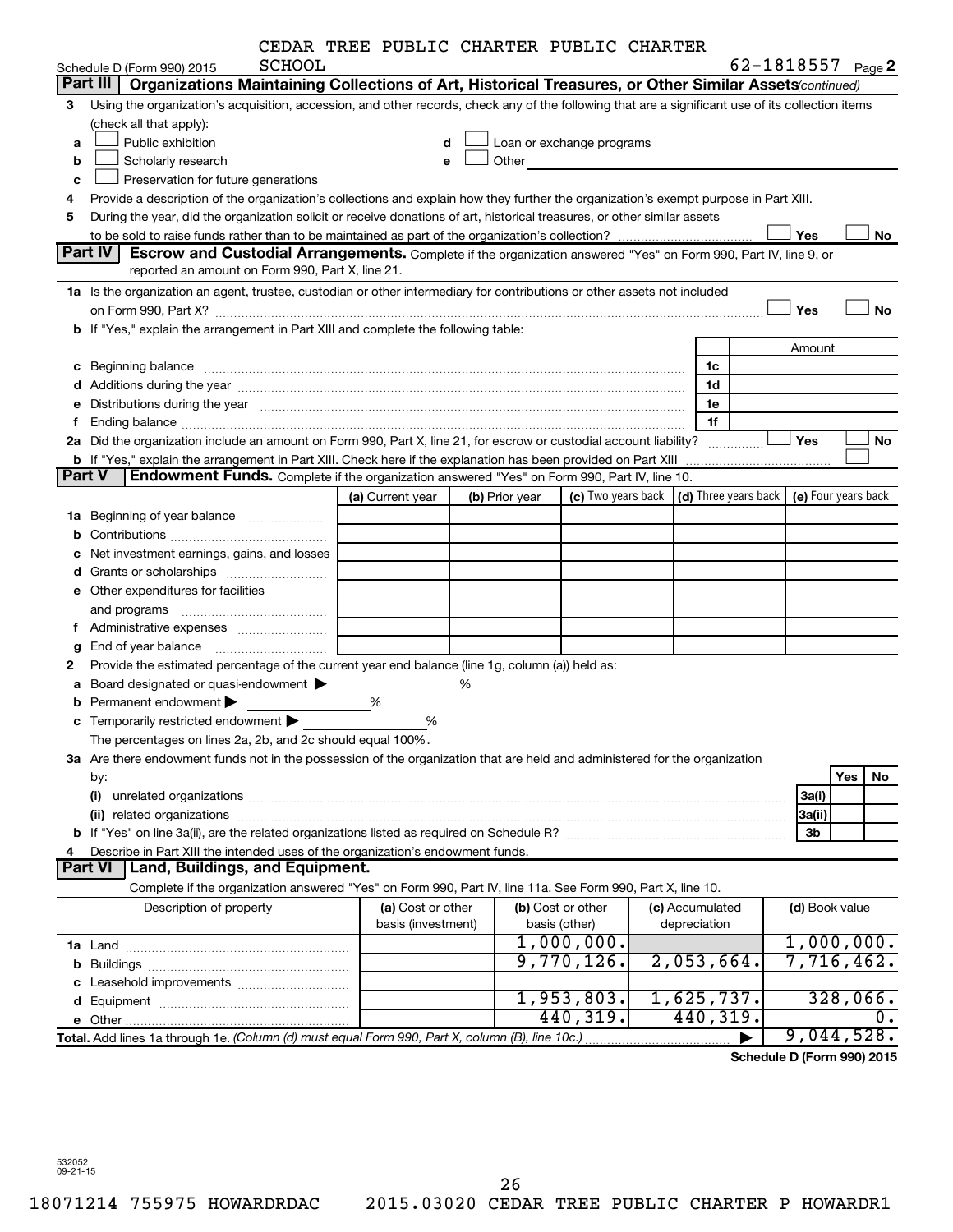|  | CEDAR TREE PUBLIC CHARTER PUBLIC CHARTER |  |
|--|------------------------------------------|--|
|  |                                          |  |

|                           | <b>SCHOOL</b><br>Schedule D (Form 990) 2015                                                                                                              |                 |                |                                                           | 62-1818557<br>Page $3$     |
|---------------------------|----------------------------------------------------------------------------------------------------------------------------------------------------------|-----------------|----------------|-----------------------------------------------------------|----------------------------|
| <b>Part VIII</b>          | <b>Investments - Other Securities.</b>                                                                                                                   |                 |                |                                                           |                            |
|                           | Complete if the organization answered "Yes" on Form 990, Part IV, line 11b. See Form 990, Part X, line 12.                                               |                 |                |                                                           |                            |
|                           | (a) Description of security or category (including name of security)                                                                                     | (b) Book value  |                | (c) Method of valuation: Cost or end-of-year market value |                            |
| (1) Financial derivatives |                                                                                                                                                          |                 |                |                                                           |                            |
|                           |                                                                                                                                                          |                 |                |                                                           |                            |
| $(3)$ Other               |                                                                                                                                                          |                 |                |                                                           |                            |
| (A)                       |                                                                                                                                                          |                 |                |                                                           |                            |
| (B)                       |                                                                                                                                                          |                 |                |                                                           |                            |
| (C)                       |                                                                                                                                                          |                 |                |                                                           |                            |
| (D)                       |                                                                                                                                                          |                 |                |                                                           |                            |
| (E)                       |                                                                                                                                                          |                 |                |                                                           |                            |
| (F)                       |                                                                                                                                                          |                 |                |                                                           |                            |
| (G)                       |                                                                                                                                                          |                 |                |                                                           |                            |
| (H)                       |                                                                                                                                                          |                 |                |                                                           |                            |
|                           | Total. (Col. (b) must equal Form 990, Part X, col. (B) line 12.) $\blacktriangleright$                                                                   |                 |                |                                                           |                            |
|                           | Part VIII Investments - Program Related.                                                                                                                 |                 |                |                                                           |                            |
|                           | Complete if the organization answered "Yes" on Form 990, Part IV, line 11c. See Form 990, Part X, line 13.                                               |                 |                |                                                           |                            |
|                           | (a) Description of investment                                                                                                                            | (b) Book value  |                | (c) Method of valuation: Cost or end-of-year market value |                            |
| (1)                       |                                                                                                                                                          |                 |                |                                                           |                            |
| (2)                       |                                                                                                                                                          |                 |                |                                                           |                            |
| (3)                       |                                                                                                                                                          |                 |                |                                                           |                            |
|                           |                                                                                                                                                          |                 |                |                                                           |                            |
| (4)                       |                                                                                                                                                          |                 |                |                                                           |                            |
| (5)                       |                                                                                                                                                          |                 |                |                                                           |                            |
| (6)                       |                                                                                                                                                          |                 |                |                                                           |                            |
| (7)                       |                                                                                                                                                          |                 |                |                                                           |                            |
| (8)                       |                                                                                                                                                          |                 |                |                                                           |                            |
| (9)                       |                                                                                                                                                          |                 |                |                                                           |                            |
| Part IX                   | Total. (Col. (b) must equal Form 990, Part X, col. (B) line $13.$ )<br><b>Other Assets.</b>                                                              |                 |                |                                                           |                            |
|                           | Complete if the organization answered "Yes" on Form 990, Part IV, line 11d. See Form 990, Part X, line 15.                                               |                 |                |                                                           |                            |
|                           |                                                                                                                                                          | (a) Description |                |                                                           | (b) Book value             |
|                           |                                                                                                                                                          |                 |                |                                                           |                            |
| (1)<br>(2)                |                                                                                                                                                          |                 |                |                                                           |                            |
| (3)                       |                                                                                                                                                          |                 |                |                                                           |                            |
|                           |                                                                                                                                                          |                 |                |                                                           |                            |
| (4)                       |                                                                                                                                                          |                 |                |                                                           |                            |
| (5)                       |                                                                                                                                                          |                 |                |                                                           |                            |
| (6)                       |                                                                                                                                                          |                 |                |                                                           |                            |
| (7)                       |                                                                                                                                                          |                 |                |                                                           |                            |
| (8)                       |                                                                                                                                                          |                 |                |                                                           |                            |
| (9)                       |                                                                                                                                                          |                 |                |                                                           |                            |
| Part X                    | Total. (Column (b) must equal Form 990, Part X, col. (B) line 15.)<br><b>Other Liabilities.</b>                                                          |                 |                |                                                           |                            |
|                           | Complete if the organization answered "Yes" on Form 990, Part IV, line 11e or 11f. See Form 990, Part X, line 25.                                        |                 |                |                                                           |                            |
|                           | (a) Description of liability                                                                                                                             |                 | (b) Book value |                                                           |                            |
| 1.                        | Federal income taxes                                                                                                                                     |                 |                |                                                           |                            |
| (1)                       |                                                                                                                                                          |                 |                |                                                           |                            |
| (2)                       |                                                                                                                                                          |                 |                |                                                           |                            |
| (3)                       |                                                                                                                                                          |                 |                |                                                           |                            |
| (4)                       |                                                                                                                                                          |                 |                |                                                           |                            |
| (5)                       |                                                                                                                                                          |                 |                |                                                           |                            |
| (6)                       |                                                                                                                                                          |                 |                |                                                           |                            |
| (7)                       |                                                                                                                                                          |                 |                |                                                           |                            |
| (8)                       |                                                                                                                                                          |                 |                |                                                           |                            |
| (9)                       |                                                                                                                                                          |                 |                |                                                           |                            |
|                           | Total. (Column (b) must equal Form 990, Part X, col. (B) line 25.)  ▶                                                                                    |                 |                |                                                           |                            |
|                           |                                                                                                                                                          |                 |                |                                                           |                            |
|                           | 2. Liability for uncertain tax positions. In Part XIII, provide the text of the footnote to the organization's financial statements that reports the     |                 |                |                                                           |                            |
|                           | organization's liability for uncertain tax positions under FIN 48 (ASC 740). Check here if the text of the footnote has been provided in Part XIII $ X $ |                 |                |                                                           | Schedule D (Form 990) 2015 |

532053 09-21-15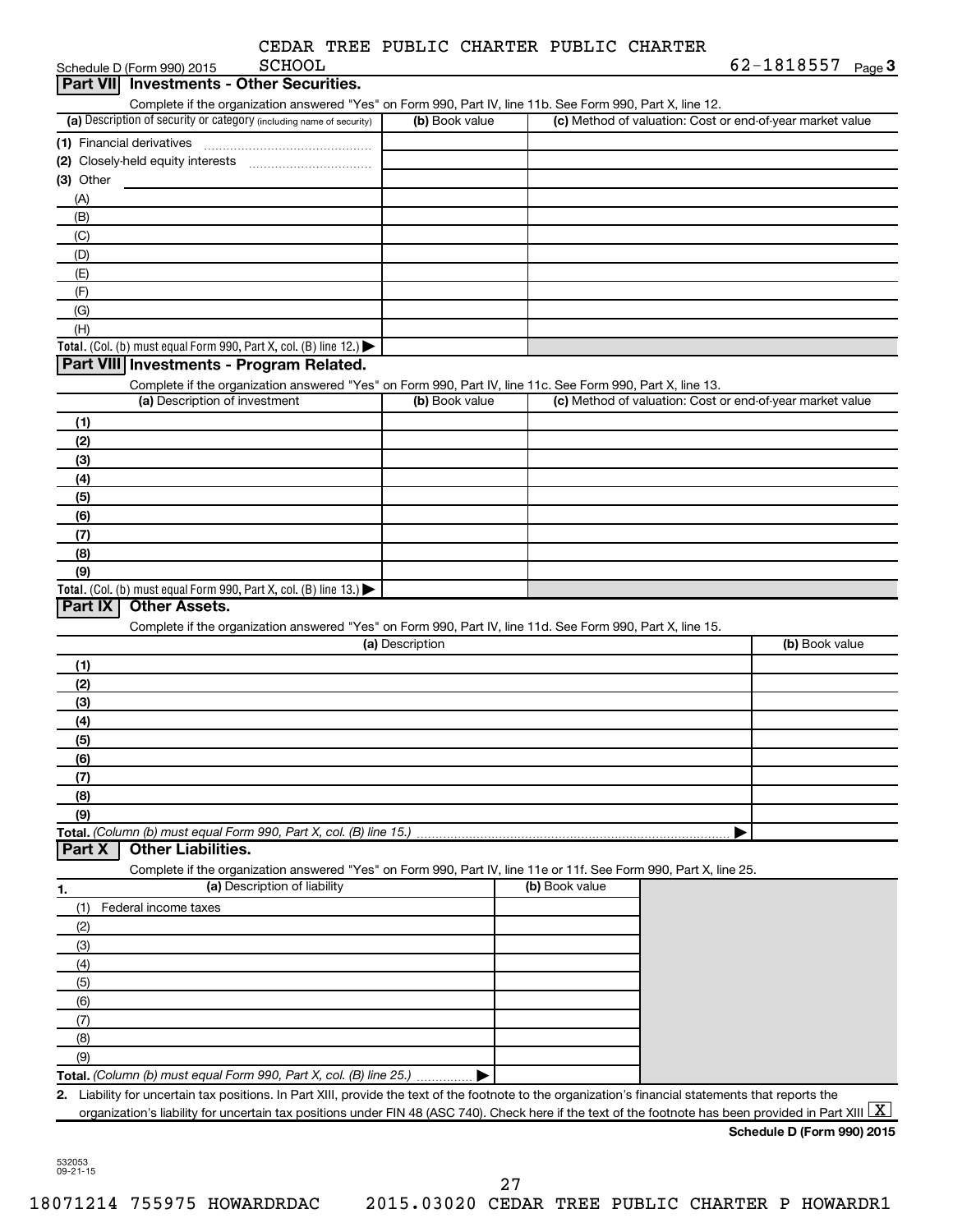|    | <b>SCHOOL</b><br>Schedule D (Form 990) 2015                                                                                                                                                                                         |                |                | $62 - 1818557$ Page 4 |
|----|-------------------------------------------------------------------------------------------------------------------------------------------------------------------------------------------------------------------------------------|----------------|----------------|-----------------------|
|    | Reconciliation of Revenue per Audited Financial Statements With Revenue per Return.<br><b>Part XI</b>                                                                                                                               |                |                |                       |
|    | Complete if the organization answered "Yes" on Form 990, Part IV, line 12a.                                                                                                                                                         |                |                |                       |
| 1  | Total revenue, gains, and other support per audited financial statements [111] [11] Total revenue, gains, and other support per audited financial statements                                                                        |                | $\overline{1}$ | 7,449,576.            |
| 2  | Amounts included on line 1 but not on Form 990, Part VIII, line 12:                                                                                                                                                                 |                |                |                       |
| a  |                                                                                                                                                                                                                                     | 2a             |                |                       |
| b  |                                                                                                                                                                                                                                     | 2 <sub>b</sub> |                |                       |
| с  | Recoveries of prior year grants [11] matter contracts and prior year grants and prior year grants and prior year grants and prior year of the state of the state of the state of the state of the state of the state of the st      | 2 <sub>c</sub> |                |                       |
| d  |                                                                                                                                                                                                                                     | 2d             |                |                       |
| e  | Add lines 2a through 2d                                                                                                                                                                                                             |                | 2e             | 0.                    |
| З  |                                                                                                                                                                                                                                     |                | 3              | 7,449,576.            |
| 4  | Amounts included on Form 990, Part VIII, line 12, but not on line 1:                                                                                                                                                                |                |                |                       |
|    |                                                                                                                                                                                                                                     | 4a             |                |                       |
| b  |                                                                                                                                                                                                                                     | 4 <sub>b</sub> |                |                       |
| c. | Add lines 4a and 4b                                                                                                                                                                                                                 |                | 4c             | ο.                    |
| 5  |                                                                                                                                                                                                                                     |                | 5              | 7,449,576.            |
|    | Part XII   Reconciliation of Expenses per Audited Financial Statements With Expenses per Return.                                                                                                                                    |                |                |                       |
|    |                                                                                                                                                                                                                                     |                |                |                       |
|    | Complete if the organization answered "Yes" on Form 990, Part IV, line 12a.                                                                                                                                                         |                |                |                       |
| 1  |                                                                                                                                                                                                                                     |                | $\mathbf{1}$   | 6,763,084.            |
| 2  | Amounts included on line 1 but not on Form 990, Part IX, line 25:                                                                                                                                                                   |                |                |                       |
| a  |                                                                                                                                                                                                                                     | 2a             |                |                       |
| b  |                                                                                                                                                                                                                                     | 2 <sub>b</sub> |                |                       |
| c  |                                                                                                                                                                                                                                     | 2 <sub>c</sub> |                |                       |
| d  |                                                                                                                                                                                                                                     | 2d             |                |                       |
| e  | Add lines 2a through 2d <b>must be a constructed as the constant of the S2a</b> through 2d mess 2a through 2d must be a series and the series of the series of the series of the series of the series of the series of the series o |                | 2e             | 0.                    |
| З  |                                                                                                                                                                                                                                     |                | 3              | 6,763,084.            |
| 4  | Amounts included on Form 990, Part IX, line 25, but not on line 1:                                                                                                                                                                  |                |                |                       |
| a  |                                                                                                                                                                                                                                     | 4a             |                |                       |
| b  |                                                                                                                                                                                                                                     | 4 <sub>b</sub> |                |                       |
|    | Add lines 4a and 4b                                                                                                                                                                                                                 |                | 4с             | о.                    |
|    | <b>Part XIII Supplemental Information.</b>                                                                                                                                                                                          |                | 5              | $6,763,084$ .         |

Provide the descriptions required for Part II, lines 3, 5, and 9; Part III, lines 1a and 4; Part IV, lines 1b and 2b; Part V, line 4; Part X, line 2; Part XI, lines 2d and 4b; and Part XII, lines 2d and 4b. Also complete this part to provide any additional information.

PART X, LINE 2:

| THE SCHOOL, A NONPROFIT ORGANIZATION OPERATING UNDER SECTION 501(C)(3) OF  |  |  |  |  |  |
|----------------------------------------------------------------------------|--|--|--|--|--|
| THE INTERNAL REVENUE CODE, IS GENERALLY EXEMPT FROM FEDERAL, STATE AND     |  |  |  |  |  |
| LOCAL INCOME TAXES, AND, ACCORDINGLY, NO PROVISION FOR INCOME TAXES IS     |  |  |  |  |  |
| INCLUDED IN THE FINANCIAL STATEMENTS. FINANCIAL ACCOUNTING STANDARDS       |  |  |  |  |  |
| BOARD (FASB), ACCOUTING STANDARDS CODIFICATION 740, INCOME TAXES (ASC 740) |  |  |  |  |  |
| REQUIRES THAT A TAX POSITION BE RECOGNIZED OR DERECOGNIZED BASED ON A      |  |  |  |  |  |
| "MORE-LIKELY-THAN-NOT" THRESHOLD. THIS APPLIES TO POSITIONS TAKEN OR       |  |  |  |  |  |
| EXPECTED TO BE TAKEN IN A TAX RETURN. AS OF JUNE 30, 2016 AND 2015,        |  |  |  |  |  |
| MANAGEMENT HAS ASSESSED ITS VARIOUS TAX POSITIONS AND IT BELIEVES THERE    |  |  |  |  |  |
| ARE NO LIABILITIES FOR UNCERTAIN TAX POSITIONS.                            |  |  |  |  |  |
|                                                                            |  |  |  |  |  |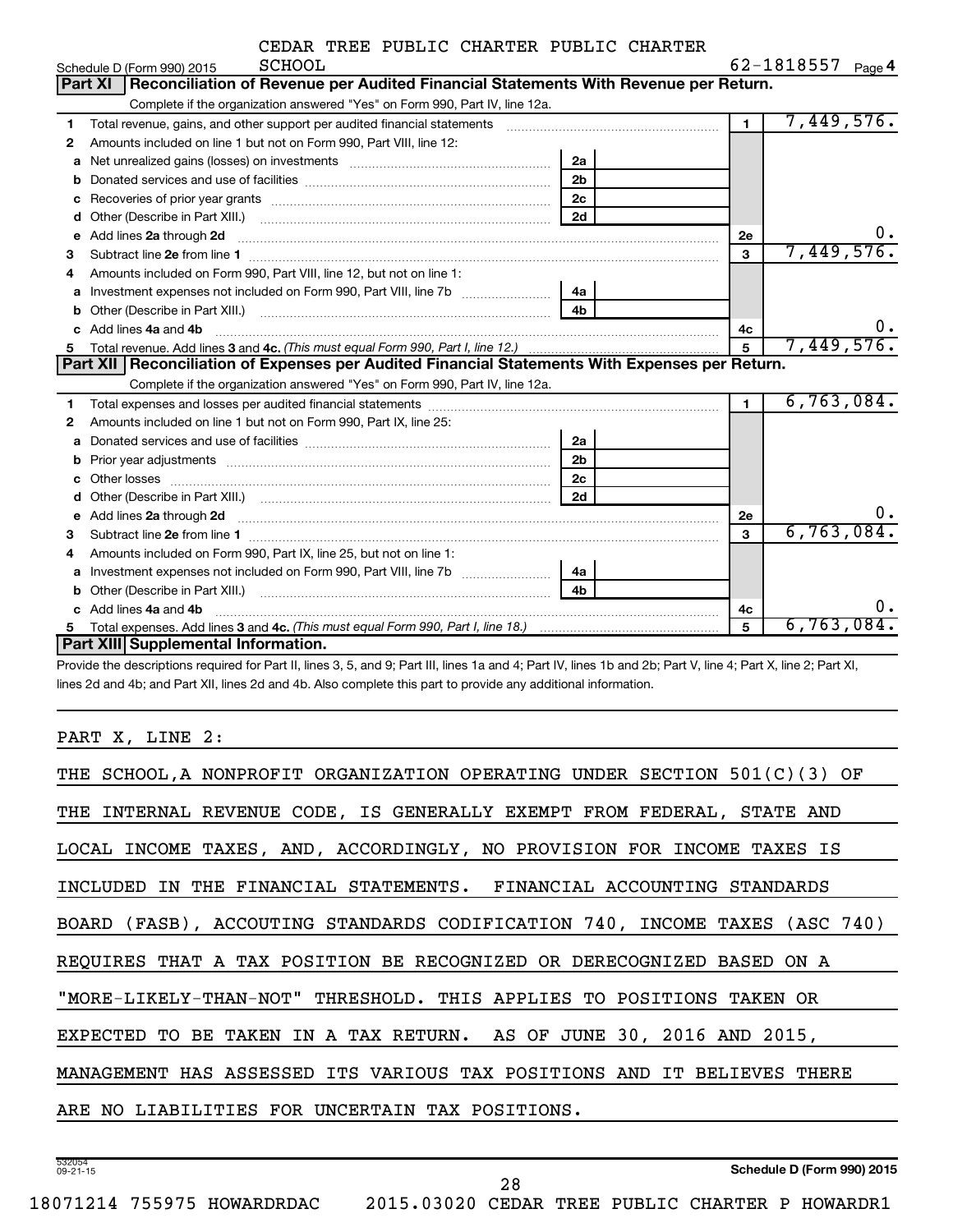| Schedule D (Form 990) 2015 SCHOOL<br><b>Part XIII   Supplemental Information</b> (continued) | CEDAR TREE PUBLIC CHARTER PUBLIC CHARTER<br>SCHOOL |    |  | $62 - 1818557$ Page 5      |  |
|----------------------------------------------------------------------------------------------|----------------------------------------------------|----|--|----------------------------|--|
|                                                                                              |                                                    |    |  |                            |  |
|                                                                                              |                                                    |    |  |                            |  |
|                                                                                              |                                                    |    |  |                            |  |
|                                                                                              |                                                    |    |  |                            |  |
|                                                                                              |                                                    |    |  |                            |  |
|                                                                                              |                                                    |    |  |                            |  |
|                                                                                              |                                                    |    |  |                            |  |
|                                                                                              |                                                    |    |  |                            |  |
|                                                                                              |                                                    |    |  |                            |  |
|                                                                                              |                                                    |    |  |                            |  |
|                                                                                              |                                                    |    |  |                            |  |
|                                                                                              |                                                    |    |  |                            |  |
|                                                                                              |                                                    |    |  |                            |  |
|                                                                                              |                                                    |    |  |                            |  |
|                                                                                              |                                                    |    |  |                            |  |
|                                                                                              |                                                    |    |  |                            |  |
|                                                                                              |                                                    |    |  |                            |  |
|                                                                                              |                                                    |    |  |                            |  |
|                                                                                              |                                                    |    |  |                            |  |
|                                                                                              |                                                    |    |  |                            |  |
|                                                                                              |                                                    |    |  |                            |  |
|                                                                                              |                                                    |    |  |                            |  |
|                                                                                              |                                                    |    |  |                            |  |
|                                                                                              |                                                    |    |  |                            |  |
|                                                                                              |                                                    |    |  |                            |  |
|                                                                                              |                                                    |    |  |                            |  |
|                                                                                              |                                                    |    |  |                            |  |
|                                                                                              |                                                    |    |  |                            |  |
|                                                                                              |                                                    |    |  |                            |  |
|                                                                                              |                                                    |    |  |                            |  |
|                                                                                              |                                                    |    |  |                            |  |
| 532055<br>09-21-15                                                                           |                                                    |    |  | Schedule D (Form 990) 2015 |  |
|                                                                                              |                                                    | 29 |  |                            |  |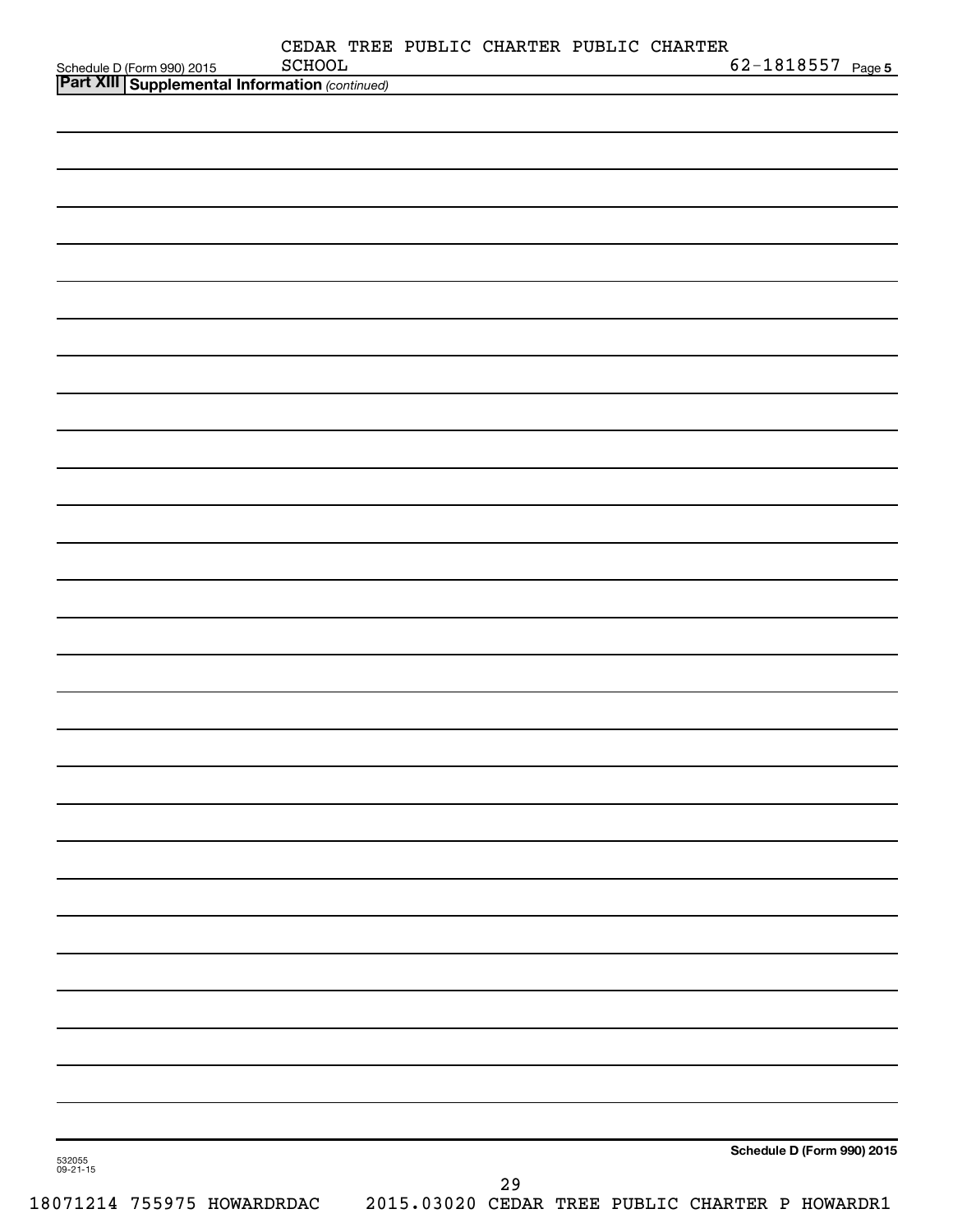|        | <b>SCHEDULE E</b><br><b>Schools</b><br>Complete if the organization answered "Yes" on Form 990,<br>(Form 990 or 990-EZ)<br>Part IV, line 13, or Form 990-EZ, Part VI, line 48.<br>Attach to Form 990 or Form 990-EZ.<br>Department of the Treasury<br>Internal Revenue Service                                                                                                      | OMB No. 1545-0047<br>015<br><b>Open to Public</b> |                         |                            |
|--------|-------------------------------------------------------------------------------------------------------------------------------------------------------------------------------------------------------------------------------------------------------------------------------------------------------------------------------------------------------------------------------------|---------------------------------------------------|-------------------------|----------------------------|
|        | Information about Schedule E (Form 990 or 990-EZ) and its instructions is at WWW.irs.gov/form990.<br>CEDAR TREE PUBLIC CHARTER PUBLIC CHARTER<br>Name of the organization<br><b>Employer identification number</b><br><b>SCHOOL</b>                                                                                                                                                 | Inspection<br>62-1818557                          |                         |                            |
| Part I |                                                                                                                                                                                                                                                                                                                                                                                     |                                                   |                         |                            |
|        |                                                                                                                                                                                                                                                                                                                                                                                     |                                                   | <b>YES</b>              | <b>NO</b>                  |
| 1      | Does the organization have a racially nondiscriminatory policy toward students by statement in its charter, bylaws,                                                                                                                                                                                                                                                                 | 1                                                 | х                       |                            |
| 2      | Does the organization include a statement of its racially nondiscriminatory policy toward students in all its brochures,                                                                                                                                                                                                                                                            |                                                   |                         |                            |
| 3      | catalogues, and other written communications with the public dealing with student admissions, programs, and scholarships?<br>Has the organization publicized its racially nondiscriminatory policy through newspaper or broadcast media during the<br>period of solicitation for students, or during the registration period if it has no solicitation program, in a way that makes | $\mathbf{2}$                                      | x                       |                            |
|        | the policy known to all parts of the general community it serves? If "Yes," please describe. If "No," please explain.                                                                                                                                                                                                                                                               |                                                   |                         |                            |
|        | If you need more space, use Part II manufactured and continuum contract to the Part II manufacture and the manufacture of the space with the manufacture of the space with the manufacture of the space of the manufacture of                                                                                                                                                       | з                                                 | х                       |                            |
| 4      | Does the organization maintain the following?                                                                                                                                                                                                                                                                                                                                       |                                                   |                         |                            |
| a      |                                                                                                                                                                                                                                                                                                                                                                                     | 4a                                                | х                       |                            |
| b      | Records documenting that scholarships and other financial assistance are awarded on a racially nondiscriminatory basis?                                                                                                                                                                                                                                                             | 4b                                                | х                       |                            |
|        | c Copies of all catalogues, brochures, announcements, and other written communications to the public dealing with student                                                                                                                                                                                                                                                           |                                                   |                         |                            |
|        |                                                                                                                                                                                                                                                                                                                                                                                     | 4c                                                | х                       |                            |
|        |                                                                                                                                                                                                                                                                                                                                                                                     | 4d                                                | $\overline{\textbf{x}}$ |                            |
|        | If you answered "No" to any of the above, please explain. If you need more space, use Part II.                                                                                                                                                                                                                                                                                      |                                                   |                         |                            |
| 5      | Does the organization discriminate by race in any way with respect to:                                                                                                                                                                                                                                                                                                              |                                                   |                         |                            |
|        |                                                                                                                                                                                                                                                                                                                                                                                     | 5a                                                |                         | x<br>$\overline{\text{x}}$ |
|        |                                                                                                                                                                                                                                                                                                                                                                                     | 5b                                                |                         | $\overline{\text{x}}$      |
|        |                                                                                                                                                                                                                                                                                                                                                                                     | 5c                                                |                         | $\overline{\textbf{x}}$    |
|        |                                                                                                                                                                                                                                                                                                                                                                                     | 5d                                                |                         | х                          |
|        |                                                                                                                                                                                                                                                                                                                                                                                     | <b>5e</b><br>5f                                   |                         | X                          |
|        | f Use of facilities? <b>www.communities.</b> We can be a series of the contract of the contract of the contract of the contract of the contract of the contract of the contract of the contract of the contract of the contract of                                                                                                                                                  |                                                   |                         | х                          |
|        |                                                                                                                                                                                                                                                                                                                                                                                     | 5g<br>5h                                          |                         | х                          |
|        | If you answered "Yes" to any of the above, please explain. If you need more space, use Part II.                                                                                                                                                                                                                                                                                     |                                                   |                         |                            |
|        |                                                                                                                                                                                                                                                                                                                                                                                     | 6a<br>6b                                          | x                       | x                          |
|        | If you answered "Yes" on either line 6a or line 6b, explain on Part II.                                                                                                                                                                                                                                                                                                             |                                                   |                         |                            |
| 7      | Does the organization certify that it has complied with the applicable requirements of sections 4.01 through 4.05 of                                                                                                                                                                                                                                                                |                                                   |                         |                            |
|        |                                                                                                                                                                                                                                                                                                                                                                                     | $\overline{7}$                                    |                         | x                          |
|        | Schedule E (Form 990 or 990-EZ) (2015)<br>LHA For Paperwork Reduction Act Notice, see the Instructions for Form 990 or Form 990-EZ.                                                                                                                                                                                                                                                 |                                                   |                         |                            |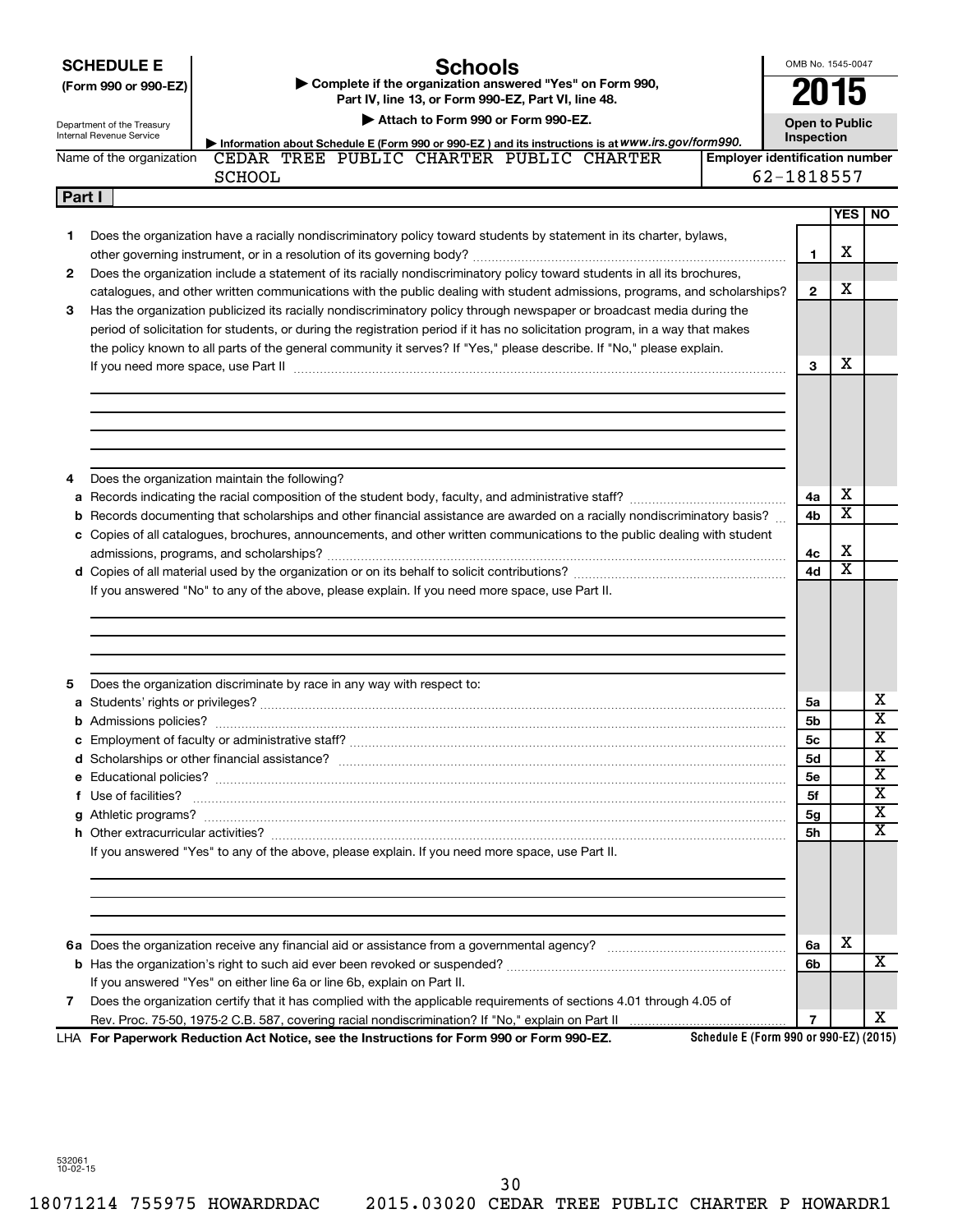**2** SCHOOL 62-1818557 Schedule E (Form 990 or 990-EZ) (2015)  $\operatorname{SCHOOL}$ 

LINE 6 - EXPLANATION OF GOVERNMENT FINANCIAL AID:

THE DISTRICT GOVERNMENT PROVIDES FUNDING FOR ALL ELIGIBLE STUDENTS

ENROLLED IN PUBLIC CHARTER SCHOOLS BASED ON A PER PUPIL ALLOCATION

FORMULA.

LINE 7 - EXPLANATION OF RACIAL NONDISCRIMINATION COMPLIANCE:

THE SCHOOL IS A PUBLIC CHARTER SCHOOL FREE OF CHARGE TO ALL STUDENTS WHO

RESIDE IN THE DISTRICT OF COLUMBIA. ADMISSIONS ARE CONDUCTED IN

ACCORDANCE WITH THE DISTRICT LAW AND ANY CHILD APPLYING IN ACCORDACE WITH

THE LAW WILLBE ADMITTED, SUBJECT SOLELY TO MAXIMUM ENROLLMENT LIMITS. THE

SCHOOL DOES NOT DISCRIMINATE AGAINST ANYONE BECAUSE OF RACE, COLOR,

RELIGION, GENDER, NATIONAL ORIGIN, AGE, DISABILITY OR ANY OTHER

CHARACTERISTIC PROTECTED BY LAW.

532062 10-02-15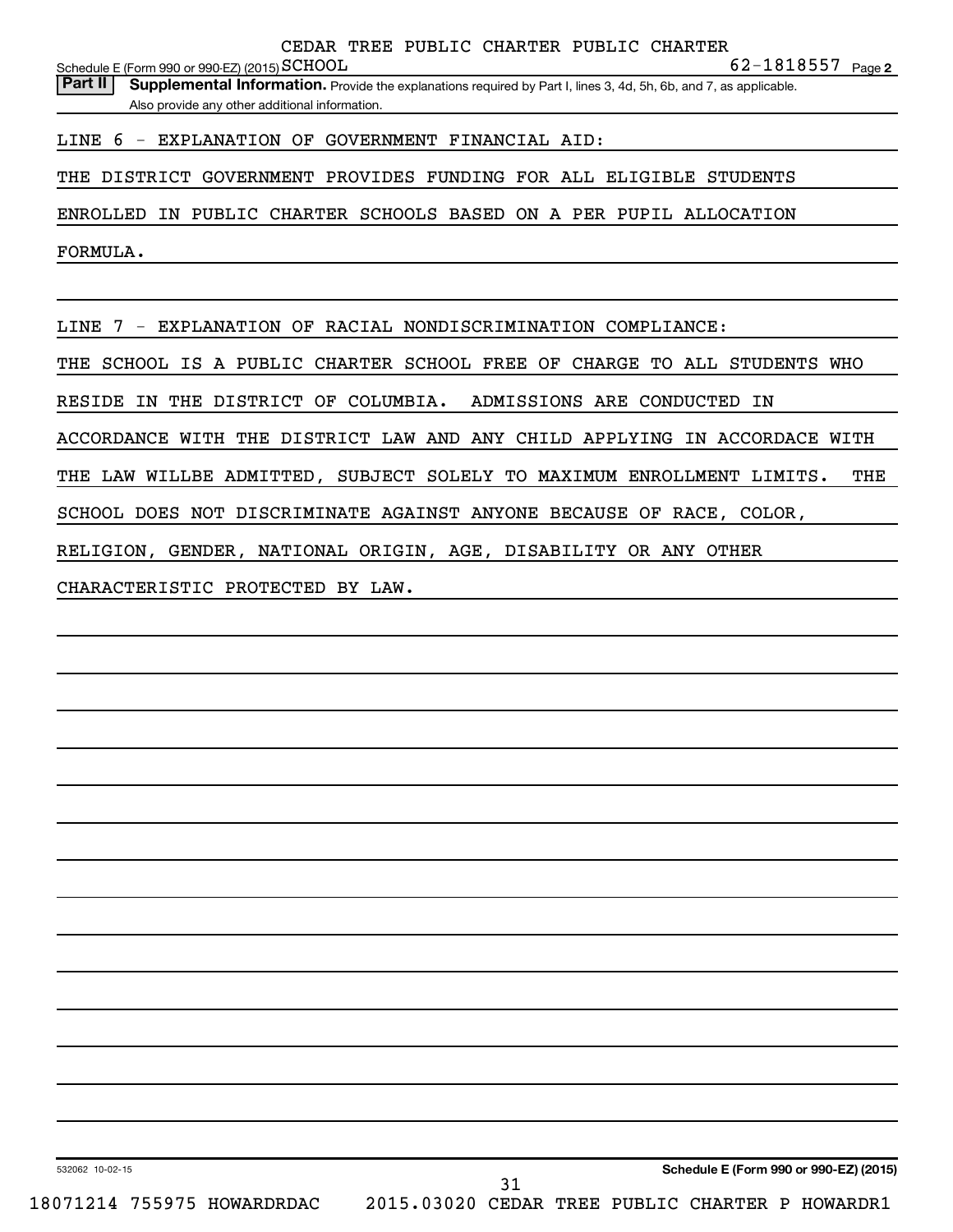| <b>SCHEDULE J</b>                                                                                             | <b>Compensation Information</b>                                                                                             |                                       | OMB No. 1545-0047          |                         |    |
|---------------------------------------------------------------------------------------------------------------|-----------------------------------------------------------------------------------------------------------------------------|---------------------------------------|----------------------------|-------------------------|----|
| (Form 990)                                                                                                    | For certain Officers, Directors, Trustees, Key Employees, and Highest                                                       |                                       | 2015                       |                         |    |
|                                                                                                               | <b>Compensated Employees</b>                                                                                                |                                       |                            |                         |    |
|                                                                                                               | Complete if the organization answered "Yes" on Form 990, Part IV, line 23.<br>Attach to Form 990.                           |                                       | <b>Open to Public</b>      |                         |    |
| Department of the Treasury<br>Internal Revenue Service                                                        | Information about Schedule J (Form 990) and its instructions is at www.irs.gov/form990.                                     |                                       | Inspection                 |                         |    |
| Name of the organization                                                                                      | CEDAR TREE PUBLIC CHARTER PUBLIC CHARTER                                                                                    | <b>Employer identification number</b> |                            |                         |    |
|                                                                                                               | <b>SCHOOL</b>                                                                                                               |                                       | 62-1818557                 |                         |    |
| Part I                                                                                                        | <b>Questions Regarding Compensation</b>                                                                                     |                                       |                            |                         |    |
|                                                                                                               |                                                                                                                             |                                       |                            | Yes                     | No |
| 1a                                                                                                            | Check the appropriate box(es) if the organization provided any of the following to or for a person listed on Form 990,      |                                       |                            |                         |    |
|                                                                                                               | Part VII, Section A, line 1a. Complete Part III to provide any relevant information regarding these items.                  |                                       |                            |                         |    |
|                                                                                                               | First-class or charter travel<br>Housing allowance or residence for personal use                                            |                                       |                            |                         |    |
| Travel for companions                                                                                         | Payments for business use of personal residence                                                                             |                                       |                            |                         |    |
|                                                                                                               | Health or social club dues or initiation fees<br>Tax indemnification and gross-up payments                                  |                                       |                            |                         |    |
|                                                                                                               | Discretionary spending account<br>Personal services (e.g., maid, chauffeur, chef)                                           |                                       |                            |                         |    |
|                                                                                                               |                                                                                                                             |                                       |                            |                         |    |
|                                                                                                               | <b>b</b> If any of the boxes on line 1a are checked, did the organization follow a written policy regarding payment or      |                                       |                            |                         |    |
|                                                                                                               |                                                                                                                             |                                       | 1b                         |                         |    |
| 2                                                                                                             | Did the organization require substantiation prior to reimbursing or allowing expenses incurred by all directors,            |                                       |                            |                         |    |
|                                                                                                               | trustees, and officers, including the CEO/Executive Director, regarding the items checked in line 1a?                       |                                       | $\mathbf{2}$               |                         |    |
|                                                                                                               |                                                                                                                             |                                       |                            |                         |    |
| з                                                                                                             | Indicate which, if any, of the following the filing organization used to establish the compensation of the organization's   |                                       |                            |                         |    |
|                                                                                                               | CEO/Executive Director. Check all that apply. Do not check any boxes for methods used by a related organization to          |                                       |                            |                         |    |
|                                                                                                               | establish compensation of the CEO/Executive Director, but explain in Part III.                                              |                                       |                            |                         |    |
| Compensation committee                                                                                        | $\underline{\mathbf{X}}$ Written employment contract                                                                        |                                       |                            |                         |    |
|                                                                                                               | Compensation survey or study<br>Independent compensation consultant                                                         |                                       |                            |                         |    |
|                                                                                                               | $\lfloor \underline{\textbf{X}} \rfloor$ Approval by the board or compensation committee<br>Form 990 of other organizations |                                       |                            |                         |    |
|                                                                                                               |                                                                                                                             |                                       |                            |                         |    |
| 4                                                                                                             | During the year, did any person listed on Form 990, Part VII, Section A, line 1a, with respect to the filing                |                                       |                            |                         |    |
|                                                                                                               | organization or a related organization:                                                                                     |                                       |                            |                         |    |
| Receive a severance payment or change-of-control payment?<br>а                                                |                                                                                                                             | 4a                                    |                            | х                       |    |
| b                                                                                                             |                                                                                                                             | 4b                                    |                            | $\overline{\textbf{x}}$ |    |
| c                                                                                                             |                                                                                                                             | 4c                                    |                            | $\overline{\textbf{x}}$ |    |
| If "Yes" to any of lines 4a-c, list the persons and provide the applicable amounts for each item in Part III. |                                                                                                                             |                                       |                            |                         |    |
|                                                                                                               |                                                                                                                             |                                       |                            |                         |    |
|                                                                                                               | Only section 501(c)(3), 501(c)(4), and 501(c)(29) organizations must complete lines 5-9.                                    |                                       |                            |                         |    |
|                                                                                                               | For persons listed on Form 990, Part VII, Section A, line 1a, did the organization pay or accrue any compensation           |                                       |                            |                         |    |
| contingent on the revenues of:                                                                                |                                                                                                                             |                                       |                            |                         |    |
|                                                                                                               |                                                                                                                             |                                       | 5а                         |                         | х  |
|                                                                                                               |                                                                                                                             |                                       | 5b                         |                         | х  |
|                                                                                                               | If "Yes" to line 5a or 5b, describe in Part III.                                                                            |                                       |                            |                         |    |
|                                                                                                               | 6 For persons listed on Form 990, Part VII, Section A, line 1a, did the organization pay or accrue any compensation         |                                       |                            |                         |    |
| contingent on the net earnings of:                                                                            |                                                                                                                             |                                       |                            |                         |    |
|                                                                                                               |                                                                                                                             |                                       | 6a                         |                         | х  |
|                                                                                                               |                                                                                                                             |                                       | 6b                         |                         | х  |
|                                                                                                               | If "Yes" on line 6a or 6b, describe in Part III.                                                                            |                                       |                            |                         |    |
|                                                                                                               | 7 For persons listed on Form 990, Part VII, Section A, line 1a, did the organization provide any non-fixed payments         |                                       |                            |                         |    |
|                                                                                                               |                                                                                                                             |                                       | 7                          |                         | х  |
| 8.                                                                                                            | Were any amounts reported on Form 990, Part VII, paid or accrued pursuant to a contract that was subject to the             |                                       |                            |                         |    |
|                                                                                                               |                                                                                                                             |                                       |                            |                         | х  |
| 9.                                                                                                            | If "Yes" to line 8, did the organization also follow the rebuttable presumption procedure described in                      |                                       |                            |                         |    |
|                                                                                                               |                                                                                                                             |                                       | 9                          |                         |    |
|                                                                                                               | LHA For Paperwork Reduction Act Notice, see the Instructions for Form 990.                                                  |                                       | Schedule J (Form 990) 2015 |                         |    |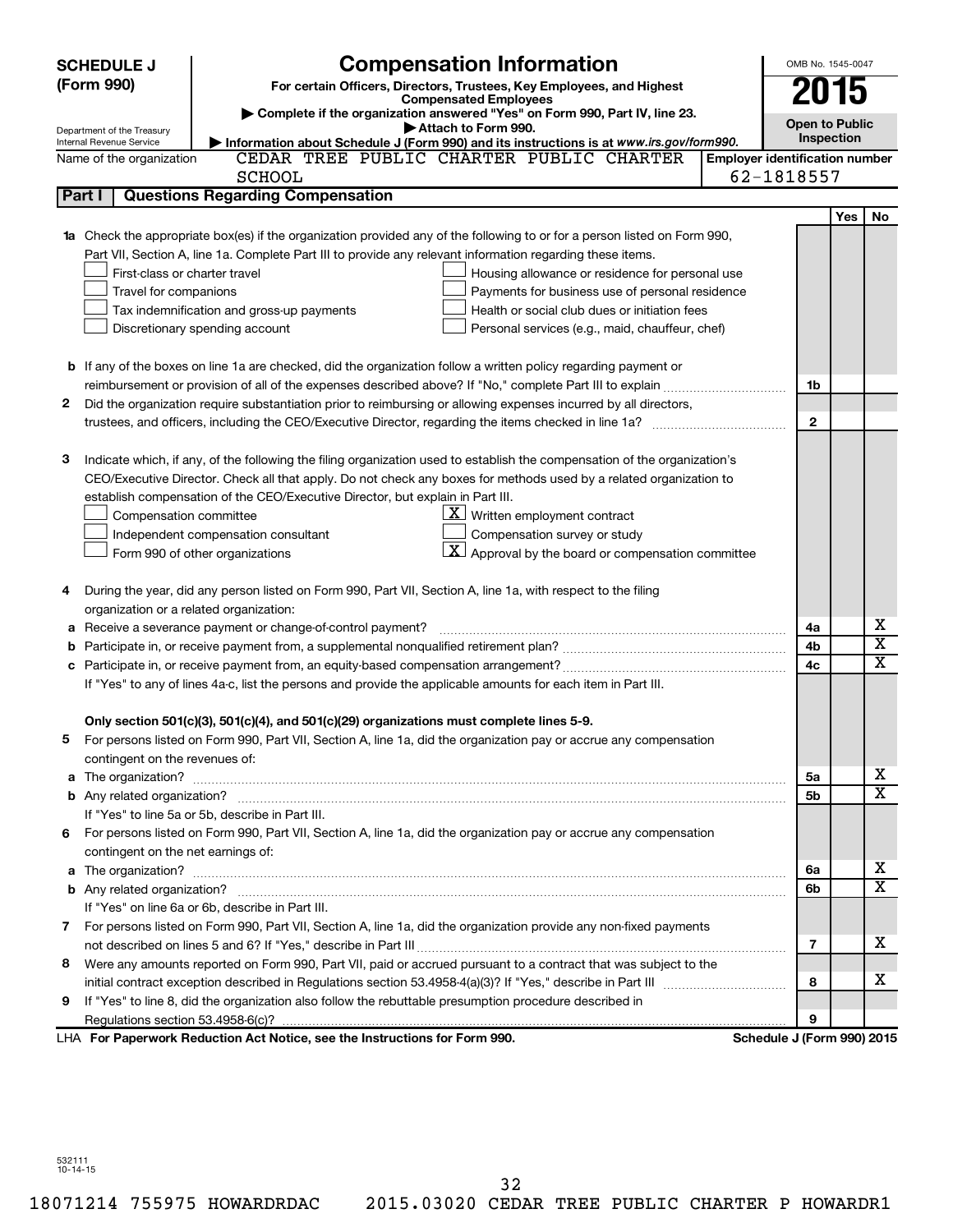Schedule J (Form 990) 2015 **Page SCHOOL** 

62-1818557

**2**

Part II | Officers, Directors, Trustees, Key Employees, and Highest Compensated Employees. Use duplicate copies if additional space is needed.

For each individual whose compensation must be reported on Schedule J, report compensation from the organization on row (i) and from related organizations, described in the instructions, on row (ii). Do not list any individuals that are not listed on Form 990, Part VII.

Note: The sum of columns (B)(i)-(iii) for each listed individual must equal the total amount of Form 990, Part VII, Section A, line 1a, applicable column (D) and (E) amounts for that individual.

|                                  | (B) Breakdown of W-2 and/or 1099-MISC compensation |                                           |                                           | (C) Retirement and             | (D) Nontaxable   | (E) Total of columns | (F) Compensation                                           |
|----------------------------------|----------------------------------------------------|-------------------------------------------|-------------------------------------------|--------------------------------|------------------|----------------------|------------------------------------------------------------|
| (A) Name and Title               | (i) Base<br>compensation                           | (ii) Bonus &<br>incentive<br>compensation | (iii) Other<br>reportable<br>compensation | other deferred<br>compensation | benefits         | $(B)(i)-(D)$         | in column (B)<br>reported as deferred<br>on prior Form 990 |
| (1) DR. LATONYA HENDERSON<br>(i) | 170, 569.                                          | $\overline{0}$ .                          | $\overline{0}$ .                          | 5,894.                         | $\overline{0}$ . | 176,463.             | $\overline{0}$ .                                           |
| EXECUTIVE DIRECTOR<br>(ii)       | $\overline{0}$ .                                   | σ.                                        | $\overline{0}$ .                          | $\overline{0}$ .               | $\overline{0}$ . | $\overline{0}$ .     | $\overline{0}$ .                                           |
| (i)                              |                                                    |                                           |                                           |                                |                  |                      |                                                            |
| (ii)                             |                                                    |                                           |                                           |                                |                  |                      |                                                            |
| (i)                              |                                                    |                                           |                                           |                                |                  |                      |                                                            |
| (ii)                             |                                                    |                                           |                                           |                                |                  |                      |                                                            |
| (i)                              |                                                    |                                           |                                           |                                |                  |                      |                                                            |
| (ii)                             |                                                    |                                           |                                           |                                |                  |                      |                                                            |
| (i)                              |                                                    |                                           |                                           |                                |                  |                      |                                                            |
| (ii)                             |                                                    |                                           |                                           |                                |                  |                      |                                                            |
| (i)                              |                                                    |                                           |                                           |                                |                  |                      |                                                            |
| (ii)                             |                                                    |                                           |                                           |                                |                  |                      |                                                            |
| (i)                              |                                                    |                                           |                                           |                                |                  |                      |                                                            |
| (ii)                             |                                                    |                                           |                                           |                                |                  |                      |                                                            |
| (i)                              |                                                    |                                           |                                           |                                |                  |                      |                                                            |
| (ii)                             |                                                    |                                           |                                           |                                |                  |                      |                                                            |
| (i)                              |                                                    |                                           |                                           |                                |                  |                      |                                                            |
| $\vert$ (ii)                     |                                                    |                                           |                                           |                                |                  |                      |                                                            |
| (i)                              |                                                    |                                           |                                           |                                |                  |                      |                                                            |
| $\vert$ (ii)                     |                                                    |                                           |                                           |                                |                  |                      |                                                            |
| (i)                              |                                                    |                                           |                                           |                                |                  |                      |                                                            |
| $\vert$ (ii)                     |                                                    |                                           |                                           |                                |                  |                      |                                                            |
| (i)                              |                                                    |                                           |                                           |                                |                  |                      |                                                            |
| $\vert$ (ii)<br>(i)              |                                                    |                                           |                                           |                                |                  |                      |                                                            |
| $\vert$ (ii)                     |                                                    |                                           |                                           |                                |                  |                      |                                                            |
| (i)                              |                                                    |                                           |                                           |                                |                  |                      |                                                            |
| $\vert$ (ii)                     |                                                    |                                           |                                           |                                |                  |                      |                                                            |
| (i)                              |                                                    |                                           |                                           |                                |                  |                      |                                                            |
| (ii)                             |                                                    |                                           |                                           |                                |                  |                      |                                                            |
| (i)                              |                                                    |                                           |                                           |                                |                  |                      |                                                            |
| (iii)                            |                                                    |                                           |                                           |                                |                  |                      |                                                            |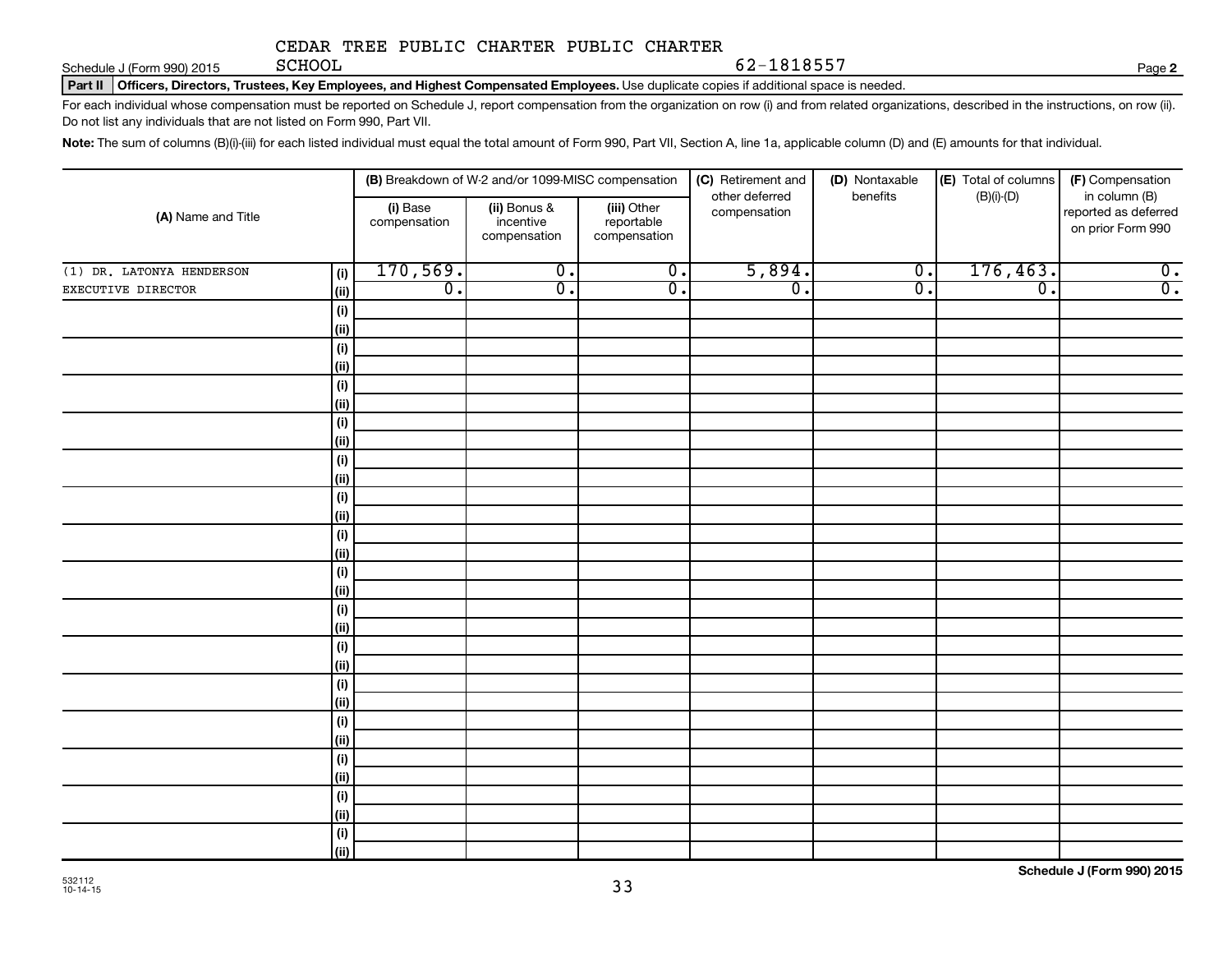|  | CEDAR TREE PUBLIC CHARTER PUBLIC CHARTER |  |
|--|------------------------------------------|--|
|  |                                          |  |

Schedule J (Form 990) 2015 SCHOOL

**Part III Supplemental Information**

Provide the information, explanation, or descriptions required for Part I, lines 1a, 1b, 3, 4a, 4b, 4c, 5a, 5b, 6a, 6b, 7, and 8, and for Part II. Also complete this part for any additional information.

532113 10-14-15

**Schedule J (Form 990) 2015**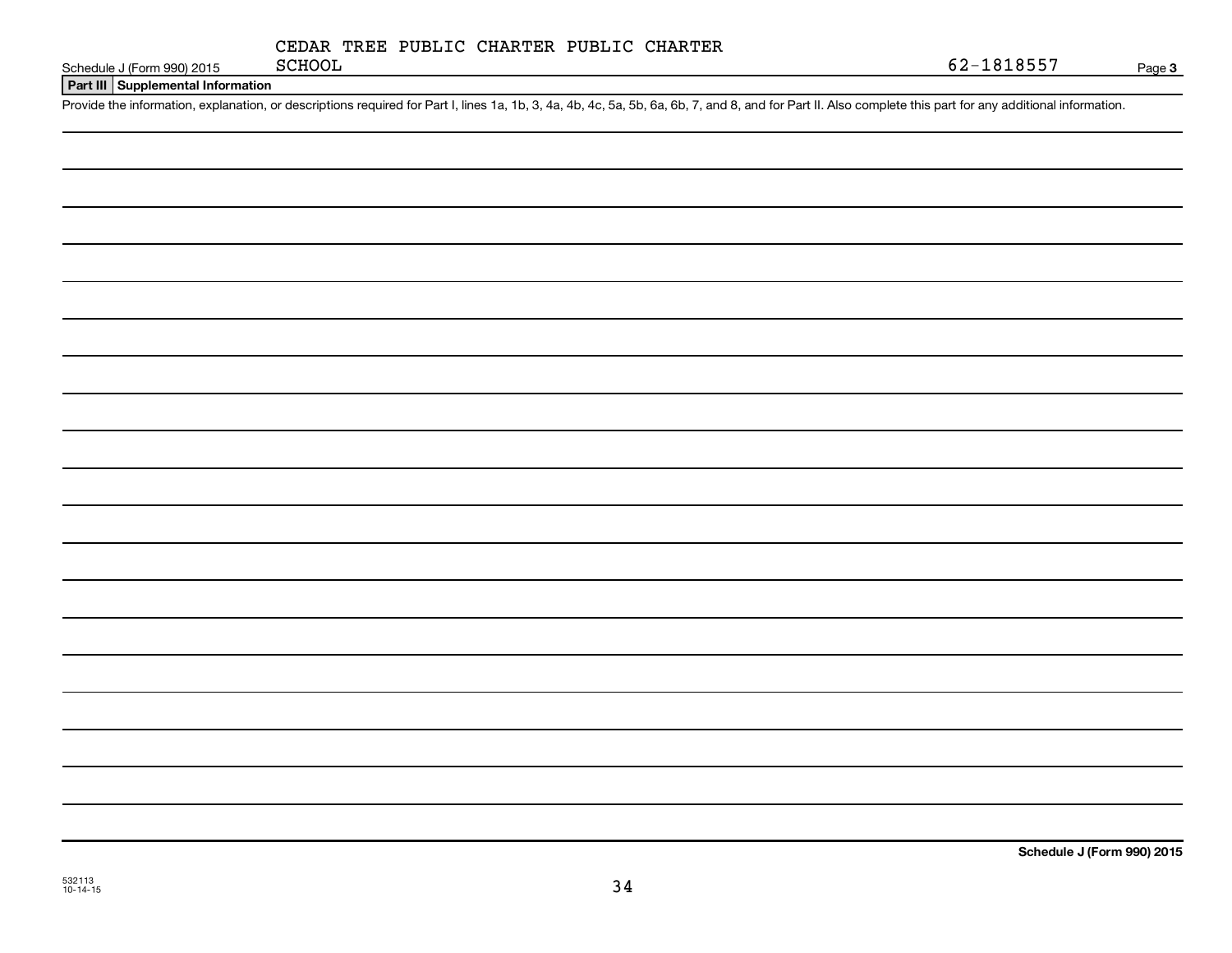**(Form 990 or 990-EZ)**

Department of the Treasury Internal Revenue Service Name of the organization

SCHEDULE O **Supplemental Information to Form 990 or 990-EZ** 2015<br>(Form 990 or 990-EZ) Complete to provide information for responses to specific questions on

**Information about Schedule O (Form 990 or 990-EZ) and its instructions is at WWW.irs.gov/form990. Complete to provide information for responses to specific questions on Form 990 or 990-EZ or to provide any additional information. | Attach to Form 990 or 990-EZ.**



CEDAR TREE PUBLIC CHARTER PUBLIC CHARTER SCHOOL 62-1818557

FORM 990, PART I, LINE 1, DESCRIPTION OF ORGANIZATION MISSION:

COLUMBIA.

FORM 990, PART III, LINE 1, DESCRIPTION OF ORGANIZATION MISSION:

EXCUSES!

FORM 990, PART VI, SECTION B, LINE 11:

COPY OF THE FORM 990 WAS REVIEWED BY THE MEMBERS OF THE GOVERNING BOARD

PRIOR FILING IT.

FORM 990, PART VI, SECTION B, LINE 12C:

THE CONFLICT OF INTEREST POLICY IS REVIEWED WITH NEW AND EXISTING BOARD

MEMBERS ON A PERIODIC BASIS. BOARD MEMBERS AND KEY PERSONNEL ARE EXPECTED

TO DISCLOSE RELATIONSHIPS THAT COULD POTENTIALLY BE PERCEIVED AS A CONFLICT

OF INTEREST.

FORM 990, PART VI, SECTION B, LINE 15:

THE GOVERNING BOARD APPROVES STAFFING POSITIONS AND COMPENSATION LEVELS

DURING THE BUDGET ADOPTION.

FORM 990, PART VI, SECTION C, LINE 19:

THE ORGANIZATION MAKES ITS GOVERNING DOCUMENTS,CONFLICT OF INTEREST POLICY

AND FINANCIAL STATEMENTS AVAILABLE TO THE PUBLIC UPON REQUEST.

FORM 990, PART IX, LINE 11G, OTHER FEES:

CONTRACTED INSTRUCTION FEES:

532211  $09 - 02 - 15$ LHA For Paperwork Reduction Act Notice, see the Instructions for Form 990 or 990-EZ. Schedule O (Form 990 or 990-EZ) (2015)